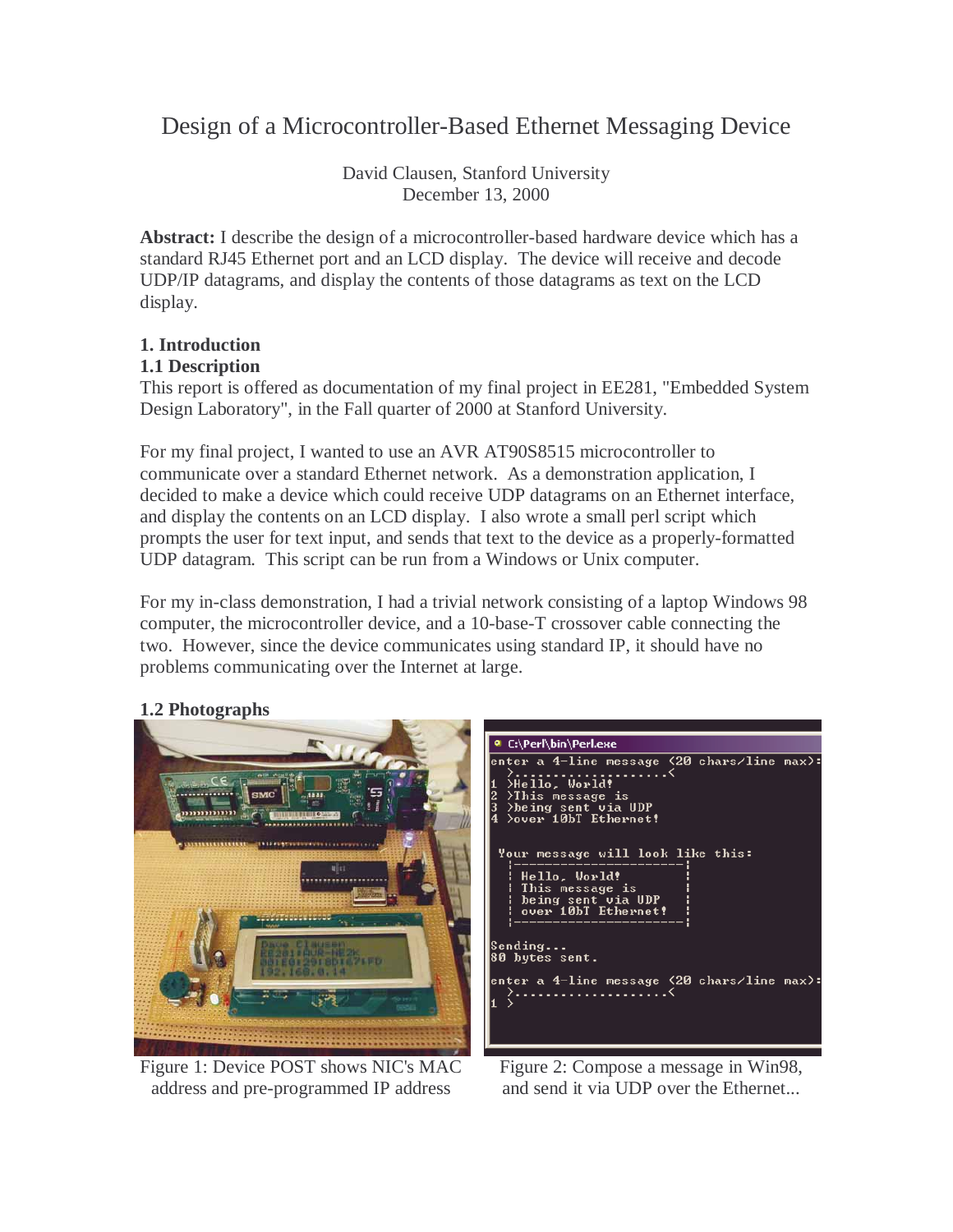

Figure 3: The device receives the UDP message, and displays the contents as ASCII

## **2. High Level Design**

The project uses a generic NE2000-compatible ISA Ethernet card which I bought at a local electronics store. I have connected the card in such a way that it can be controlled by the AVR using 16 logic lines (8 bi-directional data, 5 address, 2 strobes, and 1 reset). After careful reading of numerous spec sheets, and studying the sourcecode for NE2000 drivers on other systems, I was able to write my own set of driver functions for this card in AVR assembly language.

The other main peripheral component in the system is a 4 line x 20 character LCD display. Since these displays are commonly used in microcontroller systems, it was easier to find documentation on how to control them. As with the NE2000, I ended up writing my own driver functions for this device in AVR assembly. This is done using 7 logic lines (4 data, 2 address, 1 strobe).

Sitting in between these two components is the "glue" software which decodes UDP datagrams, decodes ARP requests and sends ARP replies, and manages the state of the system.

## **3. Hardware Design**

## **3.1. Ethernet Subsystem**

The ISA card connector is connected to PORTA and PORTC of the AVR microcontroller. PORTA is used as an 8-bit bi-directional data bus between the Ethernet card and the AVR (D0 - D7 of the ISA spec). The low 5 lines of PORTC are used as address lines (always controlled by the AVR) (ISA A0 - A5). The next two lines are Read and Write strobes (active low, always controlled by the AVR) (ISA -IOR and -IOW). The last line signals a hardware reset to the ethernet card (active high, always controlled by the AVR) (ISA RESET).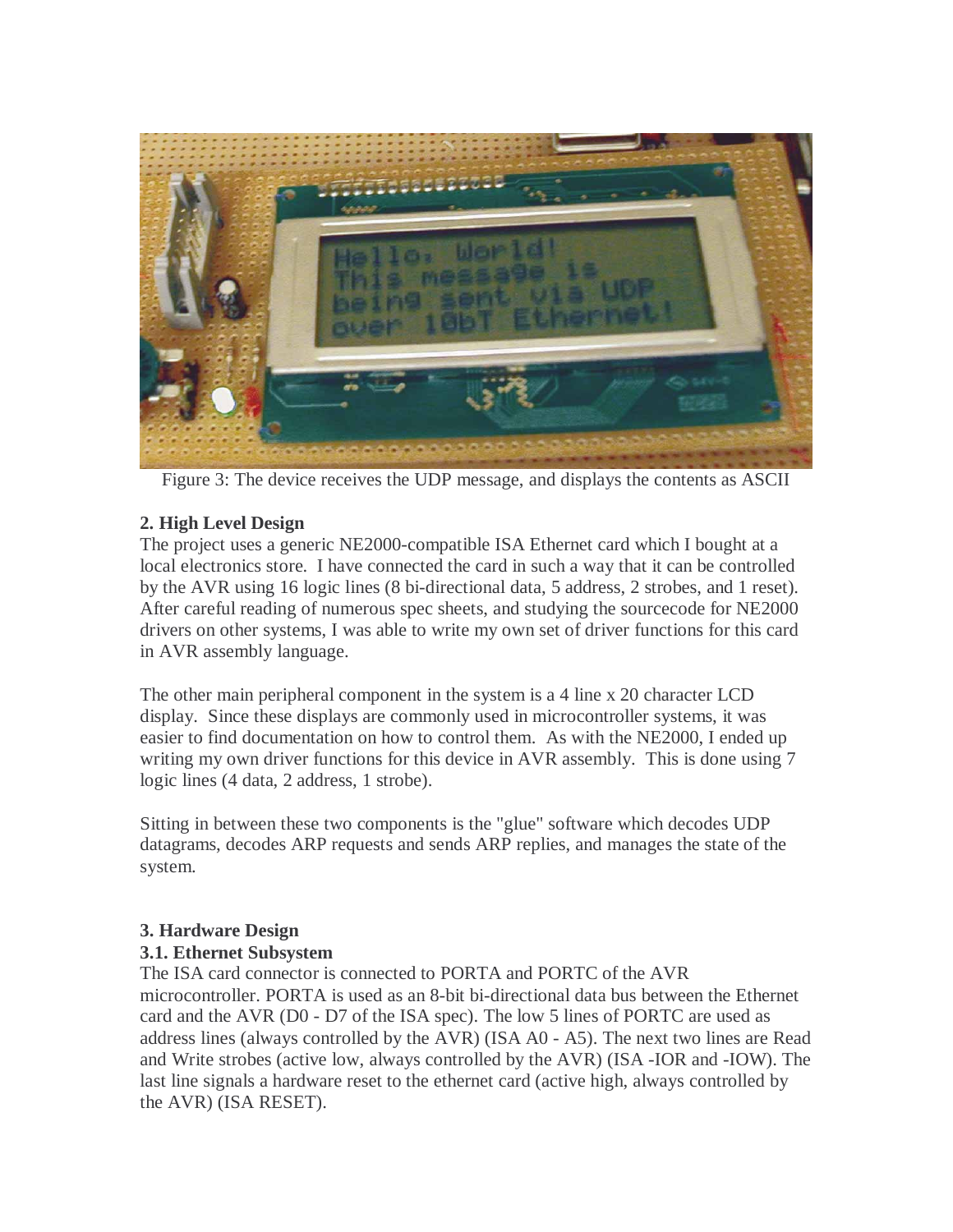The ISA connector has several pins which I have permanently connected either to ground or Vcc. The obvious ones are the power and ground feeds for the card. Also, -SMEMR and -SMEMW are permanently set high (these are active-low strobes for ISA access modes which I don't use). A5-A7, A10-A19, and AEN are permanently tied to ground. A8 and A9 are permanently set high. This combination effectively causes the low 5 address bits (A0 - A4) coming from the AVR to be added to a permanent offset of 0x300, permitting the AVR to address memory locations 0x300 - 0x320 using only 5 address lines. Conveniently, this is exactly the address range used by the NE2000 Ethernet card.

Many of the unused pins on the ISA connector are left unconnected. Among these are several other power lines  $(+12v, -5v, -12v)$ , many lines for DMA access, IRQ lines, highorder data lines (for 16-bit data transfers), and a few others. One helpful fact was that the designers of the SMC Ethernet card were kind enough to delete the connection pads for the ISA lines which the card ignored. This was a wonderfully helpful indicator of which parts of the ISA spec I needed to worry about in my design, and which I could ignore. The only lines which are used by the NIC, but are unconnected in my design are several of the IRQ lines. Since the card works fine in polling mode, there seems to be no danger in ignoring IRQs set by the card.

The NE2000 NIC itself is used without modification. In fact, I have tried several cards from different manufacturers, and they all seem to work fine. The SMC EZNET-ISA drew the least amount of power, so that was the one I usually used in the system.

## **3.2. LCD Subsystem**

The LCD display subsystem was built on its own semi-autonomous daughterboard. It has a 10-pin header which can be connected directly to one of the PORTx connectors on the STK-200 development board using a ribbon cable. I used it this way when I was writing the software to control the LCD. However, since this project does not use the STK-200, I hardwired the LCD daughterboard to PORTD of the embedded AVR. It also requires power and ground, which are connected to the 7805 power circuit. The board has a variable resistor which is used to adjust the contrast of the display, and also a LED power indicator.

## **3.3 Power Subsystem**

The power circuit is based on a 7805 5-volt regulator. There is a 200 microfarad capacitor across the inputs, and smaller noise-absorbing capacitors near each component.

## **3.4 AVR Oscillator**

The clock for the AVR is provided by a canned 4MHz oscillator from Pletronics.

# **4. Software Design**

## **4.1. Ethernet Driver**

The most challenging part of this project was designing the software to communicate with the Ethernet card. Unfortunately I was only able to find partial specifications for the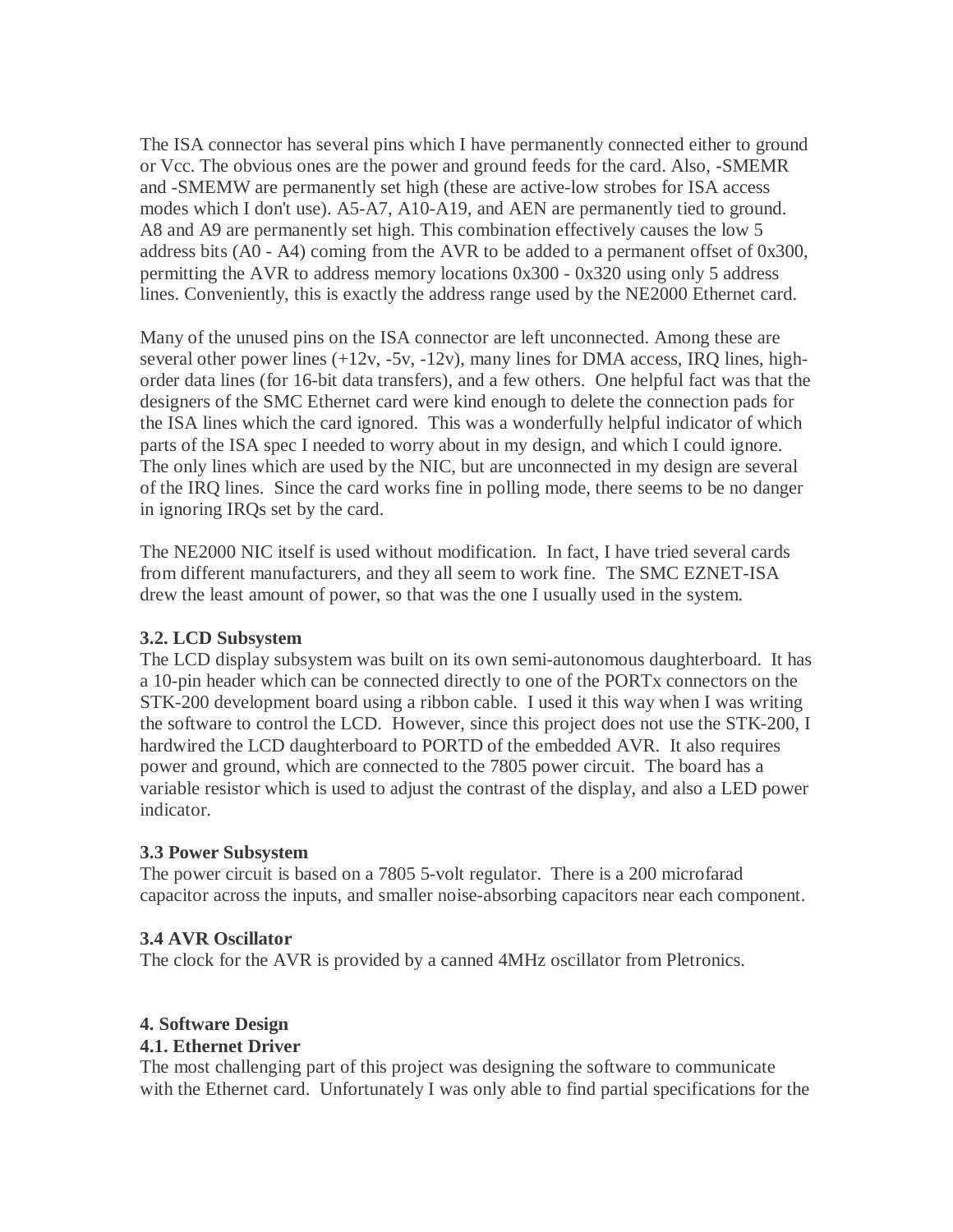card on the internet, and so I had to infer some information about the card's operation by reading sourcecode of drivers for other systems. In addition, I had to learn about and properly control the basic mechanics of the ISA bus - timing issues, access modes, etc.

In summary, the AVR communicates with the card through a set of 32 memory locations. The AVR sets the address lines A0 - A5, then lowers and raises either the read or write strobe, causing a read or write of 8 bits on the data bus. If it was a write, the AVR drives D0 - D7 prior to the write strobe being lowered. If it was a read, the AVR reads values of D0 - D7 just before the read strobe is raised.

The lower half of the addressable memory locations (0x300 - 0x30f) are referred to as "registers" in the Ethernet card's controlling chip. These are documented in the spec sheet for the "National Semiconductor DP8390D Network Interface Controller", which apparently was the chip used in the original NE2000 series of Ethernet cards (this interface has since been reproduced by many card and chipset manufacturers, hence the long line of "NE2000 compatible" or "NE2000 clone" cards like the one I used for this project). Reading from and writing to these registers permits the AVR to configure the card's options, allocate space in the card's onboard RAM, initiate transfers of data between the card and the AVR, etc.

The upper half of the addressable memory locations (0x310 - 0x31f) are used for other purposes. After looking through the sourcecode for a couple of open-source drivers, i was able to infer that 0x310 is the general-purpose data-transfer location.

The card has an internal RAM buffer of 16KB. In order to transfer data to or from the card's onboard RAM, the AVR writes a pointer into one of the card's registers, then writes a memory transfer command to a command register, and then begins repeatedly reading from or writing to location 0x310. After each read or write, the card increments its internal pointer, so subsequent read or write operations to 0x310 actually interact with the next sequential location in the card's internal RAM. Most of this memory is used as a ring buffer to hold received packets, and since both the AVR and the NIC are accessing this memory, you must be careful to keep the set of pointers describing the state of the buffer up to date. Otherwise contention between the two could cause corruption of the data, or the buffer could overflow causing corruption or a card crash.

Another segment of memory is used to build and store packets for transmitting. Again, care is needed to make sure that the AVR and the NIC don't interact badly when accessing this memory.

The only other location which seems to have a significance is 0x31f, which can be written to initiate a software reset (although I do not make use of this in my project -- I use a hardware reset line to force a reset).

There are many other details surrounding the use of the Ethernet card. Refer to my sourcecode and the relevant spec sheets for more information. One important general point is that before using the Ethernet card with a project like this, you have to install it in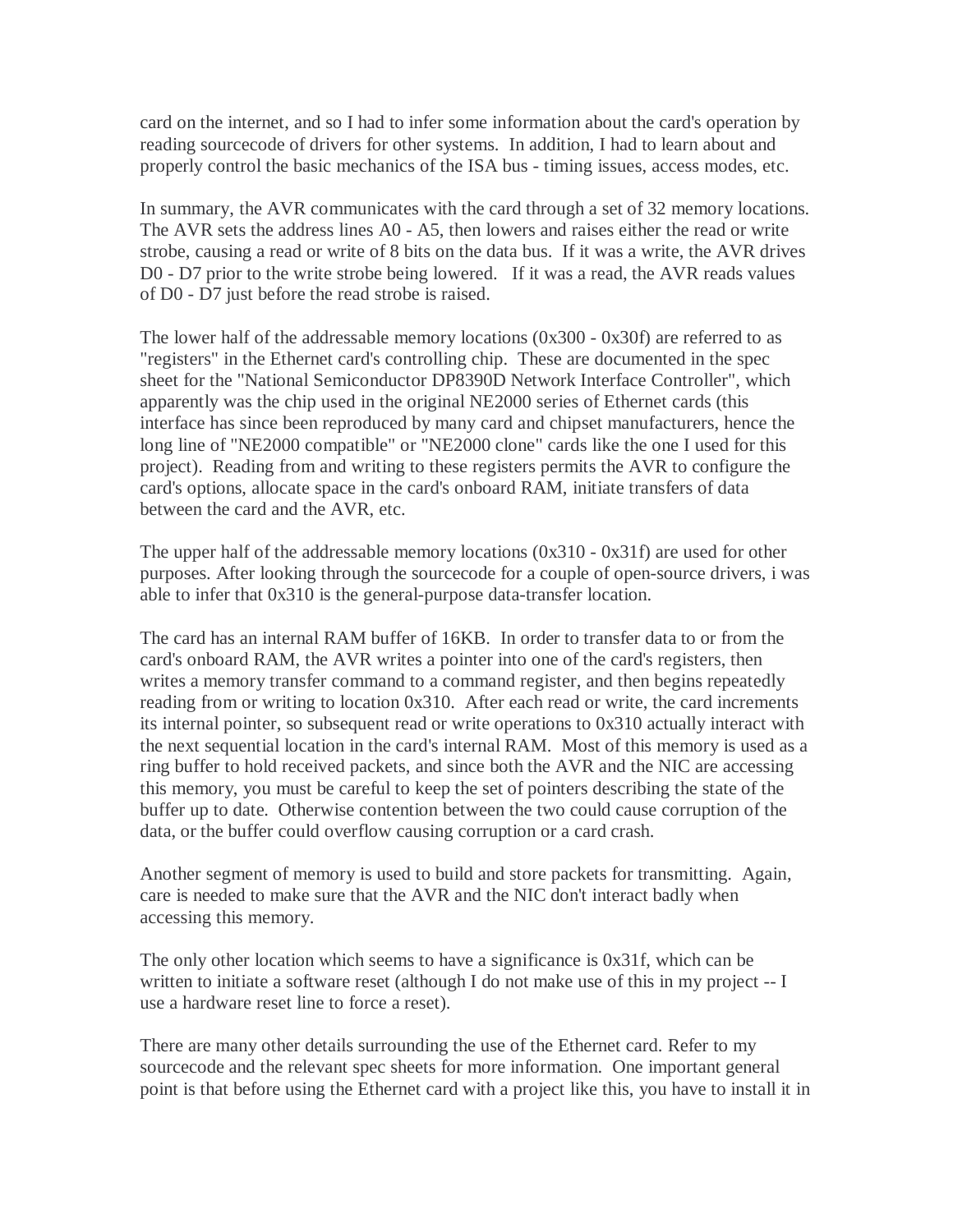a real x86 computer, boot to DOS, and configure the card's EEPROM using the manufacturer's configuration program (which comes on a floppy disk with the card). The card must be put into non-plug-n-play mode, and you need to fix the I/O base address to 0x300 (or whatever value matches your hard-wired address offset).

#### **4.2. Ethernet/802.3, UDP/IP stack**

In addition to dealing with the NIC, the software must also transmit and receive properlyformatted data packets in order to participate on the network. Since the NE2000 NIC only provides raw bytes from the packets, it is up to my software to decode the Ethernet frame headers, as well as ARP and IP packet formats.

The device has both an Ethernet MAC address, and an IPv4 address. The MAC address is read out of the NIC's EEPROM during initialization of the card. Oddly, the device driver must read the MAC address from the card's EEPROM, and then write it back to several of the card's registers as part of the bootup sequence. The IP address is simply hardcoded into my software. For the testing and demonstration, I used an address in a private block: 192.168.0.14.

The first protocol the device must understand in order to participate on the network is ARP. The ARP protocol is used to discover the MAC address of a device on the network, when only the IP address is known to the sender. Since the AVR has a tiny amount of onboard RAM, the software decodes packets in a pipeline fashion -- reading one byte at a time, and jumping to the appropriate code as soon as a decision can be made about the type of packet, where the code continues to read out bytes from the NIC. The ARP-request handling code immediately sends a properly formatted ARP reply packet.

Additionally, the device receives and decodes UDP messages arriving on port 987. The data portion of these packets are sent byte-by-byte to the LCD device, as described below.

All other incoming packets are simply discarded.

## **4.3. LCD driver**

The LCD display has an onboard controller which is compatible with the industrystandard Hitachi interface. From my research, it seems that most LCD displays use this interface. The controller uses either 4 or 8 lines as a bi-directional communication bus. I use the 4-bit mode to reduce the number of pins on the AVR which are dedicated to driving the LCD. There are 3 additional lines: "RS: register select", "RW: read/write", and "E: enable". In short, RS indicates whether the bus is being used to transmit a command or data. RW indicates whether the AVR is reading from or writing to the LCD controller. E is a strobe which is used to indicate when the values on the other pins are known to be stable. All 3 control lines are always set by the AVR. The 4 or 8 bus lines can be set by either the AVR or the LCD, depending on the operation. In "4-bit" mode, data is always sent in two 4-byte nybbles, high byte first.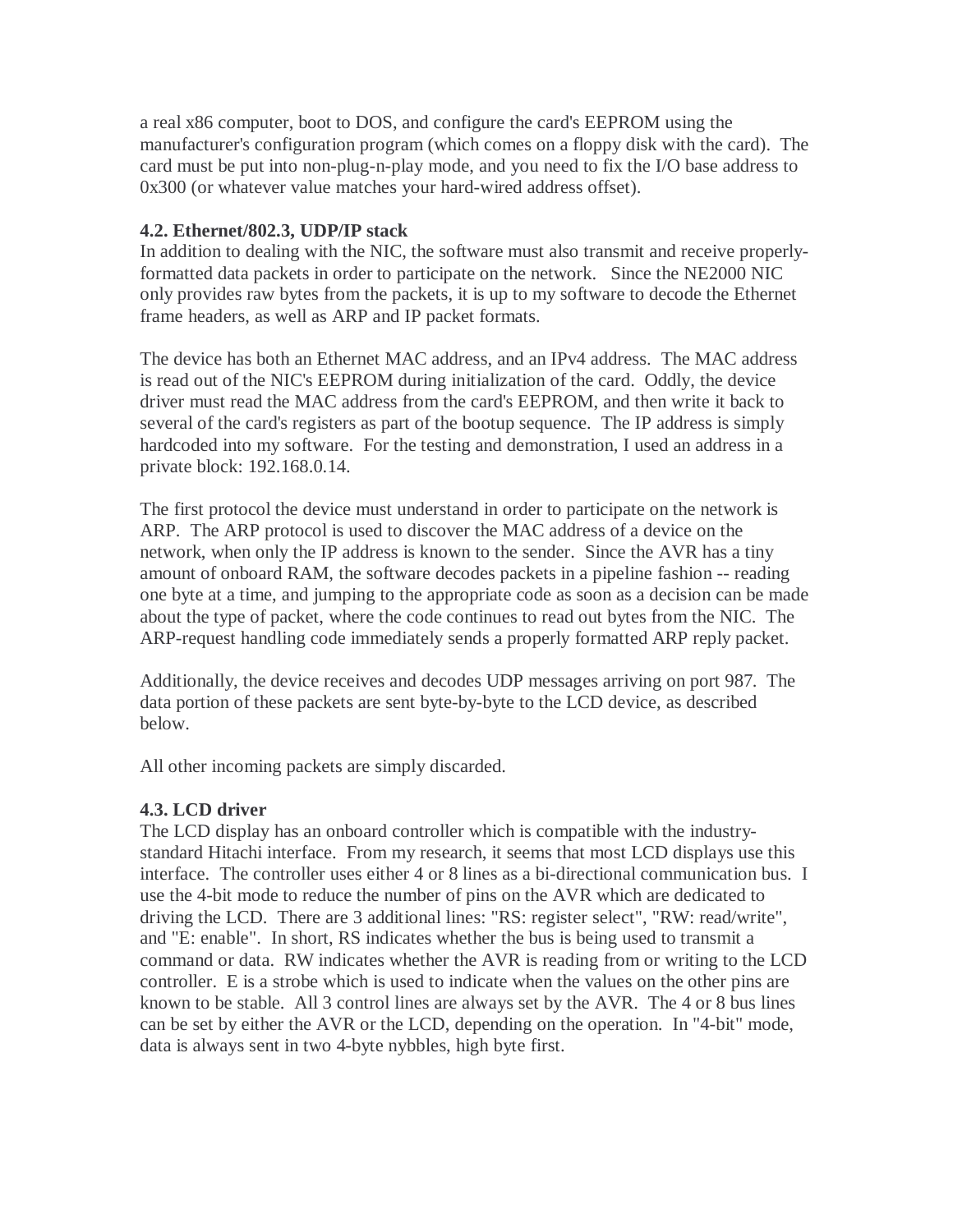When the system powers up, I follow the initial startup sequence from the part's spec sheet. When a message arrives from the Ethernet, I issue a command to position the LCD's cursor at the top-left position, print 20 characters, reposition the cursor to the beginning of the next line, print 20 characters, and so on. Each message is presumed to be exactly 80 characters in length. Longer messages are truncated. Shorter messages would cause random values to be written to the display.

The spec sheet states that the Hitachi controller is rather slow, and you must be careful not send a new command or data byte until it has finished processing the last message. This can be done either by waiting for a certain number of microseconds between each transfer, or by reading a busy-flag value from the controller to find out when it is ready. I took the easy way out, and simply delay for the prescribed amount of time after each transfer.

#### **5. Results**

I am very pleased with the results of my efforts. The device does what it is supposed to do, and I am not aware of any bugs.

That being said, this is clearly a "first cut" of both the hardware and software. It is apparently possible to memory-map the ISA bus into some portion of the AVR's external memory locations. This way, you can use the AVR's built in address logic, strobes, etc. to communicate with the ISA device, which would simplify the software and speed up access to the NIC. Also, this would permit you to share the memory bus with other devices or an external SRAM chip. In the next revision, I would like to modify my hardware to support this mode of operation.

My software is also sub-optimal. I was very generous with my timing delays, and not terribly concerned with memory use or code beautification. My only concern in this revision was getting everything to work before the deadline. Now that I know how to do it, I think it would be best to simply start over and write new software from scratch for the next revision.

It would also be nice to have more network functionality available. A full TCP/IP stack is probably out of the question, but a minimal implementation, along with a basic socket library is probably quite reasonable.

The last thing I would really like to do is to use this Ethernet subsystem as a component in a more interesting device. Displaying text messages on an LCD is a good demonstration, but in practical terms it is a fairly useless device. One can imagine many other far more interesting Internet-Enabled devices which could be built with these components.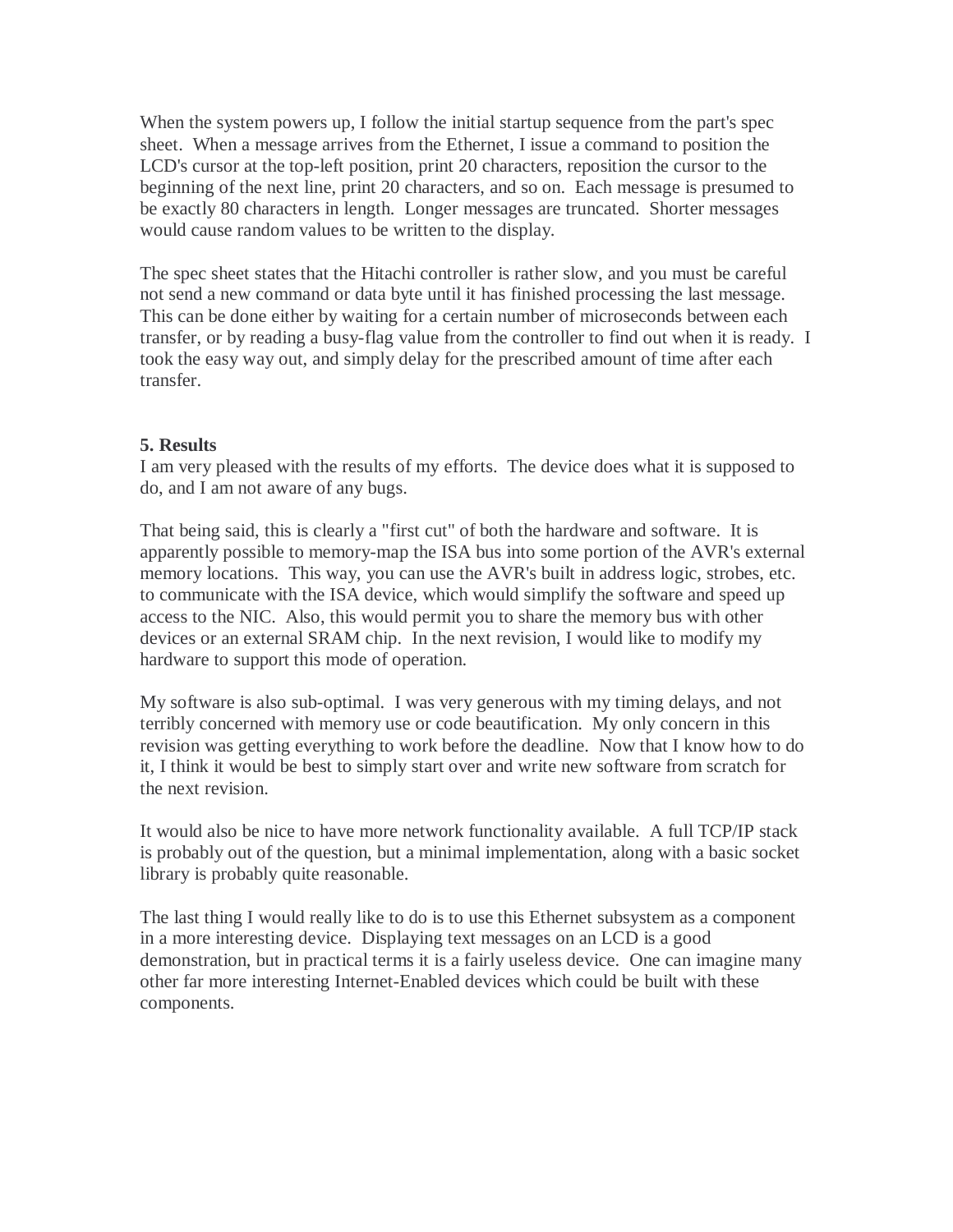# **6. Parts List**

- \* AVR 8515 microcontroller (Atmel AT90S8515-8PC-0033)
- \* NE2000-compatible ISA bus Ethernet card (SMC EZNET ISA)
- \* 4 line x 20 column LCD display (AND 721GST)
- \* 4MHz oscillator (Pletronics P1100-HC from Jameco)
- \* 7805 5v linear voltage regulator (Radio Shack 276-1770A)
- \* 220 microfarad electrolytic capacitor (Radio Shack 272-1029)
- \* 0.1 microfarad capacitors (Radio Shack 272-109A)
- \* ISA card edge connector (Jameco 42091)
- \* Perfboard (Radio Shack 276-1396A)
- \* Wire-wrap Sockets
- \* 2.5K-ohm variable resistor for LCD contrast
- \* LED and 1K-ohm resistor to indicate power is active
- \* Power switch
- \* Power connector
- \* 12v DC "brick" power transformer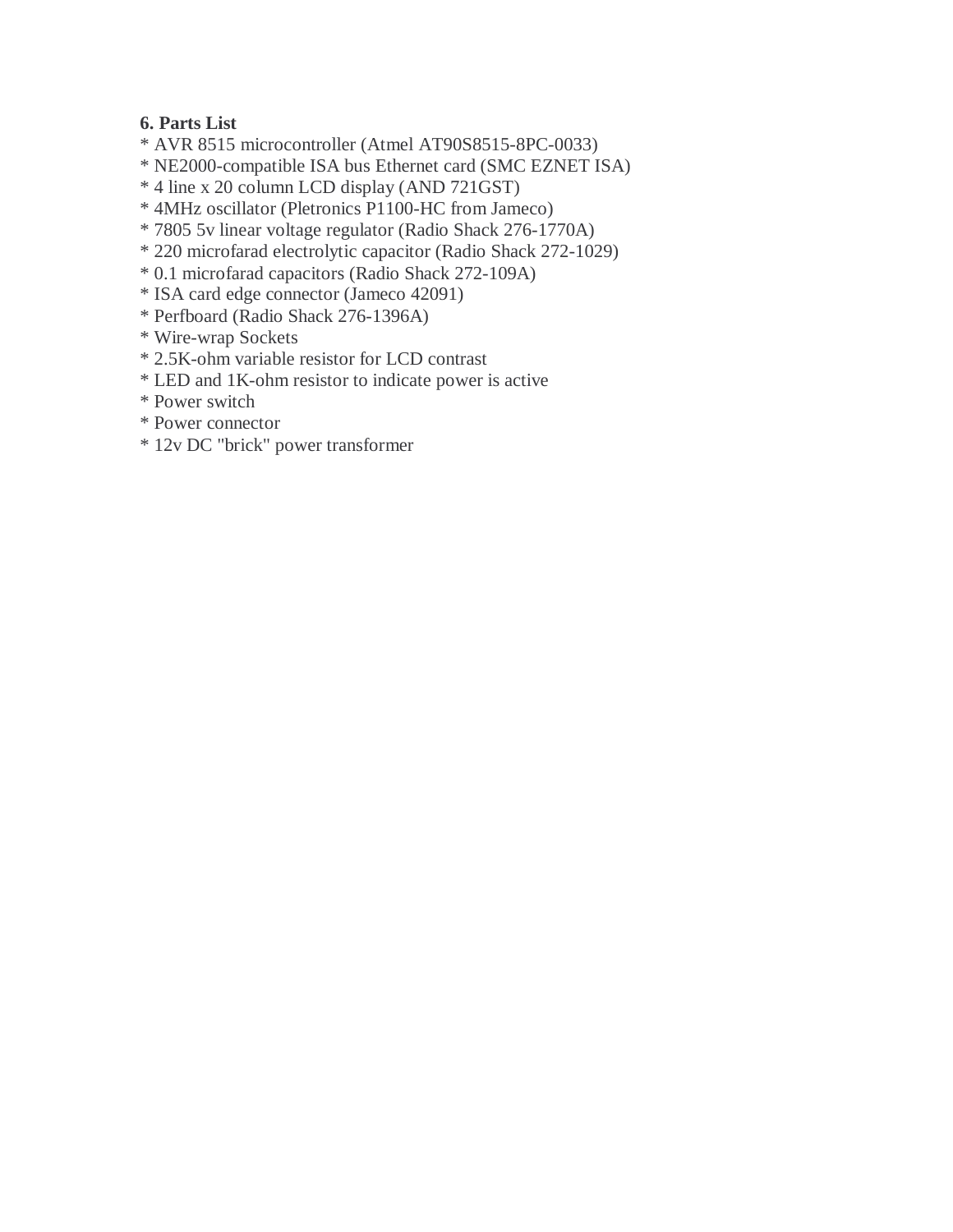# **7. Schematic 7.1 ISA connector**

| Gnd       | Gnd          | $-IOCHCK$      |           |
|-----------|--------------|----------------|-----------|
| AVR-PC7   | RESET        | D7             | AVR-PA7   |
| Vcc       | $+5v$        | D6             | AVR-PA6   |
|           | IRO9         | D5             | AVR-PA5   |
|           | $-5v$        | D4             | AVR-PA4   |
|           | DREO2        | D <sub>3</sub> | $AVR-PA3$ |
|           | $-12v$       | D <sub>2</sub> | AVR-PA2   |
|           | $-0WS$       | D1             | $AVR-PA2$ |
|           | Gnd          | D <sub>0</sub> | AVR-PA1   |
|           | $+12v$       | <b>IOCHRDY</b> |           |
| Vcc       | $-SMENT$     | AEN            | Gnd       |
| Vcc       | $-$ SMEMR    | A19            | Gnd       |
| $AVR-PC6$ | $-IOW$       | A18            | Gnd       |
| AVR-PC5   | $-IOR$       | $A17$          | Gnd       |
|           | -DACK3       | A16            | Gnd       |
|           | DRQ3         | A15            | Gnd       |
|           | $-DACK1$     | A14            | Gnd       |
|           | DRO1         | A13            | Gnd       |
|           | $-REFSH$     | A12            | Gnd       |
|           | <b>CLK</b>   | A11            | Gnd       |
|           | IRQ7         | A10            | Gnd       |
|           | IRO6         | A9             | Gnd       |
|           | IRQ5         | A8             | Vcc       |
|           | IRQ4         | A7             | Vcc       |
|           | IRO3         | A6             | Gnd       |
|           | -DACK2       | A <sub>5</sub> | Gnd       |
|           | TC           | A4             | AVR-PC4   |
|           | <b>BALE</b>  | A <sub>3</sub> | AVR-PC3   |
| Vcc       | $+5v$        | A2             | $AVR-PC2$ |
|           | Osc          | A1             | AVR-PC1   |
| Gnd       | Gnd          | A <sub>0</sub> | $AVR-PC0$ |
|           |              |                |           |
|           |              |                |           |
|           |              |                |           |
|           |              |                |           |
|           |              |                |           |
|           |              | No Connection  |           |
|           | to this part |                |           |
|           |              | of the ISA     |           |
|           | connector    |                |           |
|           |              |                |           |
|           |              |                |           |
|           |              |                |           |
|           |              |                |           |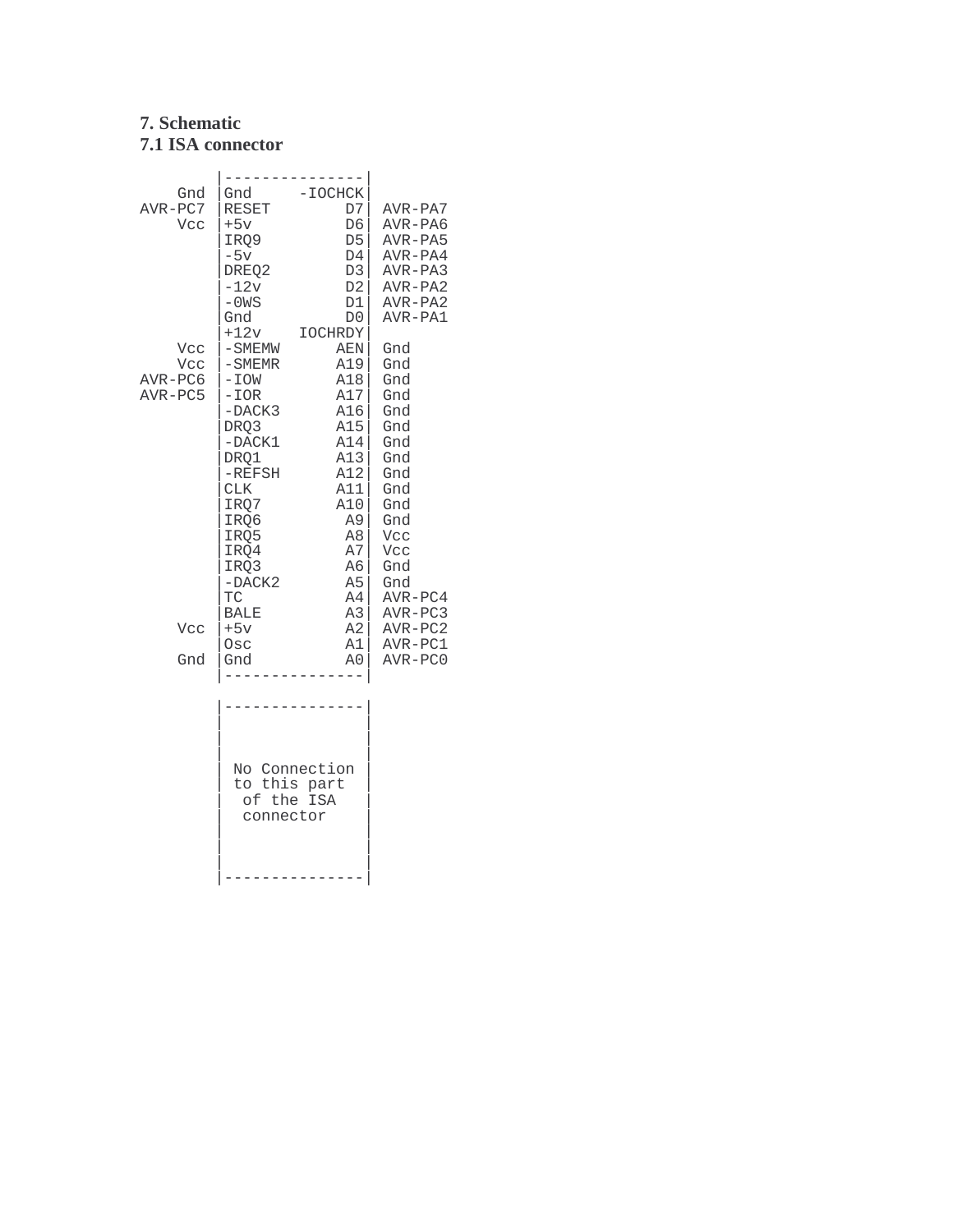| <b>7.2 LCD</b><br>LCD:                                                                    | Contrast-control potentiometer:                              |
|-------------------------------------------------------------------------------------------|--------------------------------------------------------------|
| $1:$ Gnd<br>2:Vdd<br>Vo<br>$\mathbf{3}$ :<br>4:RS<br>5:RW<br>6: E<br>7:<br>DB0            | Vcc<br>Gnd<br>Vcc<br>$AVR - PD2$<br>$AVR - PD3$<br>$AVR-PD1$ |
| DB1<br>8:<br>DB2<br>9 :<br>DB3<br>10:<br>DB4<br>11:<br>12:<br>DB5<br>13: DB6<br>$14:$ DB7 | Gnd<br>$AVR-PD4$<br>$AVR - PD5$<br>$AVR-PD6$<br>$AVR-PD7$    |

#### **7.2 AVR + Oscillator**

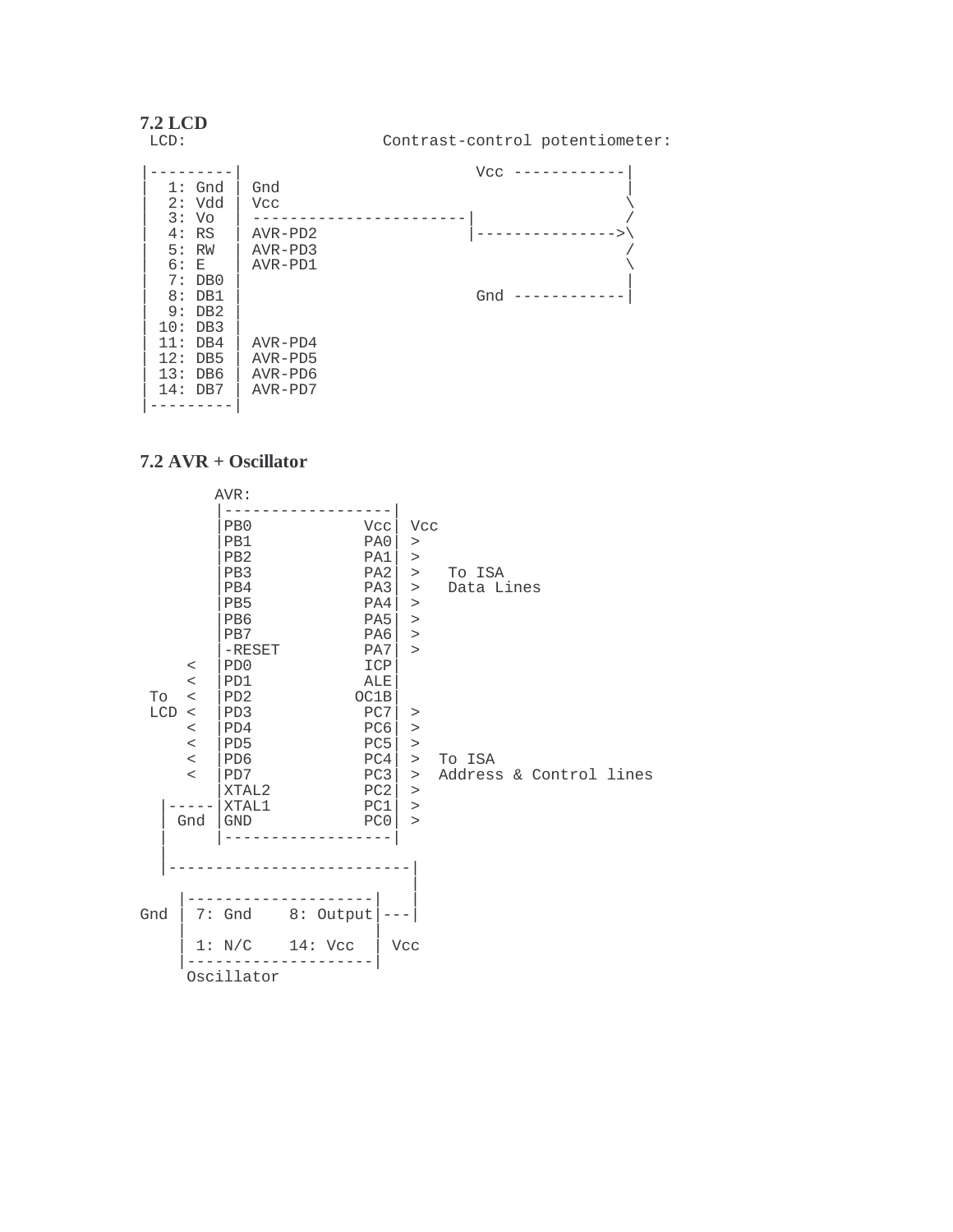#### **8. Code 8.1. udpsend.pl**

```
#!/usr/local/bin/perl -w
use strict;
use Socket;
my $paddr;
sub udpinit();
sub gui();
sub udpsend($);
udpinit();
while(1) {
 gui();
}
ext(0);sub udpinit() {
 my $proto = getprotobyname('udp');
  socket(SOCKET, PF_INET, SOCK_DGRAM, $proto);
  my $remote = "192.168.0.14";
 my $port = 987;
  my $iaddr = gethostbyname($remote);
  $paddr = sockaddr_in($port, $iaddr);
}
\begin{cases}\n\text{sub} \text{gui}(i) \\
\text{s} \mid = 1; \n\end{cases}print "enter a 4-line message (20 chars/line max):\n";
  my $pad = ' ' x 20;
  my @lines = ();
  my $line;
  print " >........................<\n";
  while (@lines < 4) {
    print scalar(@lines)+1, " >";
    $line = <STDIN>;
    chomp($line);
    $line .= $pad;
    $line = substr ($line, 0, 20);push(@lines, $line);
  }
  print "\n\n Your message will look like this:\n";
  print " |----------------------|\n";
  foreach my $line (@lines) {
   print " | ", $line, " |\n\ranglen";
  print " |----------------------|\n";
  my $message = join('', @lines);
  print "\nSending...\n";
 m_y $bytecount = udpsend($message);
  print $bytecount, " bytes sent.\n\n";
}
sub udpsend($) {
  my $message = $_[0];
  my $bytecount = send(SOCKET, $message, 0, $paddr);
  return($bytecount);
}
```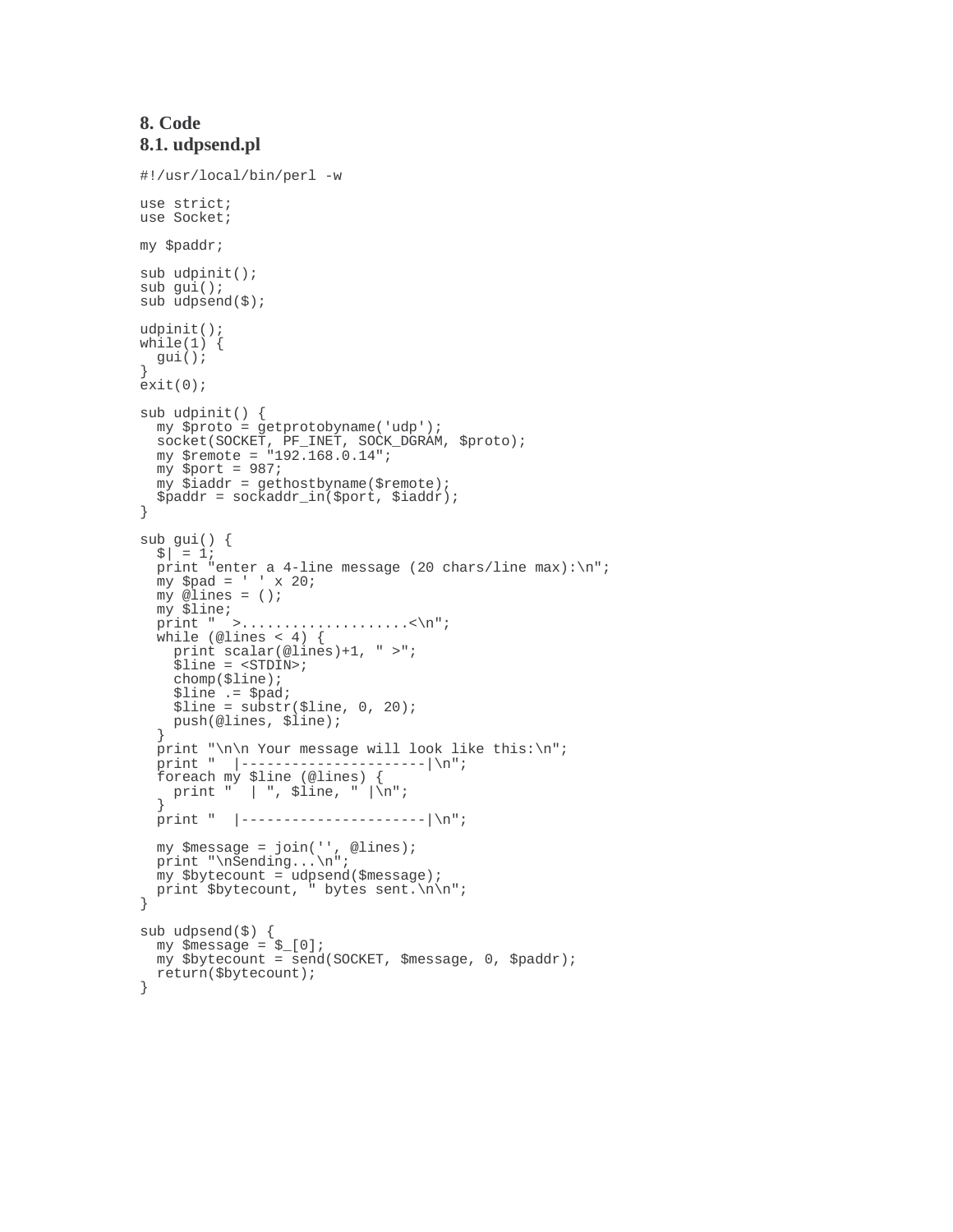#### **8.2. avr-ne2k.asm**

```
;-------------------------------------------------------------------
; dave clausen
; ee281
; avr-ne2k.asm
; 11/26/2000
;-------------------------------------------------------------------
;-------------------------------------------------------------------
; setup
       ;-------------------------------------------------------------------
.nolist
.include "8515def.inc"
.list
;-------------------------------------------------------------------
; register definitions
                     ;-------------------------------------------------------------------
.def ZERO = r2\det ONE = r3.def FF = r4.def LED = r5;-------------------------------------------------------------------
; constants
              ;-------------------------------------------------------------------
; *** LCD ***
; refer to AND "intelligent alphanumeric application notes" PDF document
; for a description of the LCD command API. (can be downloaded from
; http://www.purdyelectronics.com/).
;
; the brief summary: there are two modes for accessing the LCD:
; 4-bit and 8-bit. in addition, you need three extra control lines,
; so really these modes should be called 7-bit and 11-bit.
; anyway, to conserve pins on my AVR, i am using the slightly more
; complex 4-bit interface. the two modes are similar - the main difference
; is that in 4-bit mode, you send data in two chunks - the 4 high bits,
; followed immediately afterwards by the 4 low bits. the initialization
; sequence for 4-bit mode is a little different also.
;
; regardless of which mode you use, you follow the same rules:
;
; the RS line tells the LCD which register (instruction or data) you whish
; to access.
;
; the RW bit tells the LCD whether you are reading or writing.
;
; the 4 (or 8) DB lines contain the binary data being written to, or read
; from the register.
;
; the E line goes through a state change, indicating that the data on the
; other lines is valid and holding steady. to make life easy, i always
; set the E line low, then high, then low, while holding all of the other
; lines constant. (see the API doc for a more efficient technique).
;
; I have wired my controller so that it can be plugged into one of the
; 10-pin headers on the STK-200 development board. Pin 0 is not
; connected to anything (maybe later i will add an LED or a button or
; something). Pin 1 is tied to the "E" line on the LCD. Pin 2 is tied
; to the RS bit. Pin 3 is tied to the RW bit, and pins 4-7 are tied
; to DB4-DB7 on the LCD.
;
```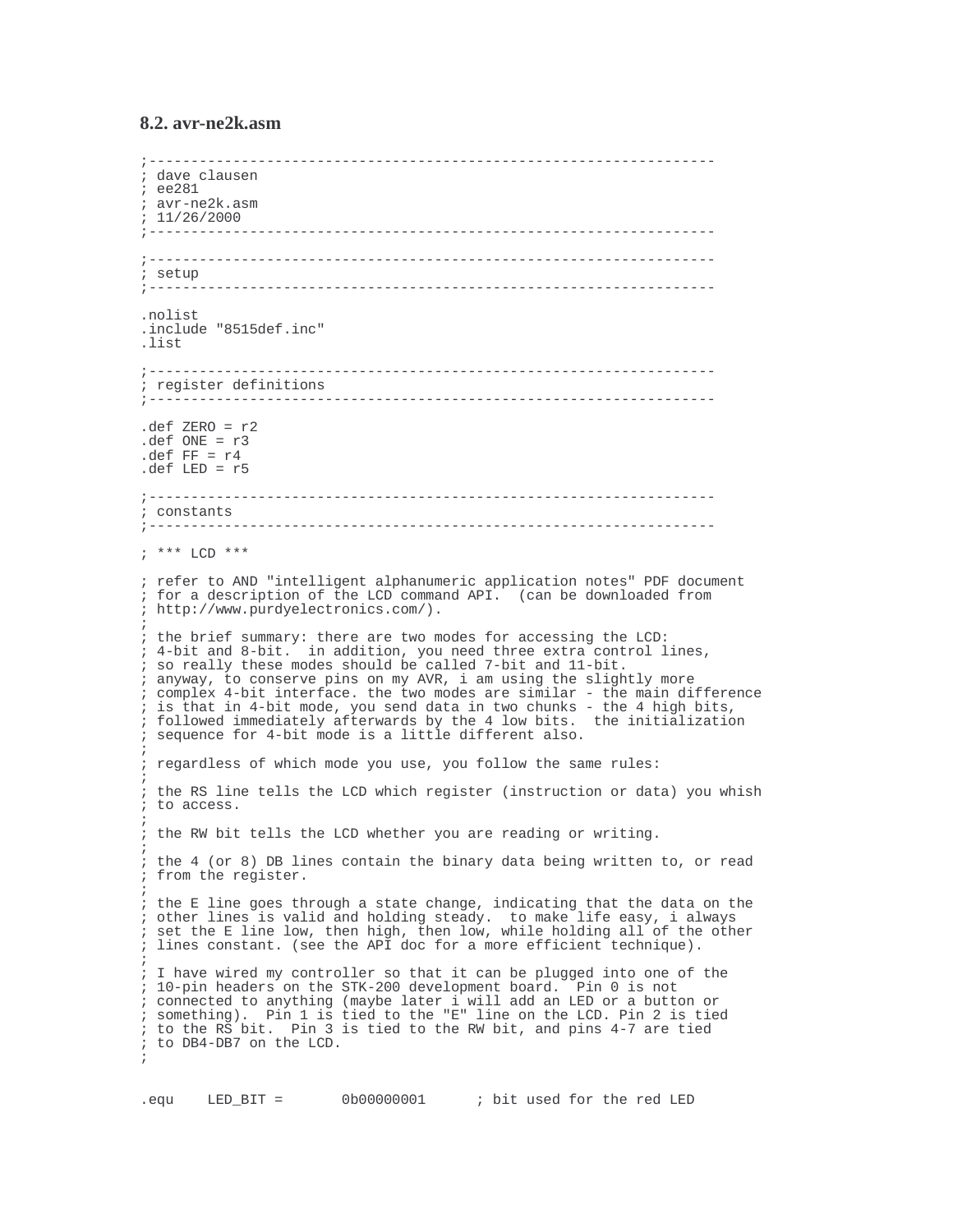equ LCD\_BITS = 0b11111110 ; bits used by the LCD interface<br>.equ ENABLE\_BIT = 0b00000010 ; the "E" bit (enable) .equ ENABLE\_BIT = 0b00000010 ; the "E" bit (enable) .equ RS\_BIT = 0b00000100 ; the "RS" bit (register select)  $\overline{eq}$  RW\_BIT = 0b00001000 ; the "R/W" bit (read or write select)<br>equ DB\_BITS = 0b111110000 ; the 4 data bits  $i$  the 4 data bits .equ NOT\_LCD\_BITS = 0b00000001 .equ NOT\_ENABLE\_BIT =0b11111101 NOT\_RS\_BIT = 0b11111011<br>NOT\_RW\_BIT = 0b11110111 .equ NOT\_RW\_BIT = 0b11110111  $NOT$  $DB$  $BITS =$ % which port is the LCD using?<br>.equ LCD\_PORT = PORTD .equ LCD\_PORT = PORTD .equ LCD\_PORT\_DDR = DDRD ; \*\*\* NE2000 ethernet card \*\*\* ; internal command registers for the DP8390 chip. ; definitions are taken from National Semiconductor document ; DP8390D.pdf: "DP8390D/NS32490D NIC Network Interface Controlloer" ; (this is the datasheet for the DP8390D chip, which was used in ; the original NE2000 cards). ; hardware has the base address hardwired. the software ; only needs to set the lowest 5 bits  $NE2K$  BASE = ; internal registers (see page 17 of DP8390D.pdf). ; these are defined here for completeness. i doubt i will need to use ; all of them in the code. ; Page 0 readable registers equ NE2K\_CR = NE2K\_BASE + 0 ; command register.<br>equ NE2K\_CLDA0 = NE2K\_BASE + 1 ; current local DM % current local DMA address 0<br>% local dma 1<br>% boundary pointer .equ NE2K\_CLDA1 = NE2K\_BASE + 2 ; local dma 1 .equ NE2K\_BNRY = NE2K\_BASE + 3 ; boundary pointer equ NE2K\_BNRI = NE2K\_BASE + 3 ; boundary pointer.<br>
equ NE2K\_TSR = NE2K\_BASE + 4 ; transmit status register.<br>
equ NE2K\_NCR = NE2K\_BASE + 5 ; number of collisions reg. equ NE2K\_NCR = NE2K\_BASE + 5 ; number of collisions register<br>
.equ NE2K\_FIFO = NE2K\_BASE + 6 ; FIFO<br>
.equ NE2K\_ISR = NE2K\_BASE + 7 ; interrupt status register .equ NE2K\_FIFO = NE2K\_BASE + 6 ; FIFO .equ NE2K\_FIFO = NE2K\_BASE + 6 ; FIFO<br>.equ NE2K\_ISR = NE2K\_BASE + 7 ; interrupt status register<br>.equ NE2K\_CRDA0 = NE2K\_BASE + 8 ; current remote DMA addres; .equ NE2K\_CRDA0 = NE2K\_BASE + 8 ; current remote DMA address 0<br>.equ NE2K\_CRDA1 = NE2K\_BASE + 9 ; remote DMA 1 .equ NE2K\_CRDA1 = NE2K\_BASE + 9 ; remote DMA 1 .equ NE2K\_RESV1 = NE2K\_BASE + 10 ; reserved .equ NE2K\_RESV2 = NE2K\_BASE + 11 ; reserved<br>.equ NE2K\_RESV2 = NE2K\_BASE + 11 ; reserved .equ NE2K\_RSR = NE2K\_BASE + 12 ; receive status register .equ NE2K\_CNTR0 = NE2K\_BASE + 13 ; tally counter 0 (frame alignment errors) .equ NE2K\_CNTR1 = NE2K\_BASE + 14 ; tally counter 1 (CRC errors)<br>.equ NE2K\_CNTR2 = NE2K\_BASE + 15 ; tally counter 2 (missed pack .equ NE2K\_CNTR2 = NE2K\_BASE + 15 ; tally counter 2 (missed packet errors) ; Page 0 writable registers  $; +0.$  CR is read/write<br>.equ NE2K PSTART = .equ NE2K\_PSTART = NE2K\_BASE + 1 ; page start register . page stop register ; +3: BNRY is read/write NE2K\_TPSR = NE2K\_BASE + 4 ; transmit page start address<br>NE2K\_TBCR0 = NE2K\_BASE + 5 ; transmit byte count registe: .equ NE2K\_TBCR0 = NE2K\_BASE + 5 ; transmit byte count register 0 : transmit byte count register 1 ; +7: ISR is read/write equ NE2K\_RSAR0 = NE2K\_BASE + 8 ; remote start address register 0<br>equ NE2K\_RSAR1 = NE2K\_BASE + 9 ; remote start address register 1. NE2K\_RSAR1 = NE2K\_BASE + 9 ; remote start address register 1<br>NE2K\_RBCR0 = NE2K\_BASE + 10 ; remote byte count register 0 .equ NE2K\_RBCR0 = NE2K\_BASE + 10 ; remote byte count register 0<br>.equ NE2K\_RBCR1 = NE2K\_BASE + 11 ; remote byte count register 1 NE2K\_RBCR1 = NE2K\_BASE + 11 ; remote byte count register 1<br>NE2K\_RCR = NE2K\_BASE + 12 ; receive configuration register .equ NE2K\_RCR = NE2K\_BASE + 12 ; receive configuration register .equ NE2K\_TCR = NE2K\_BASE + 13 ; transmit configuration register .equ NE2K\_DCR = NE2K\_BASE + 14 ; data configuration register .equ NE2K\_IMR = NE2K\_BASE + 15 ; interrupt mask register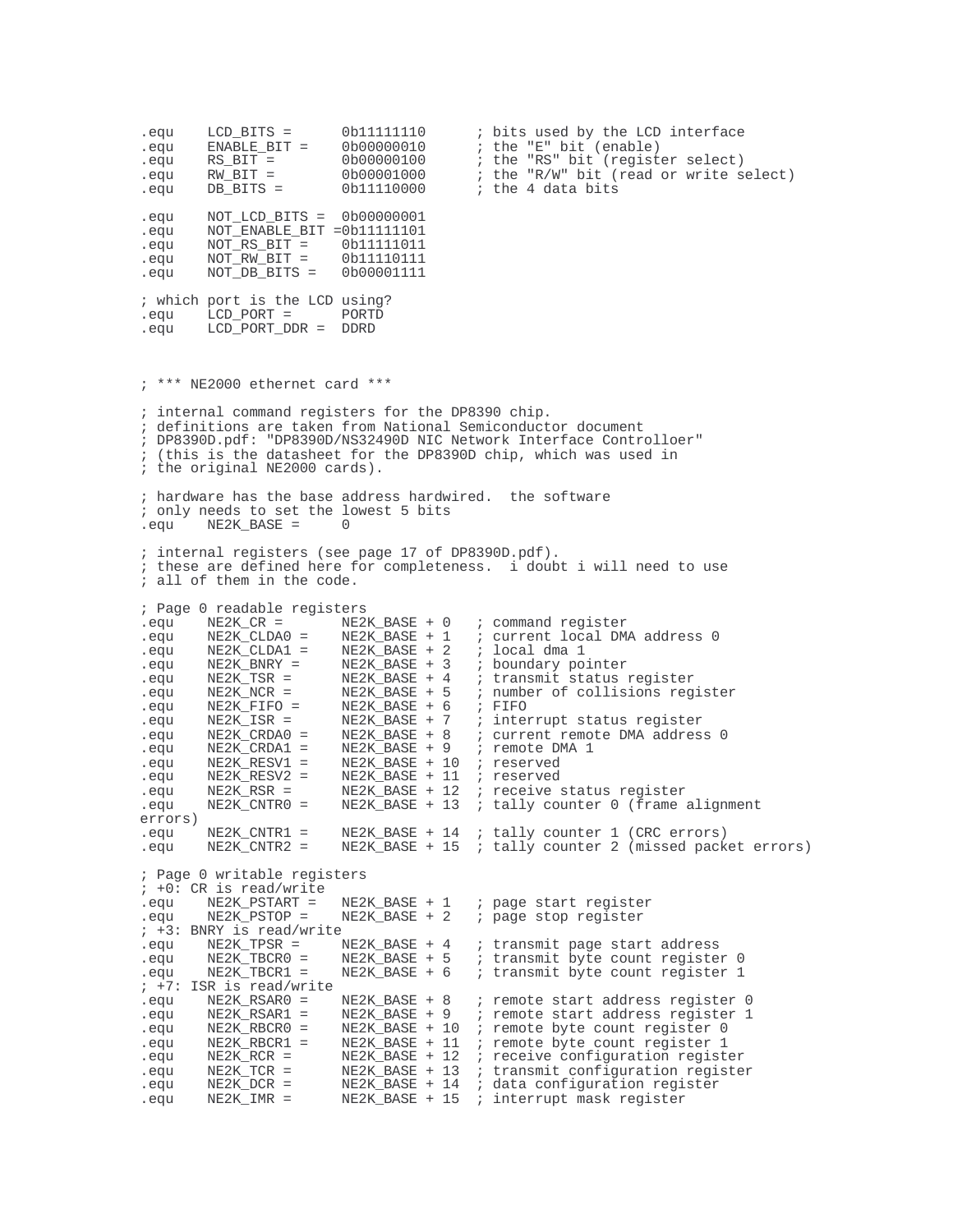; Page 1 registers  $; +0$ : CR spans pages  $0,1$ , and 2 equ NE2K\_PAR0 = NE2K\_BASE + 1 ; physical address register 0.<br>equ NE2K PAR1 = NE2K BASE + 2 ; physical address register 1. .equ NE2K\_PAR1 = NE2K\_BASE + 2 ; physical address register 1 .equ NE2K\_PAR2 = NE2K\_BASE + 3 ; physical address register 2 .equ NE2K\_PAR3 = NE2K\_BASE + 4 ; physical address register 3 .equ NE2K\_PAR4 = NE2K\_BASE + 5 ; physical address register 4 .equ NE2K\_PAR5 = NE2K\_BASE + 6 ; physical address register 5 .equ NE2K\_CURR = NE2K\_BASE + 7 ; current page register .equ NE2K\_MAR0 = NE2K\_BASE + 8 ; multicast address register 0 .equ NE2K\_MAR1 = NE2K\_BASE + 8 ; multicast address register 1 .equ NE2K\_MAR2 = NE2K\_BASE + 10 ; multicast address register 2 .equ NE2K\_MAR3 = NE2K\_BASE + 11 ; multicast address register 3 .equ NE2K\_MAR4 = NE2K\_BASE + 12 ; multicast address register 4 .equ NE2K\_MAR5 = NE2K\_BASE + 13 ; multicast address register 5 .equ NE2K\_MAR6 = NE2K\_BASE + 14 ; multicast address register 6 .equ NE2K\_MAR7 = NE2K\_BASE + 15 ; multicast address register 7 ; Page 2 registers ; ... not implemented ... ; Page 3 registers ; ... not implemented ... ; other special locations .equ NE2K\_DATAPORT = NE2K\_BASE + 0x10  $\begin{array}{lll} \texttt{.equ} & \texttt{NE2K\_RESET =} & \texttt{NE2K\_BASE + 0x1f} \\ \texttt{7.equ} & \texttt{NE2K\_IO\_EXTENT =} & \texttt{NE2K\_BASE + 0x20} \end{array}$  $i.equ$  NE2K IO\_EXTENT = ; bits in various registers .equ NE2K\_CR\_STOP = 0x01 i stop card .equ NE2K\_CR\_START = 0x02 ; start card .equ NE2K\_CR\_TRANSMIT =  $0x04$  ; transmit packet<br>.equ NE2K\_CR\_DMAREAD =  $0x08$  ; remote DMA read  $NE2K_CCR_DMAREAD = 0x08$  ; remote  $DMA$  read  $NE2K_CCR_DMAWRITE = 0x10$  ; remote  $DMA$  write  $\text{eequ}$   $\text{NE2K}_{\text{CR}}$   $\text{DMAWRITE} = 0 \times 10$ <br> $\text{Fequ}$   $\text{NE2K}$   $\text{CR}$   $\text{NODMA} = 0 \times 20$ NE2K\_CR\_NODMA = 0x20 <br>NE2K\_CR\_PAGE0 = 0x00 <br>i select register page 0 .equ NE2K\_CR\_PAGE0 = 0x00 ; select register page 0 .equ NE2K\_CR\_PAGE1 = 0x40 ; select register page 1 .equ NE2K\_CR\_PAGE2 = 0x80 ; select register page 2 .equ NE2K\_RCR\_BCAST = 0x04 .equ NE2K\_RCR\_MCAST = 0x08 .equ NE2K\_RCR\_PROMISCUOUS = 0x10  $NE2K$  $RCR$  MONITOR =  $0x20$ .equ NE2K\_DCR\_BYTEDMA = 0x00  $NE2K_DCR_WORDDMA = 0x01$  $\text{eq}$ u NE2K\_DCR\_NOLPBK = 0x08<br> $\text{eq}$ u NE2K DCR FIFO2 = 0x00 .equ NE2K\_DCR\_FIFO2 = 0x00  $\text{eq}$ u NE2K\_DCR\_FIFO4 = 0x20<br> $\text{eq}$ equ NE2K\_DCR\_FIFO8 = 0x40  $NE2K_DCR$  FIFO8 =  $0x40$  $equ$  NE2K\_DCR\_FIFO12 =  $0x60$ .equ NE2K\_TCR\_NOLPBK = 0x00 .equ NE2K\_TCR\_INTLPBK = 0x02 .equ NE2K\_TCR\_EXTLPBK = 0x04 .equ NE2K\_TCR\_EXTLPBK2 = 0x06 ; i don't have a spec sheet on it, but it seems that the ne2000 cards have 16kb ; of onboard ram mapped to locations 0x4000 - 0x8000. this is used as a buffer

; for packets, either before transmission, or after reception. the DP8390D spec ; sheet describes how the chip manages the buffer space. in summary, you need to ; mark off a relatively small section for your transmit buffer. it seems that ; you can use a chunk either at the beginning or the end of the ram segment. 6 ; pages is the typical size. you then use the rest of the remaining space as a ; receive buffer. the chip treats this as a ring - in other words if it reaches ; the end of the space, it wraps around to the beginning and continues filling ; from there. you need to empty the data out fast enough, otherwise it will ; wrap around and hit itself in the tail. (it will detect this sitaution, and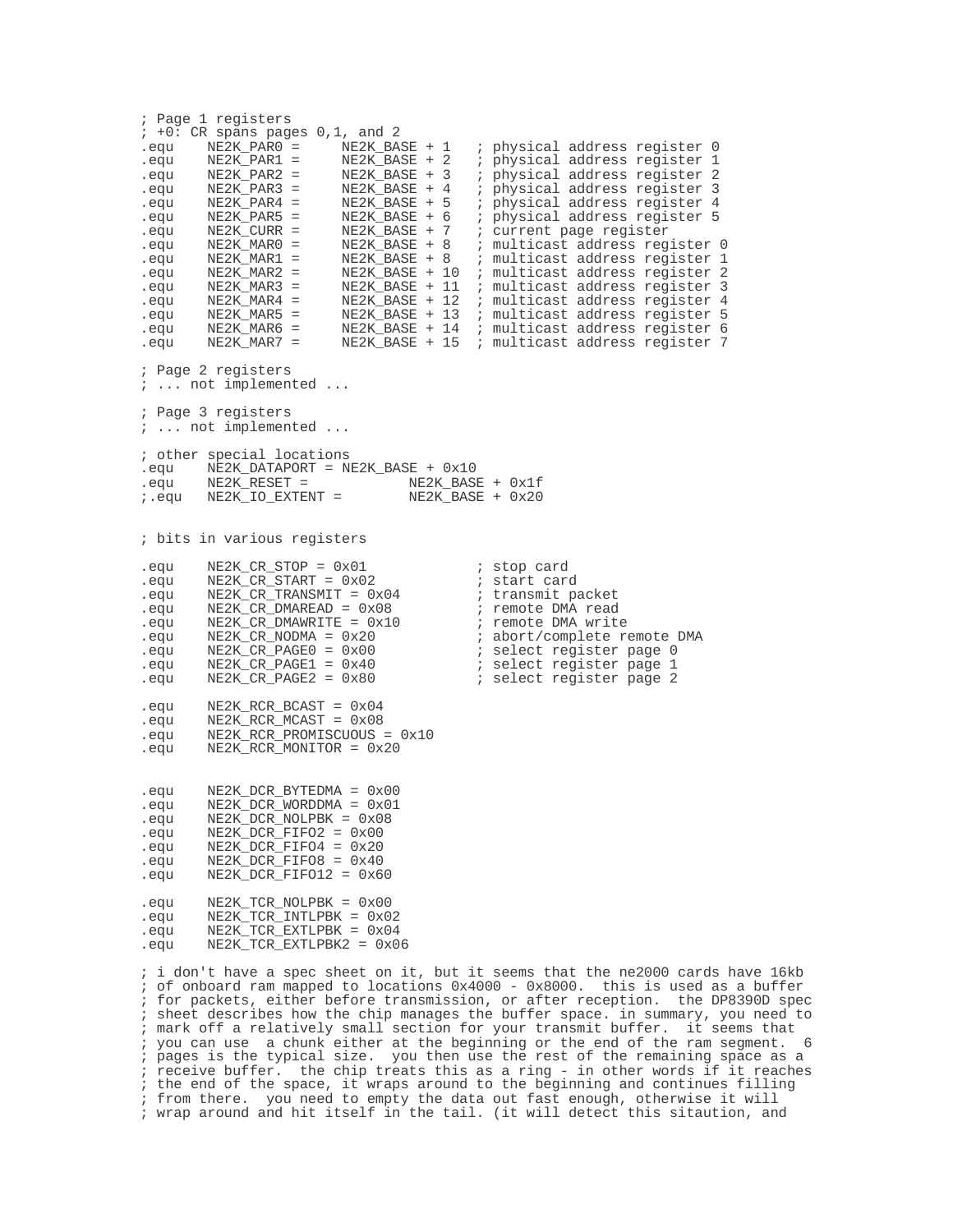; just drop incoming data until you clear out some space). there are several ; pointers which are used to keep track of all this. read the datashet for more ; details.  $i$  transmit buffer from  $0x4000 - 0x45ff$ . ; we could add a second 6-bage buffer ; here to do ping-pong (back-to-back) ; transmissions, but lets leave that for ; later... .equ NE2K\_START\_PAGE = 0x46 ; receive buffer ring from .equ NE2K\_STOP\_PAGE = 0x80 ; 0x4600-0x7fff ; port assignments .equ NE2K\_DATA\_OUT = PORTA  $NE2K$  DATA IN = PINA .equ NE2K\_DATA\_DDR = DDRA .equ NE2K\_ADDR\_OUT = PORTC  $NE2K\_ADDR\_DDR = DDR$ .equ NE2K\_ISA\_ADDR = 0b00011111 .equ NE2K\_ISA\_IOR = 0b00100000 .equ NE2K\_ISA\_IOW = 0b01000000 .equ NE2K\_ISA\_RESET =0b10000000 ; hardcoded IP address: .equ NE2K\_IP\_OCTET\_1 = 192 .equ NE2K\_IP\_OCTET\_2 = 168 .equ NE2K\_IP\_OCTET\_3 = 0 .equ NE2K\_IP\_OCTET\_4 = 14 ; which UDP port number should i listen on? .equ NE2K\_LISTEN\_PORT = 987 ;------------------------------------------------------------------- ; begin eeprom segment ;------------------------------------------------------------------- .ESEG .db "This is some stuff in the eeprom" .db 0 ;------------------------------------------------------------------- ; begin data segment<br>;--------------------;------------------------------------------------------------------- .DSEG ; allocate space in the microcontroller's onboard ram for these things ne2k\_mac\_addr: .byte 6 ; my hardware ethernet address ne2k\_ip\_addr: .byte 4 ; my ip address ne2k\_peer\_mac\_addr: .byte 6 ; my partner's hardware ethernet address ne2k\_peer\_ip\_addr: .byte 4 ; my partner's ip address ;------------------------------------------------------------------- ; begin code segment ;------------------------------------------------------------------- .CSEG ;------------------------------------------------------------------- ; interrupt vector ;------------------------------------------------------------------ rjmp RESET ; external reset rjmp IGNORE\_INTERRUPT ; external int0 rjmp IGNORE\_INTERRUPT ; external int1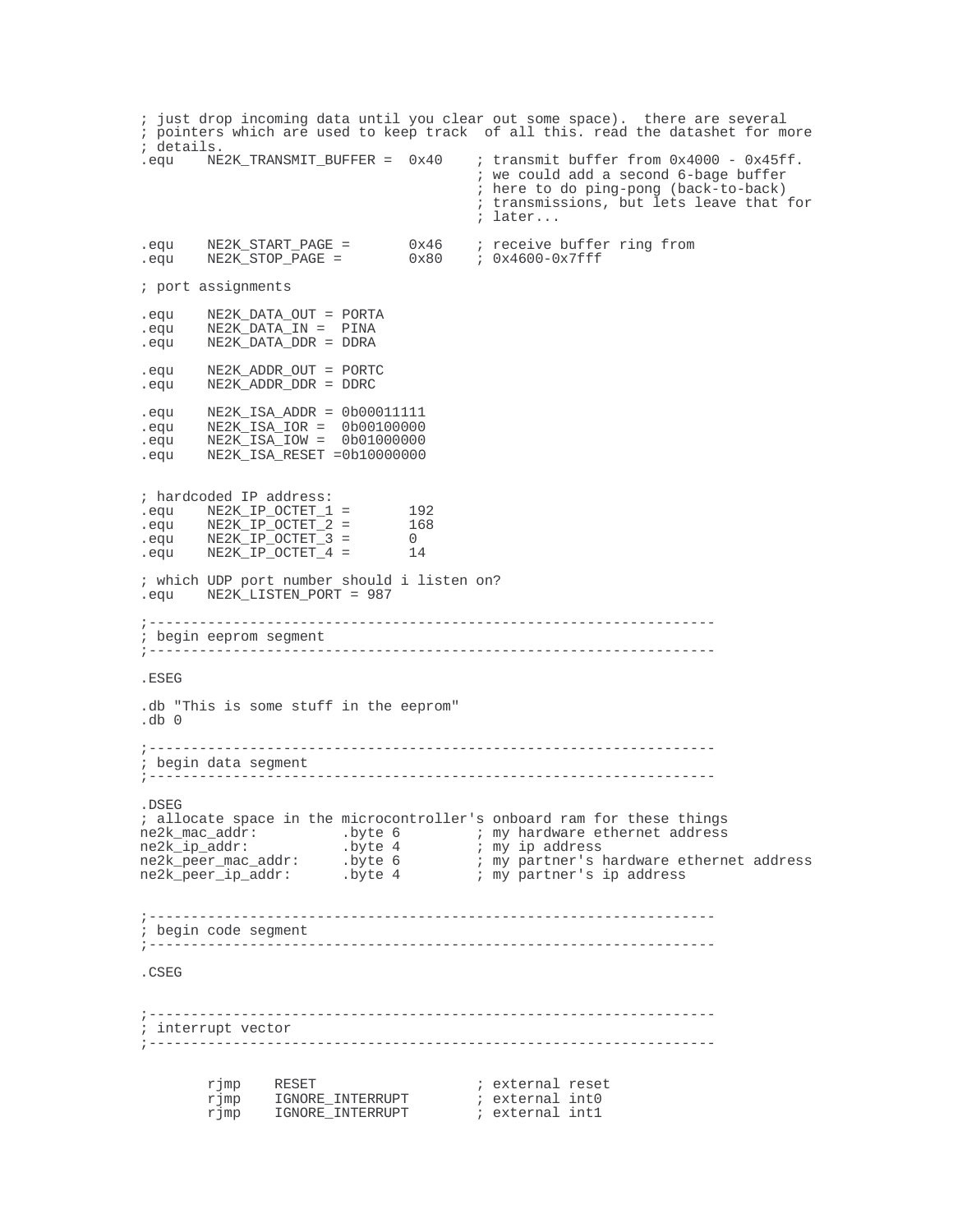```
rjmp IGNORE_INTERRUPT ; timer2 compare match
           rjmp IGNORE_INTERRUPT ; timer2 overflow<br>
rjmp IGNORE_INTERRUPT ; timer1 capture e<br>
rjmp IGNORE_INTERRUPT ; timer1 compare r<br>
\begin{array}{ccc} \n\text{Fimp} & \text{IGNORE} & \text{INTERUPT} \\
\text{Fimp} & \text{IGNORE} & \text{INTERUPT} \\
\end{array} ; timer1 compare r
           rjmp IGNORE_INTERRUPT ; timer1 capture event
           rjmp IGNORE_INTERRUPT ; timer1 compare match A
           rjmp   IGNORE_INTERRUPT          ; timer1 compare match B
           rjmp IGNORE_INTERRUPT ; timer1 overflow
           rjmp IGNORE_INTERRUPT<br>rjmp IGNORE_INTERRUPT<br>0 ONDRE_INTERRUPT
           rjmp IGNORE_INTERRUPT ; statend overflow<br>
rjmp IGNORE_INTERRUPT ; SPI serial transfer complete<br>
rjmp IGNORE_INTERRUPT ; UART, Rx complete<br>
rjmp IGNORE_INTERRUPT ; UART data register empty
           rjmp IGNORE_INTERRUPT ; UART, Rx complete
           rjmp IGNORE_INTERRUPT ; UART data register empty
           rjmp IGNORE_INTERRUPT ; UART, Tx complete
           rjmp IGNORE_INTERRUPT ; ADC conversion complete
           \begin{tabular}{ll} $\texttt{r}\bar{j}\bar{\texttt{mp}}$ & \texttt{IGNORE\_INTERKUPT}$\\ $\texttt{r}\bar{j}\bar{\texttt{mp}}$ & \texttt{IGNORE\_INTERKUPT}$\\ $\texttt{r}\bar{j}\bar{\texttt{mp}}$ & \texttt{IGNORE\_INTERKUPT}$ \end{tabular}; EEPROM ready<br>; Analog comparator
;-------------------------------------------------------------------
; interrupt handlers
;-------------------------------------------------------------------
IGNORE_INTERRUPT:
          reti
RESET:
          rjmp main_program
;-------------------------------------------------------------------
;-------------------------------------------------------------------
; main program
;-------------------------------------------------------------------
main_program:
          ; block interrupts
           cli
             reset the stack pointer
           ldi r16, low(RAMEND)<br>out SPL, r16
           out SPL, r16<br>ldi r16 hig
           ldi r16, high(RAMEND)<br>out SPH, r16
                    SPH, r16; initialize special registers
           clr ZERO<br>ldi r16,
           1di r16, 1<br>mov ONE. r
           mov ONE, r16<br>1di r16, $FF
           ldi r16, $FF<br>mov FF, r16
                   FF, r16ldi r16, LED_BIT
                                         i active low (0=on, 1=off)
           ;mov LED, ZERO
           ; turn off the analog comparator to save power
           ldi r16, 0b10000000 ; ACD - analog compare disable
           out ACSR, r16
           ; port B is connected to the LEDs on the STK-200
           ; development board. (active low)
           ldi r16, $FF ; all bits output<br>out DDRB, r16
                    right of the result<br>
r16, $FF<br>
DDRB, r16
           ; intialize the LCD
          rcall initialize_lcd
           ; show countdown sequence on the STK-200 LEDs
           ldi r16, 0b11100111
           out PORTB, r16
           rcall delay_1s
           ldi r16, 0b11011011
           out PORTB, r16
          rcall delay_1s
```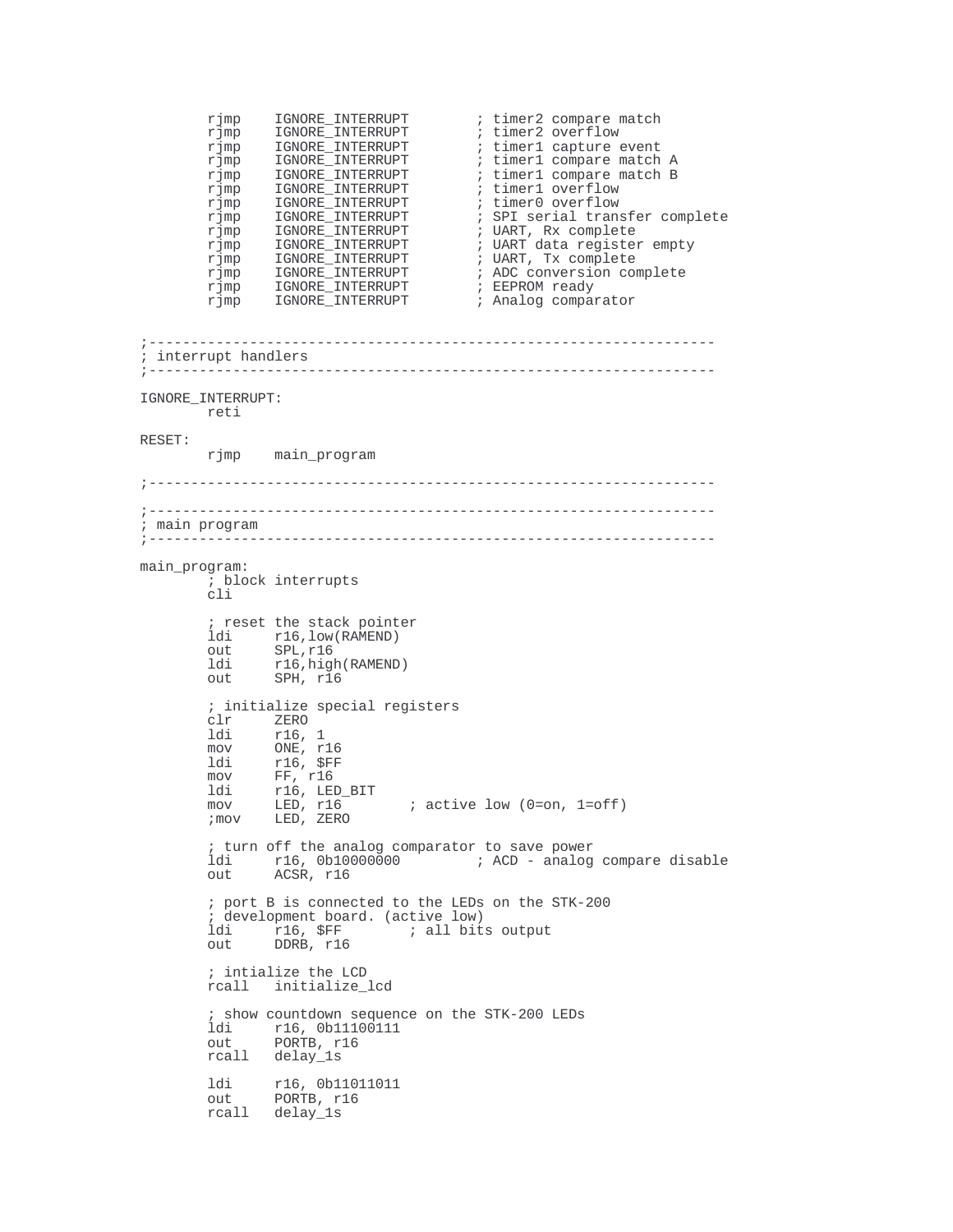```
ldi r16, 0b10111101<br>
out PORTB, r16
                PORTB, r16
        rcall delay_1s
        ldi r16, 0b011111110<br>
out PORTB, r16
                PORTB, r16
        rcall delay_1s<br>ldi r16,0bl1
        ldi r16, 0b11111111
        out PORTB, r16
        ; intialize the LCD (again)
        rcall initialize_lcd<br>rcall write silly sti
               write_silly_string
        rcall delay_1s
        rcall ne2k_init
        rcall ne2k_establish_ip_address
        rcall lcd_write_mac_addr
        rcall lcd_write_ip_addr
main_loop:
        rcall ne2k_read_packet
        rjmp main_loop
;-------------------------------------------------------------------
; functions
              ;-------------------------------------------------------------------
;-------------------------------------------------------------------
; *** NE2000 ***
;-------------------------------------------------------------------
ne2k_write:
; address in r16 (5 bits)
; data in r17 (one byte)
; data will be written to the ne2000 NIC
        push r18<br>push r19
              push r19
        ; set both address and data ports for output
        ldi r18, 0xff
        out NE2K_ADDR_DDR, r18
        out NE2K_DATA_DDR, r18
        ; set data lines
               out NE2K_DATA_OUT, r17
        ; set address lines, plus read/write strobes
        mov r18, r16
        andi r18, NE2K_ISA_ADDR
        ori r18, NE2K_ISA_IOR<br>mov r19 r18
        mov r19, r18
        ori r18, NE2K_ISA_IOW
        out NE2K_ADDR_OUT, r18 ; IOW high
        nop
        nop
        nop
        nop
        out NE2K_ADDR_OUT, r19 ; IOW low
        nop
        nop
        nop
        nop
        out NE2K ADDR OUT, r18 ; IOW high
        pop r19
        pop r18
        ret
```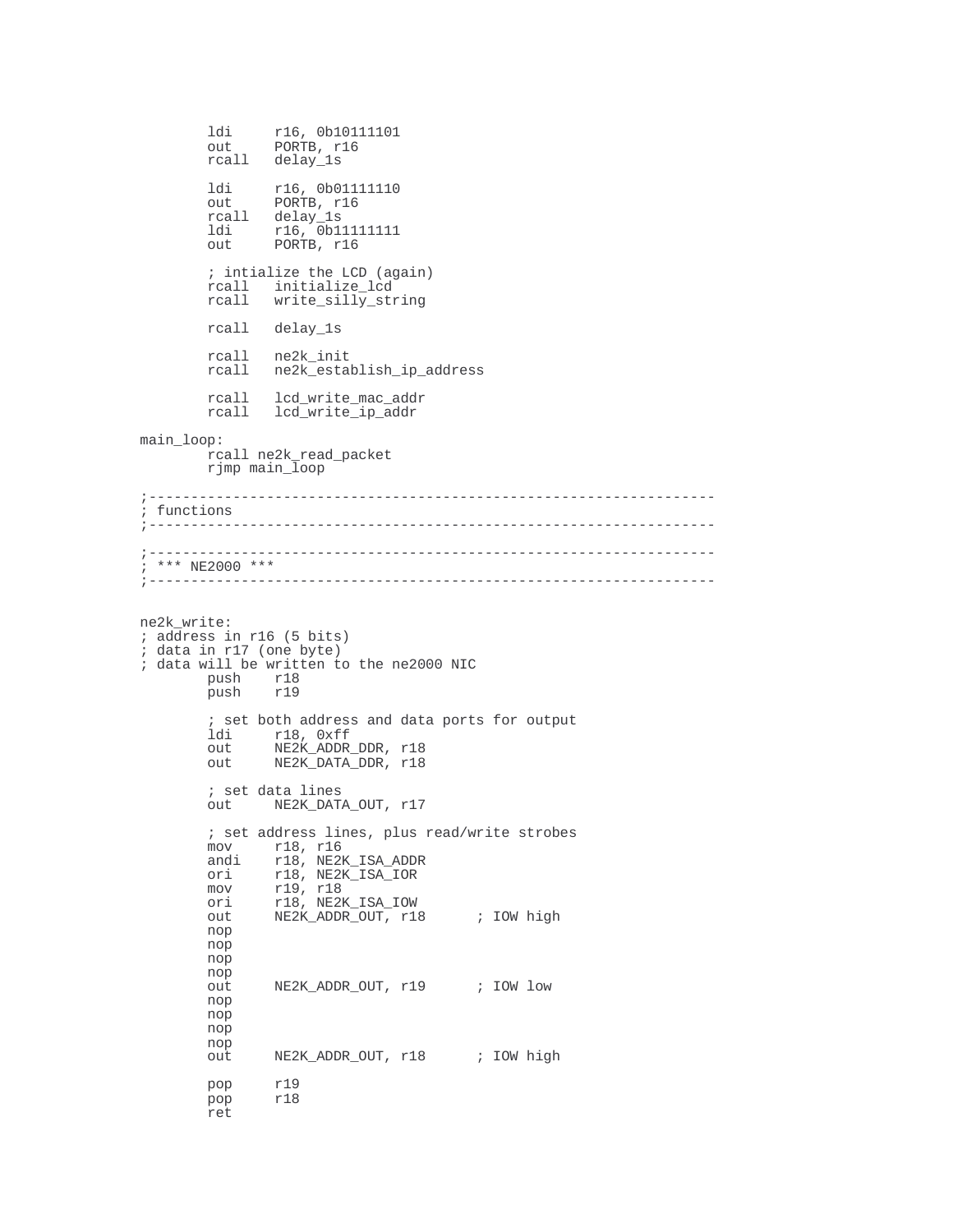```
;-------------------------------------------------------------------
ne2k_read:
; address in r16 (5 bits)
; data read from the ne2000 NIC will be put into r17 (1 byte)
       push r18<br>push r19
             push r19
       ; set address port for output
       ldi r18, Oxff<br>out NE2K_ADDR_
               NE2K_ADDR_DDR, r18
       ; set data port for input
        ldi r18, 0
        out NE2K_DATA_DDR, r18
       ; set address lines, plus read/write strobes
        mov r18, r16
        andi r18, NE2K_ISA_ADDR
       ori r18, NE2K_ISA_IOW
        mov r19, r18
        ori r18, NE2K_ISA_IOR
        out NE2K_ADDR_OUT, r18 ; IOR high
       nop
       nop
       nop
       nop
       out NE2K_ADDR_OUT, r19 ; IOR low
       nop
       nop
       nop
       nop<br>in
              in r17, NE2K_DATA_IN
       out NE2K_ADDR_OUT, r18 ; IOR high
       pop r19<br>pop r18
              pop r18
       ret
;-------------------------------------------------------------------
ne2k_hard_reset:
; set, then clear, the ISA RESET line, forcing a hard reset of the card
             push r18
        ; set address port for output
        ldi r18, 0xff
       out NE2K_ADDR_DDR, r18
       ; reset line high
       ldi r18, NE2K_ISA_RESET | NE2K_ISA_IOR | NE2K_ISA_IOW
               NE2K_ADDR_OUT, r18
       rcall delay_100ms ; is this the right delay? i have no idea,
                               ; but it works ok
       ; reset line low
        ldi r18, NE2K_ISA_IOR | NE2K_ISA_IOW
        out NE2K_ADDR_OUT, r18
       rcall delay_100ms ; another arbitrary delay
       pop r18
       ret
;-------------------------------------------------------------------
ne2k_soft_reset:
; untested. i saw this in someone's driver.
       push r16
```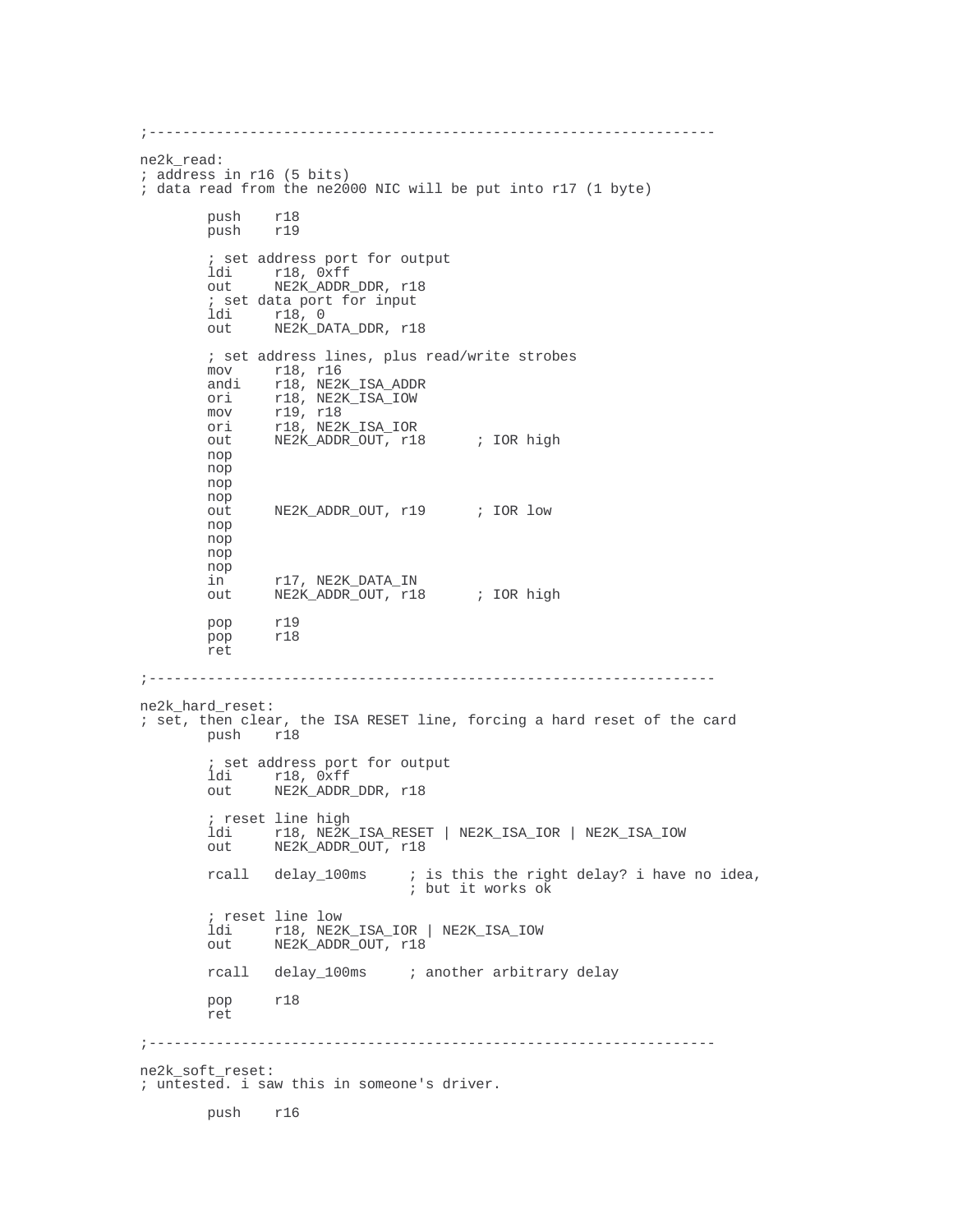push r17 ldi r16, NE2K\_RESET ldi r16, 0xff rcall ne2k\_write<br>rcall delay 25ms delay\_25ms; pop r17<br>pop r16 pop ret ;------------------------------------------------------------------ ne2k\_show\_cr: ; primitive debugging feature ; read the ne2000 command register, and show it on the STK-200 portB LEDs push r16<br>push r17 push 1di r17, 0b10101010<br>out PORTB, r17 out PORTB, r17<br>
ldi r16 NE2K ldi r16, NE2K\_CR<br>rcall ne2k\_read ne2k\_read eor r17, FF<br>out PORTB, r17 out PORTB, r17 ; display the command register<br>rcall delay\_1s ; wait delay\_1s pop r17 pop r16 ret ;------------------------------------------------------------------ ne2k\_init: ; follow the initialization sequence described on page 19 of ; DP8390D.pdf (er, i mean "sort of" follow). lots of modifications, ; taken mostly from the linux driver. comments indicate interesting ; deviations in cheung's driver, the national semiconductor sample ; driver, and the linux driver, push r16<br>push r17 push r17<br>push r18 push push r30<br>push r31 push r31 ; my step 0a: force a hardware reset on the card rcall ne2k\_hard\_reset ; my step 0b: read mac address from the card's onboard eeprom rcall ne2k\_read\_mac\_eeprom ; read the mac address from the eeprom ; step 1: program command register for page 0 ; cheung, ns 0x21 ldi r16, NE2K\_CR<br>ldi r17 NE2K\_CR ldi r17, NE2K\_CR\_PAGE0 | NE2K\_CR\_STOP | NE2K\_CR\_NODMA ne2k\_write ; cheung does a soft reset here... ; step 2: initialize data configuration register ; cheung 0x48, ns 0x58 ldi r16, NE2K\_DCR ldi r17, NE2K\_DCR\_BYTEDMA | NE2K\_DCR\_FIFO8 | NE2K\_DCR\_NOLPBK rcall ne2k\_write ; step 3: clear remote byte count registers ; cheung, ns 0 ldi r16, NE2K\_RBCR0 ldi r17, 0 rcall ne2k\_write<br>ldi r16, NE2K H ldi r16, NE2K\_RBCR1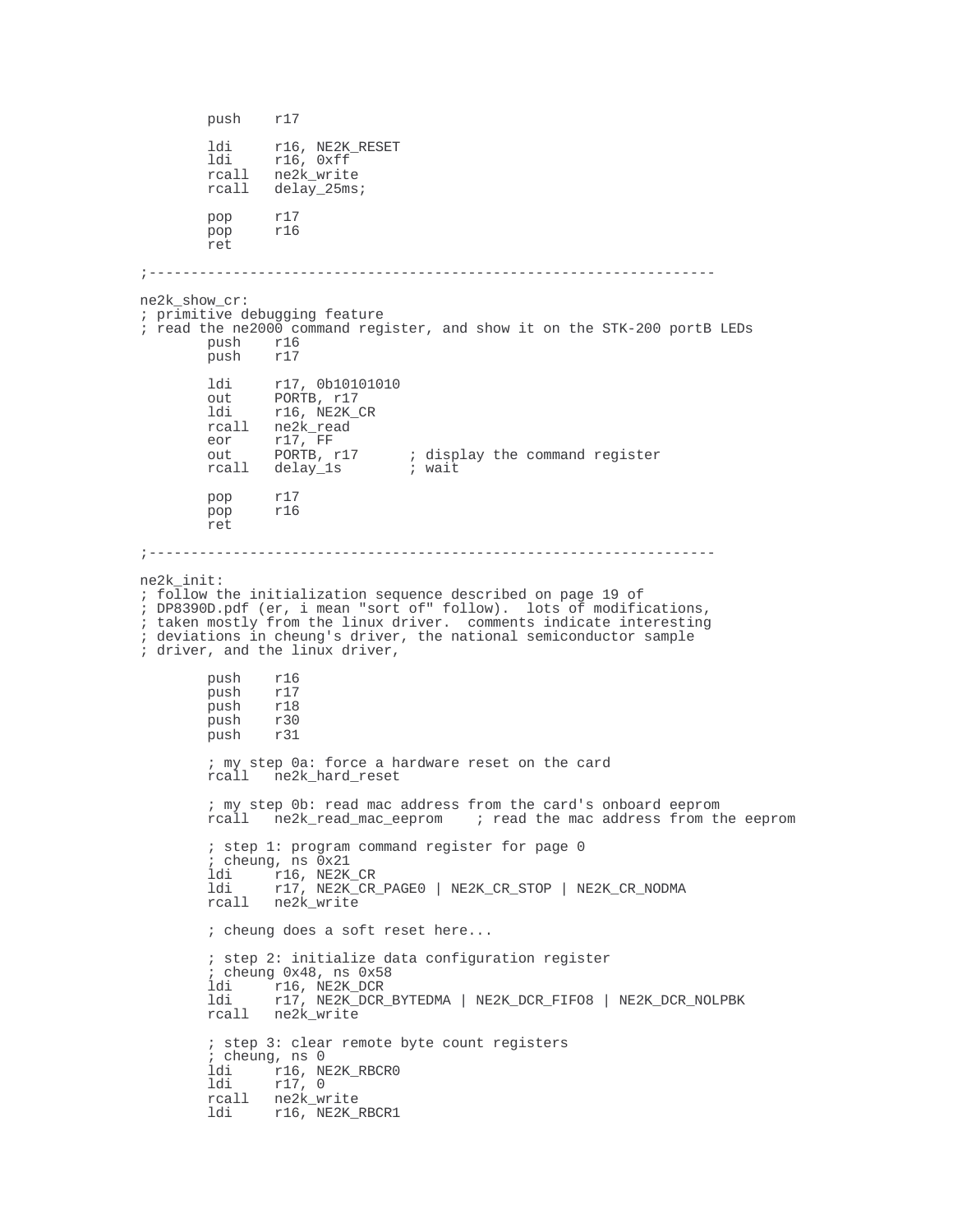```
ldi r17, 0
rcall ne2k write
; step 4: initialize recieve configuration register
; cheung: 0x0c, ns: 0, linux: 0x20
ldi r16, NE2K_RCR
;ldi r17, NE2K_RCR_BCAST<br>ldi r17, NE2K_RCR_MONITOR
                                   ; disable reception for now
rcall ne2k_write
; step 5: place the NIC in loopback mode (hey - don't i also have to set
; a bit in DCR in order to go into loopback mode? hmm...) Idi r16, NE2K TCR
ldi r16, NE2K_TCR
ldi r17, NE2K_TCR_INTLPBK
rcall ne2k_write
; step 5 and a half: initialize the transmit buffer start page<br>ldi - r16 NE2K TPSR
ldi r16, NE2K_TPSR<br>ldi r17, NE2K TRANS
ldi r17, NE2K_TRANSMIT_BUFFER
rcall ne2k_write
; step 6: initialize receive buffer ring (256 byte blocks)
; cheung: start=0x40, stop=0x76 (or 0x7c?)
; ns: start=0x26, stop=0x40
; linux: 0x26/0x40 or 0x46/0x80 (NE1SM or NESM)
       ldi r16, NE2K_PSTART
ldi r17, NE2K_START_PAGE
rcall ne2k_write
ldi r16, NE2K_BNRY<br>ldi r17, NE2K START
ldi r17, NE2K_START_PAGE
rcall ne2k_write
ldi r16, NE2K_PSTOP<br>ldi r17, NE2K STOP
ldi r17, NE2K_STOP_PAGE<br>rcall ne2k_write
        ne2k write
; step 7: clear interrupt status register
; cheung: performs this step earlier (after step #3)
ldi r16, NE2K_ISR<br>ldi r17. 0xff
        r17, 0xffrcall ne2k_write
; step 8: initialize the interrupt mask register
; cheung: 0 (out of order - after #7)
; ns: 0x0b
ldi r16, NE2K_IMR<br>ldi r17, 0
                          ; no interrupts, please
rcall ne2k_write
; step 9a: go to register page 1
ldi r16, NE2K_CR<br>ldi r17, NE2K CR
ldi r17, NE2K_CR_PAGE1 | NE2K_CR_STOP | NE2K_CR_NODMA
rcall ne2k_write
; step 9b: initialize hardware address
; (what?! shouldn't this already be set from EEPROM?)
ldi r30,low(ne2k_mac_addr) ; Load Z register low
ldi r31, high(ne2k mac addr)
1di r16, NE2K_PAR0<br>1d r17, Z+
ld r17, Z+
rcall ne2k_write
1di r16, NE2K_PAR1<br>1d r17, Z+
ld r17, Z+
rcall ne2k_write
ldi r16, NE2K_PAR2
ld r17, Z+
rcall ne2k_write
```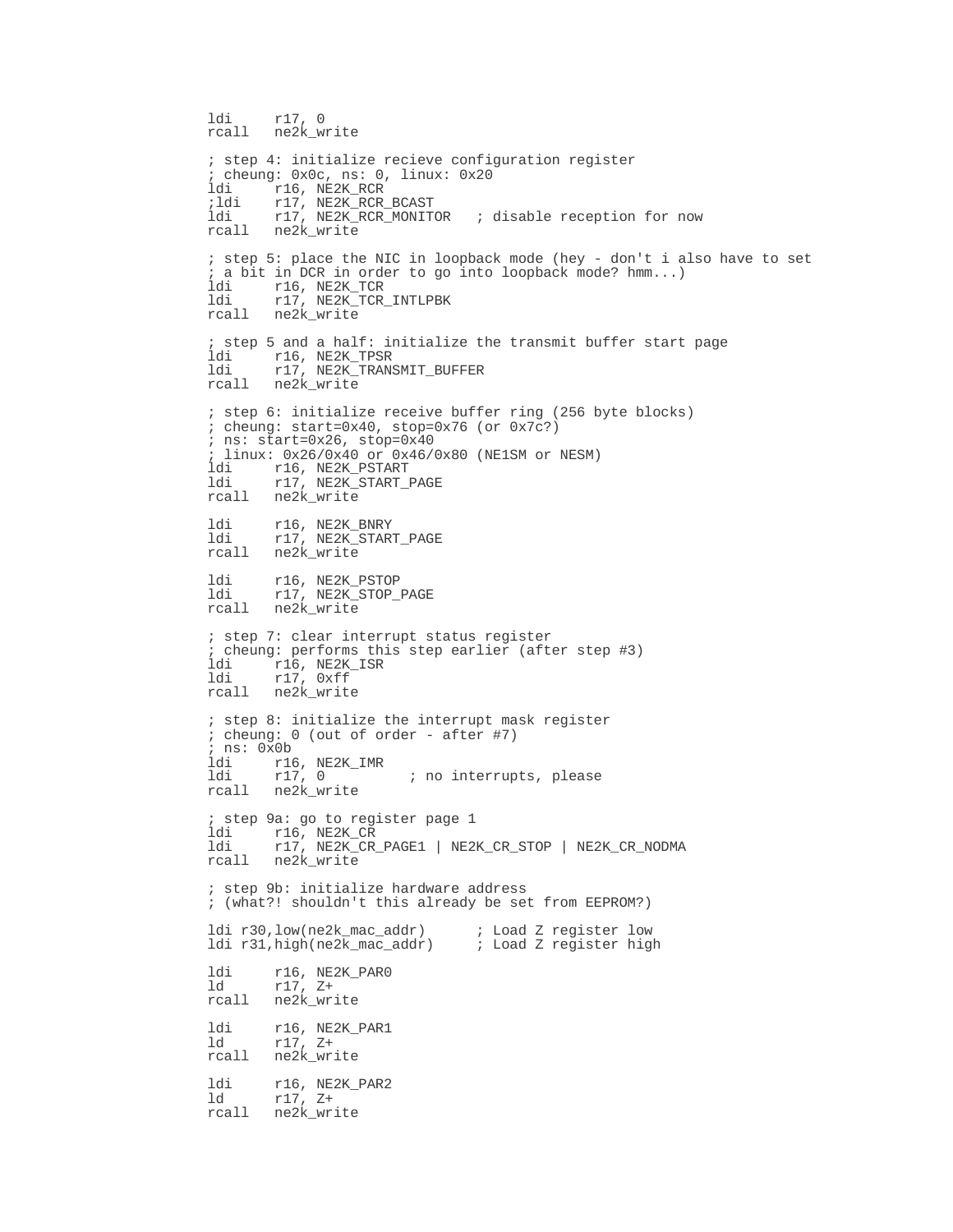```
ldi r16, NE2K_PAR3<br>1d r17, Z+
                 ld r17, Z+
        rcall ne2k_write
        1di r16, NE2K_PAR4<br>1d r17, Z+
                ld r17, Z+
        rcall ne2k_write
        1di r16, NE2K_PAR5<br>1d r17, Z+
         ld r17, Z+
         rcall ne2k_write
        ; step 9c: initialize multicast address (i don't care about multicast)
         ; ... not implemented ...
        ; step 9d: initialize CURRent pointer
        ldi r16, NE2K_CURR<br>ldi r17, NE2K START
         ldi r17, NE2K_START_PAGE
         rcall ne2k_write
        ; step 10: put NIC in START mode<br>ldi r16, NE2K_CR
         ldi r16, NE2K_CR
         ldi r17, NE2K_CR_PAGE0 | NE2K_CR_START | NE2K_CR_NODMA
        rcall ne2k_write
        ; step 11: initialize transmit control register (disable loopback mode)
        ldi r16, NE2K_TCR<br>ldi r17, NE2K TCR
         ldi r17, NE2K_TCR_NOLPBK
         rcall ne2k_write
        ; should i re-set DCR here to cancel loopback?
        ; my step 12: initialize recieve configuration register so that we can
         ; get packets
         ldi r16, NE2K_RCR
         ldi r17, NE2K_RCR_BCAST
         rcall ne2k_write
         ; cheung reads the mac address from eeprom here. seems too late to me!
        pop r31<br>pop r30
        poppop r18
        pop r17
        pop r16
        ret
;-------------------------------------------------------------------
ne2k_read_mac_eeprom:
; read the mac address from the onboard EEPROM.
; store the 6-byte value into the designated RAM location (ne2k_mac_addr).
; copied functionality from linux ne.c driver initialization code.
; apparently the mac address from the nic's onboard eeprom is mapped to
; locations 0x0000 - 0x001f. i wish i had a spec sheet which told me these
; things. it is a pain in the neck to have to infer these facts by reading
; somebody else's sourcecode.
        push r16<br>push r17
               r17<br>r30
        push r30<br>push r31
        push
        ldi r30,low(ne2k_mac_addr) ; Load Z register low<br>ldi r31,high(ne2k_mac_addr) ; Load Z register high
        ldi r31, high(ne2k_mac_addr)
         ; set register page 0
         ldi r16, NE2K_CR
         ldi r17, NE2K_CR_PAGE0 | NE2K_CR_STOP | NE2K_CR_NODMA
        rcall ne2k_write
```
;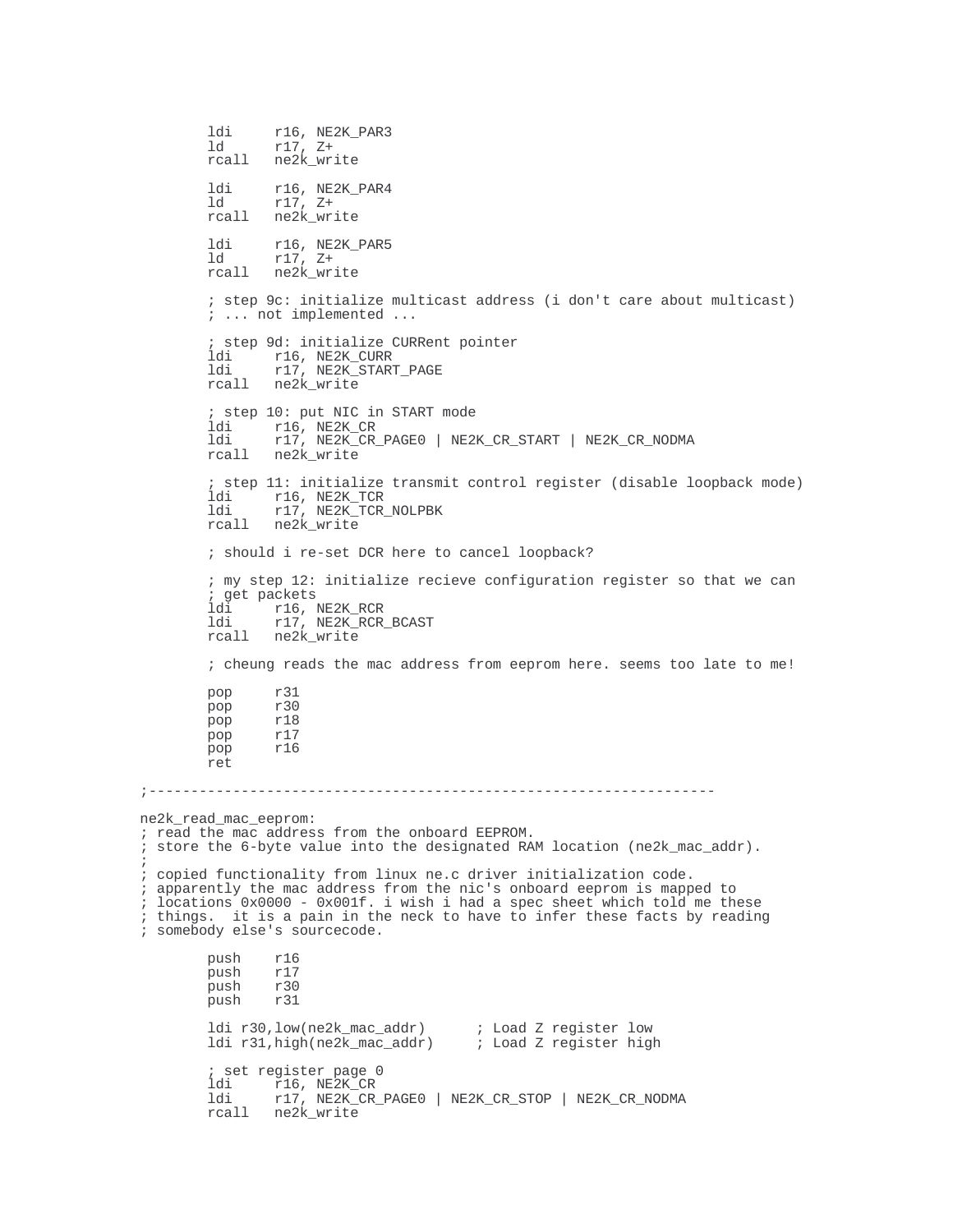; select byte wide transfers ldi r16, NE2K\_DCR<br>ldi r17, NE2K DCR r17, NE2K DCR\_BYTEDMA | NE2K\_DCR\_FIFO8 | NE2K\_DCR\_NOLPBK rcall ne2k\_write ldi r16, NE2K\_RBCR0 ldi r17, 0 rcall ne2k\_write ldi r16, NE2K\_RBCR1 ldi r17, 0 rcall ne2k\_write ldi r16, NE2K\_IMR ldi r17, 0 rcall ne2k\_write ldi r16, NE2K\_ISR ldi r17, 0xff rcall ne2k\_write ldi r16, NE2K\_RCR ldi r17, NE2K\_RCR\_MONITOR ; receive off rcall ne2k\_write ldi r16, NE2K\_TCR<br>ldi r17, NE2K TCR ldi r17, NE2K\_TCR\_INTLPBK ; transmit off<br>rcall ne2k\_write ne2k\_write ldi r16, NE2K\_RBCR0<br>1di r17, 32  $i$  intend to read 32 bytes rcall ne2k\_write ldi r16, NE2K\_RBCR1 ldi r17, 0 rcall ne2k\_write ldi r16, NE2K\_RSAR0<br>ldi r17, 0  $i$  low byte of start address (0x0000) rcall ne2k\_write ldi r16, NE2K\_RSAR1<br>ldi r17, 0 ; high byte of start address rcall ne2k\_write ldi r16, NE2K\_CR ldi r17, NE2K\_CR\_PAGE0 | NE2K\_CR\_START | NE2K\_CR\_DMAREAD rcall ne2k\_write ldi r16, NE2K\_DATAPORT<br>rcall ne2k\_read  $i$  for some reason, 2 reads are required, otherwise you get duplicate values.<br>rcall ne2k\_read  $i$  the comments in the linux driver talk ; about values being "doubled up", but st  $Z^+$ , r17  $\qquad i$  don't know why. whatever - it works ; this way and i don't have time to ; investigate :) ldi r16, NE2K\_DATAPORT<br>rcall ne2k\_read ne2k\_read rcall ne2k\_read<br>st Z+, r17 st Z+, r17 ldi r16, NE2K\_DATAPORT<br>rcall ne2k\_read rcall ne2k\_read<br>rcall ne2k\_read rcall ne2k\_read st Z+, r17 ldi r16, NE2K\_DATAPORT rcall ne2k\_read rcall ne2k\_read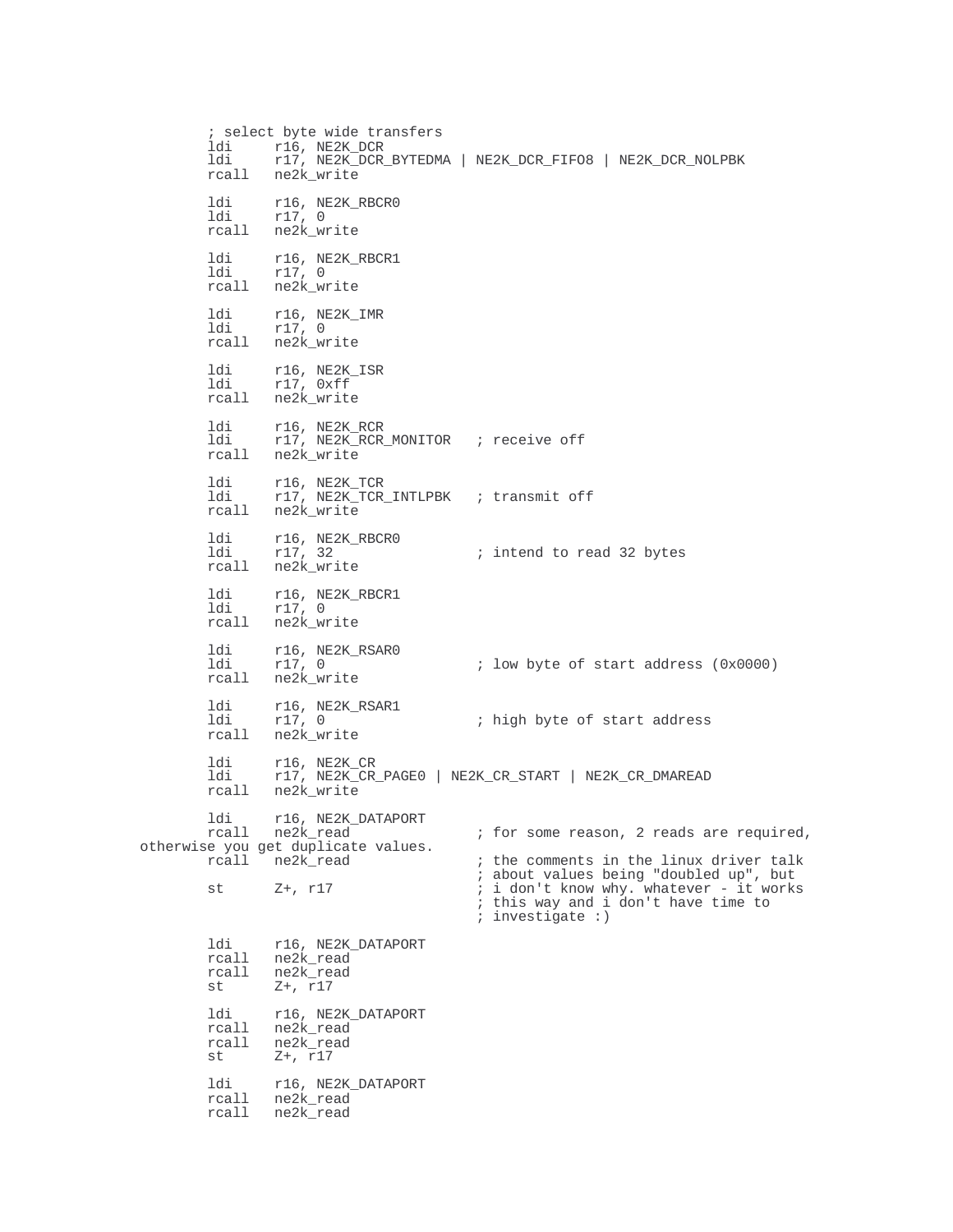```
st Z+, r17
          ldi r16, NE2K_DATAPORT
          rcall ne2k_read
         rcall ne2k_read<br>st Z+, r17
                  Z+, r17ldi r16, NE2K_DATAPORT<br>rcall ne2k read
         rcall ne2k_read<br>rcall ne2k_read
         rcall ne2k_read<br>st Z+, r17
                  Z+, r17; end (abort) the DMA transfer
         ldi r16, NE2K_CR<br>ldi r17, NE2K_CR_
          ldi r17, NE2K_CR_PAGE0 | NE2K_CR_START | NE2K_CR_NODMA
          rcall ne2k_write
         pop r31
         pop r30<br>pop r17
         pop
         pop r16
         ret
;-------------------------------------------------------------------
ne2k_read_packet:
; workhorse loop for processing network traffic.
         push r10<br>push r11
         push r11<br>push r12
         push r12<br>push r13
         push<br>push
                 r14<br>r15push r15<br>push r16
         push r16<br>push r17
         push r17<br>push r18
         push r18<br>push r19
         push
         push r20<br>push r30
         push r30<br>push r31
         push
ne2k_read_packet_start:
         % goto register page 1<br>ldi      r16, NE2K CR
          ldi r16, NE2K_CR
          ldi r17, NE2K_CR_PAGE1 | NE2K_CR_START | NE2K_CR_NODMA
         rcall ne2k_write
         ; read the CURRent pointer
         ldi r16, NE2K_CURR<br>rcall ne2k read
         rcall ne2k_read<br>mov r10, r17
                                     ; copy CURR into r10
         ; goto register page 0
         ldi r16, NE2K_CR<br>ldi r17, NE2K_CR
         ldi r17, NE2K_CR_PAGE0 | NE2K_CR_START | NE2K_CR_NODMA
                  ne2k_write
          ; read the boundary pointer
          ldi r16, NE2K_BNRY
         rcall ne2k_read<br>mov r11, r17
                                     ; copy BNRY into r11
         cp r10, r11 \qquad ; compare CURR and BNRY
         brne ne2k_read_packet_data ; if not equal, then there is data
                                               ; waiting
                                               ; to be read from the receive
                                               ; buffer ring.
         rjmp ne2k_read_packet_end ; otherwise the receive buffer is empty,
                                               ; so we have nothing to do here.
```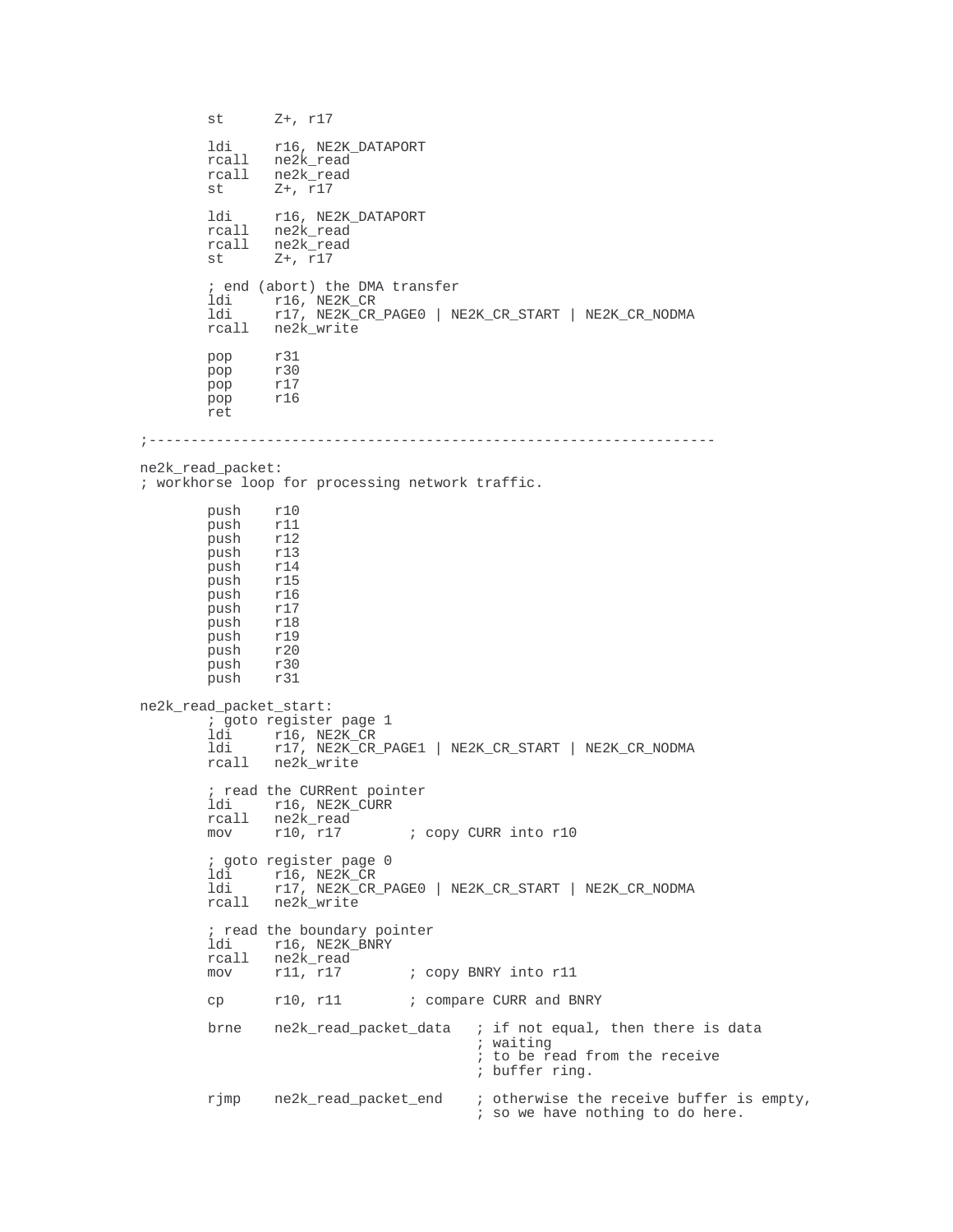; there is data in the NIC's rx buffer which we need to read out ne2k\_read\_packet\_data: ldi r16, NE2K\_RBCR0<br>ldi r17, 0xff<br>rcall ne2k\_write ldi r17, 0xff ; i don't know how many bytes i intend rcall ine2k\_write  $\qquad \qquad ;$  to read, so just set this to the ; maximum ldi r16, NE2K\_RBCR1 ldi r17, 0xff rcall ne2k\_write ldi r16, NE2K\_RSAR0<br>ldi r17, 0  $i$  low byte of start address  $(0)$ rcall ne2k\_write ldi r16, NE2K\_RSAR1<br>mov r17, r11 ; high byte of start address (BNRY) rcall ne2k\_write ldi r16, NE2K\_CR ; begin the dma read ldi r17, NE2K\_CR\_PAGE0 | NE2K\_CR\_START | NE2K\_CR\_DMAREAD rcall ne2k\_write ldi r16, NE2K\_DATAPORT ; all dma reads come out of this location ; the first 6 bytes are not part of the actual received ethernet packet. ; instead they contain some status information about the packet from ; the dp8390 chip. (see page 11 of the dp8390d spec) rcall ne2k\_read<br>mov r12, r17 ; receive status code (same structure as ; RSR - the receive status register) rcall ne2k\_read<br>mov r13, r17 ; next packet pointer rcall ne2k\_read<br>mov r14, r17 mov r14, r17 ; receive byte count low rcall ne2k\_read<br>mov r15, r17 ; receive byte count high ; i probably should check that the status code is "good", but for now ; just assume that it is ok. ; i probably should check that the length is reasonable, but for now ; let's just assume it is ok. ; now start reading the actual ethernet frame. (refer to Stevens "TCP/IP ; Illustrated Volume 1", page 23, for a nice diagram of the ethernet ; frame)<br>rcall ne2k\_read<br>rcall ne2k\_read rcall ne2k\_read ; destination mac address rcall ne2k\_read  $i$  i'm not paying attention to this, since rcall ne2k\_read ; the card should have already discarded ; packets not meant for me or broadcast rcall ne2k\_read rcall ne2k\_read ; the next 6 bytes are the source mac address. save this for my reply ldi r30,low(ne2k\_peer\_mac\_addr) ; Load Z register low ldi r31,high(ne2k\_peer\_mac\_addr); Load Z register high rcall ne2k\_read<br>st Z+.rl7 st  $Z+$ , r17<br>rcall ne2k rea ne2k\_read st Z+, r17 rcall ne2k\_read st Z+, r17<br>rcall ne2k rea ne2k\_read st Z+, r17 rcall ne2k\_read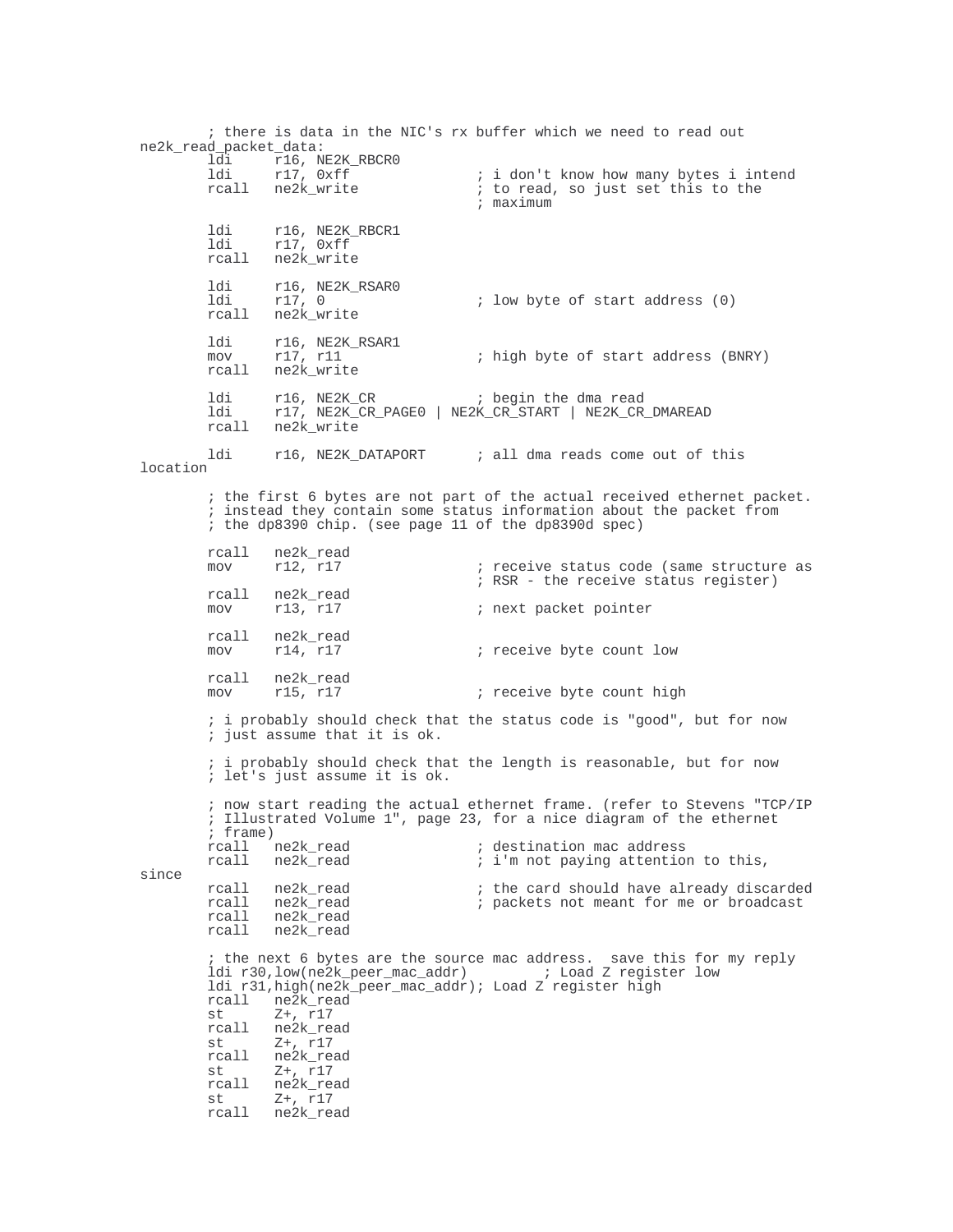st Z+, r17 rcall ne2k\_read<br>st Z+, r17 Z+, r17 ; figure out if this is an 802.3 or Ethernet frame rcall ne2k\_read<br>ldi r18, 0x06 ldi r18, 0x06 ; if this byte is 0x06 or higher, it<br>cp r17, r18 ; must be a "type" field, since a cp r17, r18 ; must be a "type" field, since a<br>brsh ne2k\_read\_packet\_eth ; "length" field cannot be 0x0600 brsh ne2k\_read\_packet\_eth ; "length" field cannot be 0x0600 ; (1536) or higher. ; fallthrough: 802.3 frame (longer header) rcall ne2k\_read ; length low byte (ignore) rcall ne2k\_read ; DSAP ldi r18, 0xaa cpse r17, r18 rjmp ne2k\_read\_packet\_cleanup rcall ne2k\_read ; SSAP ldi r18, 0xaa cpse r17, r18 rjmp ne2k\_read\_packet\_cleanup rcall ne2k\_read ; cntl ldi r18, 0x03<br>cpse r17, r18 r17, r18 rjmp ne2k\_read\_packet\_cleanup rcall ne2k\_read ; org code 1<br>1di r18.0 ldi r18, 0<br>cpse r17, r1 cpse r17, r18 rjmp ne2k\_read\_packet\_cleanup rcall ne2k\_read ; org code 2<br>ldi r18, 0 ldi r18, 0<br>cpse r17, r1 r17, r18 rjmp ne2k\_read\_packet\_cleanup rcall ne2k\_read ; org code 3<br>1di r18.0 ldi r18, 0<br>cpse r17, r1 cpse r17, r18 rjmp ne2k\_read\_packet\_cleanup rcall ne2k\_read ; type ne2k\_read\_packet\_eth: ; look at the "type" field in the ethernet frame. the types i ; understand are 0x0800 (IP) and 0x0806 (ARP) ldi r18, 0x08 ; type high byte<br>cpse r17, r18 cpse r17, r18 rjmp ne2k\_read\_packet\_cleanup rcall ne2k\_read ; type low byte ldi r18, 0x00 ; 0x0800: IP cp r17, r18 breq ne2k\_read\_packet\_ip ldi r18, 0x06 ; 0x0806: ARP cp r17, r18 breq ne2k\_read\_packet\_arp ; fallthrough: some other type which i don't recognize rjmp ne2k\_read\_packet\_cleanup ne2k\_read\_packet\_ip: rjmp ne2k\_read\_packet\_ip2 ; do a long jump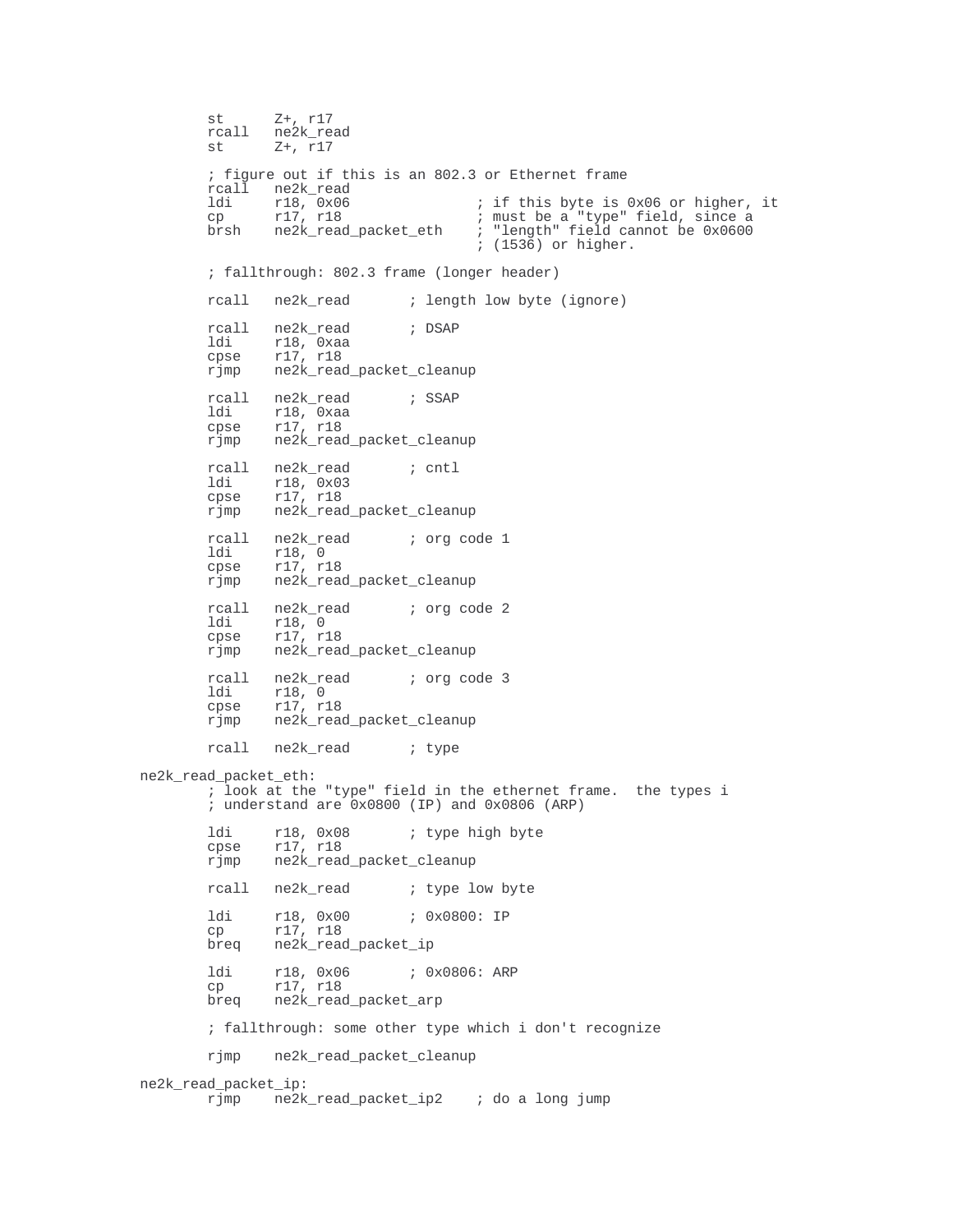ne2k\_read\_packet\_arp: ; decode an ARP packet, and respond appropriately. ; see Stevens p.56 ; confirm hardware type 0x0001 rcall ne2k\_read ; hardware type high byte<br>ldi r18, 0x00 ldi r18, 0x00<br>cpse r17, r18 cpse r17, r18<br>rjmp ne2k\_read ne2k\_read\_packet\_cleanup rcall ne2k\_read ; hardware type low byte<br>ldi r18.0x01 ldi r18, 0x01 cpse r17, r18 rjmp ne2k\_read\_packet\_cleanup ; confirm protocol type 0x0800 rcall ne2k\_read ; protocol type high byte ldi r18, 0x08<br>cpse r17, r18 cpse r17, r18 rjmp ne2k\_read\_packet\_cleanup rcall ne2k\_read ; protocol type low byte<br>1di 18,0x00 ldi r18, 0x00 cpse r17, r18 rjmp ne2k\_read\_packet\_cleanup ; confirm hardware size 6 rcall ne2k\_read<br>ldi r18, 6 ldi r18, 6 cpse r17, r18 rjmp ne2k\_read\_packet\_cleanup ; confirm protocol size 4 rcall ne2k\_read ldi r18, 4 cpse r17, r18 rjmp ne2k\_read\_packet\_cleanup ; confirm op code 0x0001 (ARP request) rcall ne2k\_read<br>ldi r18.0x00 ldi  $r18, 0x00$ <br>cpse  $r17, r18$ cpse r17, r18<br>rjmp ne2k\_read ne2k\_read\_packet\_cleanup rcall ne2k\_read<br>ldi r18.0x01 ldi r18, 0x01 cpse r17, r18 rjmp ne2k\_read\_packet\_cleanup ; ignore sender's hardware address (we already recorded it) rcall ne2k\_read<br>rcall ne2k read ne2k\_read rcall ne2k\_read rcall ne2k\_read rcall ne2k\_read rcall ne2k\_read ; record sender's IP address ldi r30,low(ne2k\_peer\_ip\_addr) ; Load Z register low ldi r31,high(ne2k\_peer\_ip\_addr) ; Load Z register high rcall ne2k\_read<br>st Z+, r17 st  $z+$ , r17<br>rcall ne2k\_re rcall ne2k\_read<br>st Z+.r17 st Z+, r17<br>rcall ne2k re ne2k\_read st  $z+, r17$ <br>rcall ne2k\_re ne2k\_read st  $Z^+$ ,  $\overline{r}$ 17 ; ignore target hardware address (meaningless for this packet type) rcall ne2k\_read rcall ne2k\_read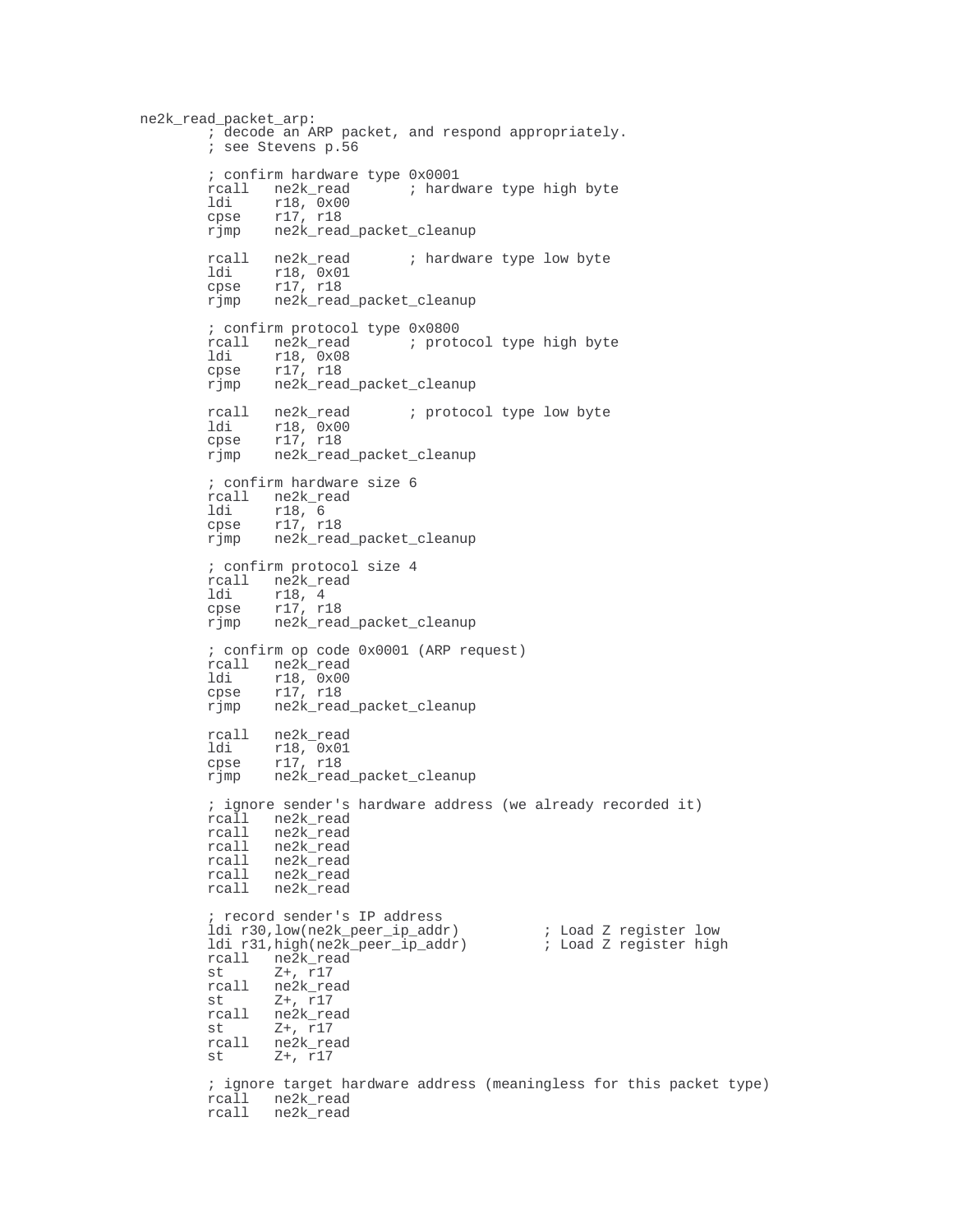rcall ne2k\_read rcall ne2k\_read<br>rcall ne2k\_read ne2k\_read rcall ne2k\_read ; compare target IP address to our own. if its a match, then we should ; reply with an ARP reply. if it doesn't match, then this packet was ; meant for someone else, so we can ignore it. ldi r30,low(ne2k\_ip\_addr) ; Load Z register low ldi r31,high(ne2k\_ip\_addr) ; Load Z register high ld r18, Z+ ; read first octet of my IP address<br>rcall ne2k\_read ; read first octet of target IP add  $\overline{\phantom{a}}$  read first octet of target IP address cpse r17, r18<br>rjmp ne2k read ne2k read packet cleanup ld r18, Z+ ; read next octet of my IP address<br>rcall ne2k\_read ; read next octet of target IP add ; read next octet of target IP address cpse r17, r18 rjmp ne2k\_read\_packet\_cleanup ld r18, Z+ ; read next octet of my IP address rcall ne2k\_read ; read next octet of target IP address cpse r17, r18 rjmp ne2k\_read\_packet\_cleanup ld r18, Z+ ; read next octet of my IP address<br>rcall ne2k\_read ; read next octet of target IP add: ; read next octet of target IP address cpse r17, r18 rjmp ne2k\_read\_packet\_cleanup ; fallthrough: the target IP address is the same as my IP address. ; goodie! ; i've read all there is to read from this packet. ; end (abort) the DMA transfer ldi r16, NE2K\_CR ldi r17, NE2K\_CR\_PAGE0 | NE2K\_CR\_START | NE2K\_CR\_NODMA rcall ne2k\_write ; update the BNRY (recive buffer ring boundary) pointer. ldi r16, NE2K\_BNRY mov r17, r13; next packet pointer rcall ne2k\_write ; now send an ARP reply packet. ; rcall send arp reply ; \*\*\*\* ; ... i should test to make sure the card is not transmitting. otherwise ; i might stomp over the data to be transmitted ... ; \*\*\*\* ; set the remote byte count to 60 (arp packets are 60 bytes) ldi r16, NE2K\_RBCR0 ldi r17, 60 rcall ne2k\_write ldi r16, NE2K\_RBCR1 ldi r17, 0 rcall ne2k write ldi r16, NE2K\_RSAR0 ; low byte of start address rcall ne2k\_write ldi r16, NE2K\_RSAR1 ldi r17, NE2K\_TRANSMIT\_BUFFER ; high byte of start address rcall ne2k\_write ; begin DMA write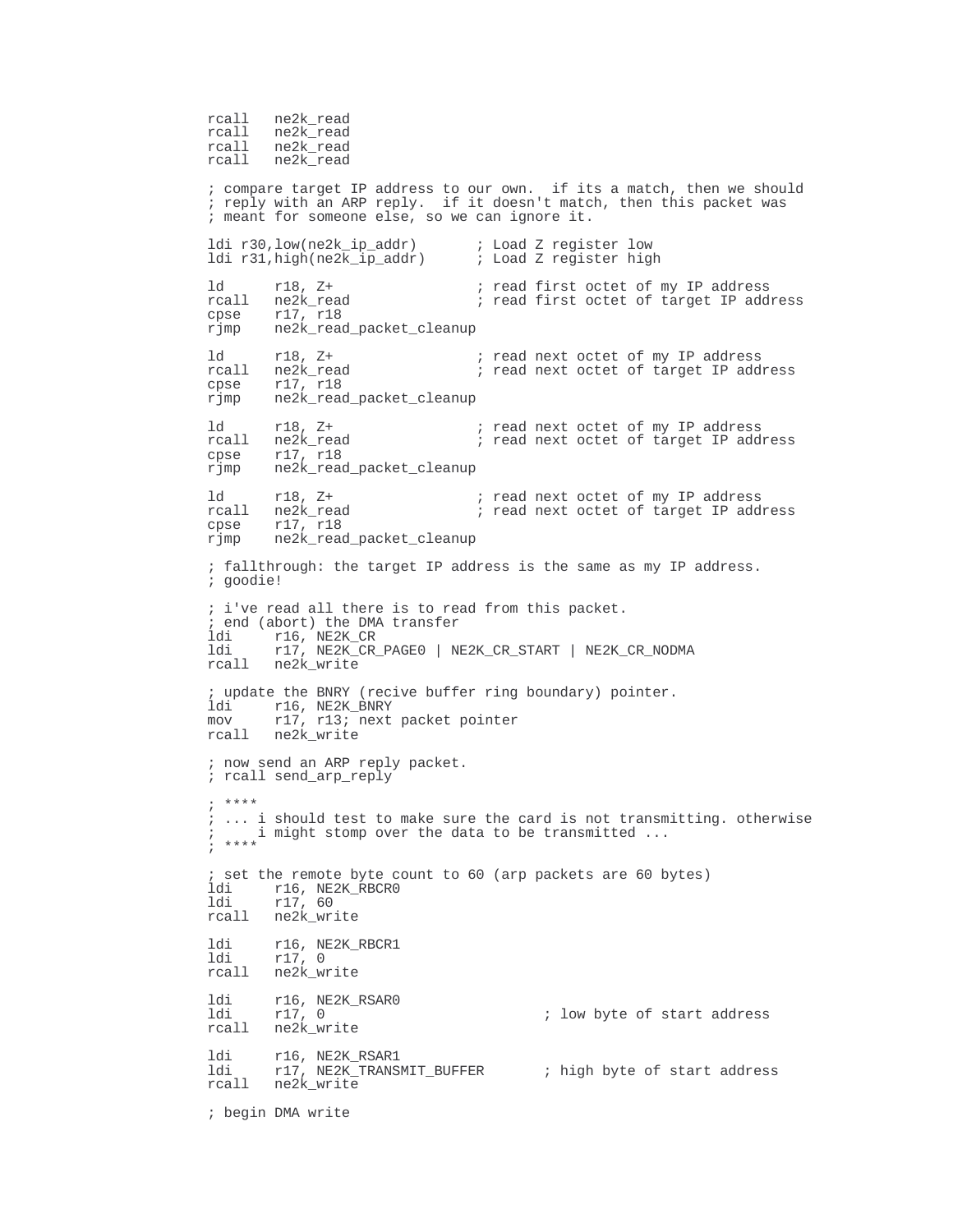ldi r16, NE2K\_CR ldi r17, NE2K\_CR\_PAGE0 | NE2K\_CR\_START | NE2K\_CR\_DMAWRITE rcall ne2k\_write ldi r16, NE2K\_DATAPORT ; destination hardware address ldi r30,low(ne2k\_peer\_mac\_addr) ; Load Z register low ldi r31,high(ne2k\_peer\_mac\_addr); Load Z register high ld r17, Z+ rcall ne2k\_write ld r17, Z+ rcall ne2k\_write  $ld \t r17, z+$ rcall ne2k\_write<br>ld r17, Z+  $r17, z+$ rcall ne2k\_write<br>ld r17, Z+ ld r17, Z+ rcall ne2k\_write<br>ld r17, Z+ ld r17, Z+ rcall ne2k\_write source hardware address ldi r30,low(ne2k\_mac\_addr) <br>1di r31,high(ne2k\_mac\_addr) <br>16 i Load Z register high ldi r31,high(ne2k\_mac\_addr) ld r17, Z+ rcall ne2k\_write ld r17, Z+ rcall ne2k\_write<br>ld r17. Z+ ld r17, Z+ rcall ne2k\_write<br>ld r17 7+ ld r17, Z+ rcall ne2k\_write ld r17, Z+ rcall ne2k\_write ld r17, Z+ rcall ne2k\_write ; "Ethernet" (not 802.3) type 0x0806 (=ARP) ldi r17, 0x08 rcall ne2k\_write ldi r17, 0x06 rcall ne2k\_write ; hardware type 0x0001 ldi r17, 0x00 rcall ne2k\_write ldi r17, 0x01 rcall ne2k\_write ; protocol type 0x0800 ldi r17, 0x08 rcall ne2k\_write ldi r17, 0x00 rcall ne2k\_write ; hardware size 6 ldi r17, 6 rcall ne2k\_write ; protocol size 4 ldi r17, 4 rcall ne2k\_write ; op 0x0002 (ARP reply) ldi r17, 0x00 rcall ne2k\_write ldi r17, 0x02 rcall ne2k\_write ; source hardware address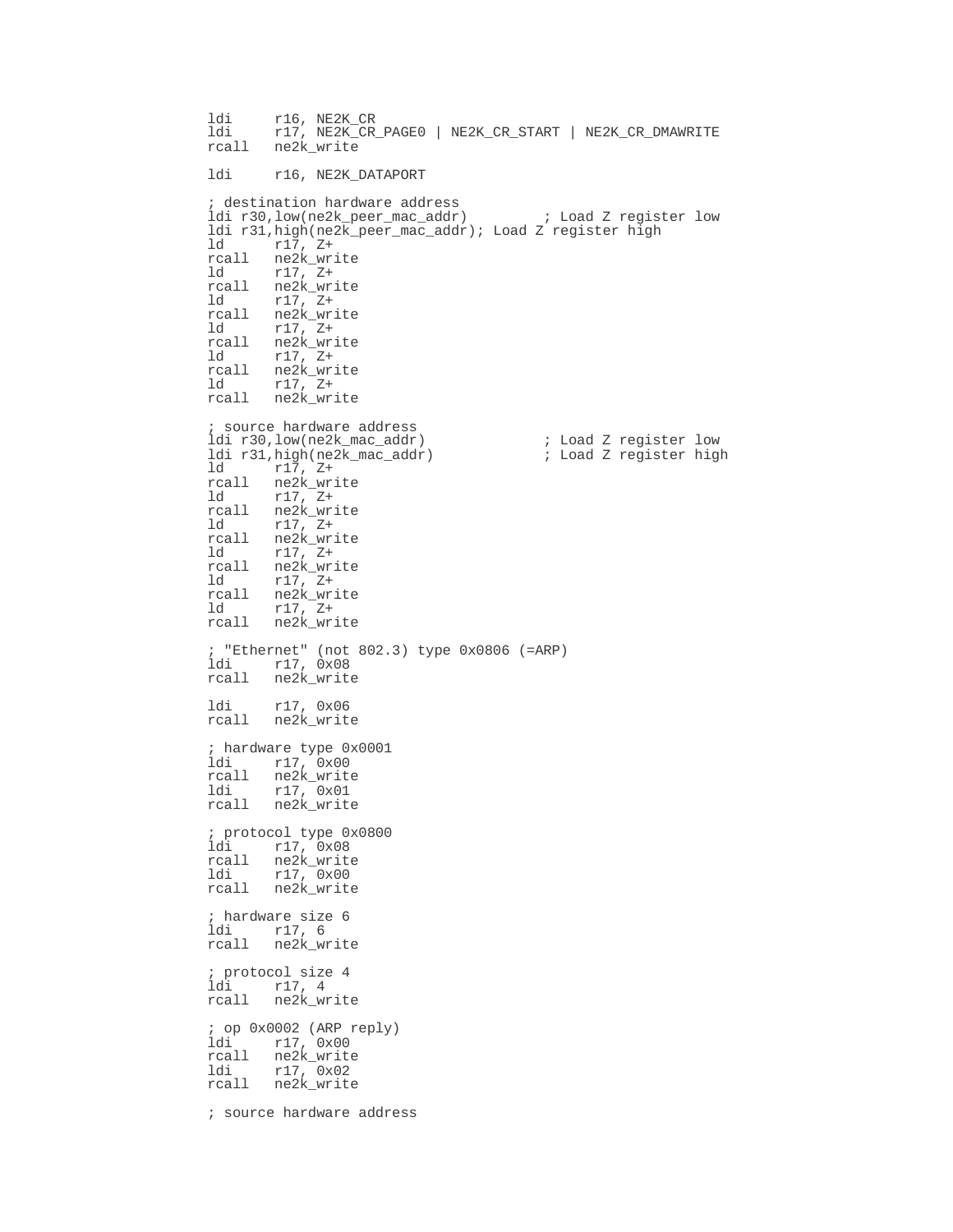ldi r30,low(ne2k\_mac\_addr) ; Load Z register low ldi r31,high(ne2k\_mac\_addr) ; Load Z register high ld r17, Z+ rcall ne2k\_write ld r17, Z+ rcall ne2k\_write ld r17, Z+ rcall ne2k\_write ld r17, Z+ rcall ne2k\_write ld r17, Z+ rcall ne2k\_write ld r17, Z+ rcall ne2k\_write ; source ip address ldi r30,low(ne2k\_ip\_addr) ; Load Z register low ldi r31,high(ne2k\_ip\_addr) ; Load Z register high ld r17, Z+ rcall ne2k\_write ld r17, Z+ rcall ne2k\_write ld r17, Z+ rcall ne2k\_write ld r17, Z+ rcall ne2k\_write ; target hardware address ldi r30,low(ne2k\_peer\_mac\_addr) ; Load Z register low ldi r31,high(ne2k\_peer\_mac\_addr); Load Z register high  $r17, z+$ rcall ne2k\_write ld r17, Z+ rcall ne2k\_write ld r17, Z+ rcall ne2k\_write<br>ld r17, Z+ ld r17, Z+ rcall ne2k write ld r17, Z+ rcall ne2k\_write ld r17, Z+ rcall ne2k\_write ; target ip address ldi r30,low(ne2k\_peer\_ip\_addr) ; Load Z register low  $ldi$  r31, high(ne2k\_peer\_ip\_addr) ld r17, Z+ rcall ne2k\_write ld r17, Z+ rcall ne2k\_write ld r17, Z+ rcall ne2k\_write ld r17, Z+ rcall ne2k\_write ; 18 bytes of padding ldi r17, 0 rcall ne2k\_write rcall ne2k\_write rcall ne2k\_write rcall ne2k\_write rcall ne2k\_write rcall ne2k\_write rcall ne2k\_write rcall ne2k\_write<br>rcall ne2k\_write ne2k\_write rcall ne2k\_write rcall ne2k\_write rcall ne2k\_write rcall ne2k\_write rcall ne2k\_write rcall ne2k\_write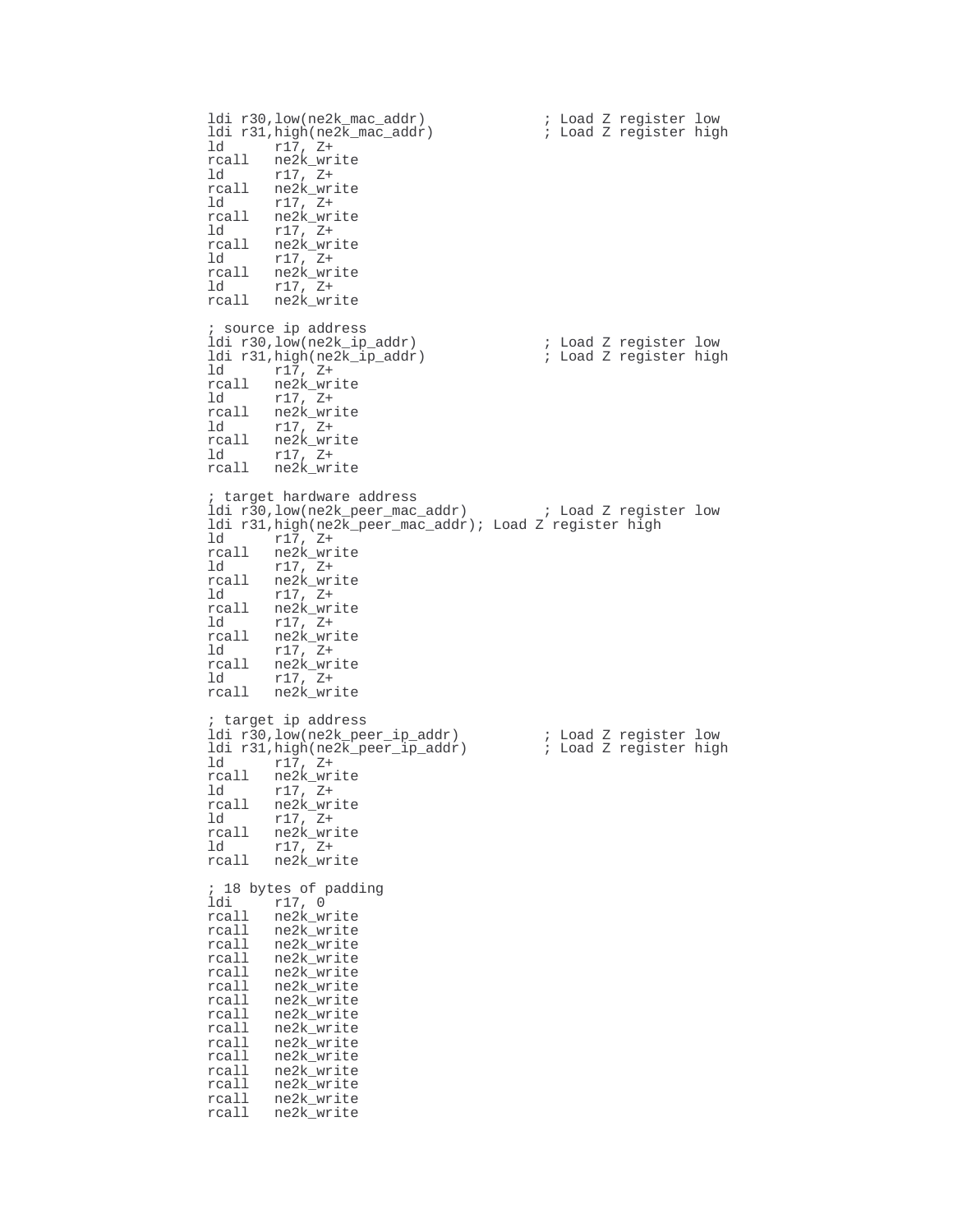```
rcall ne2k_write
         rcall ne2k_write
         rcall ne2k_write
        ; ****
        ; ... do i need wait for dma to end??? ...
        ; (see PCtoNIC from natsemi demo driver)
        ; ****
        ; end the DMA transfer
        ldi r16, NE2K_CR<br>ldi r17, NE2K CR
                 ldi r17, NE2K_CR_PAGE0 | NE2K_CR_START | NE2K_CR_NODMA
        rcall ne2k_write
        ; how many bytes to send
         ldi r16, NE2K_TBCR0
         ldi r17, 60
         rcall ne2k_write
        ldi r16, NE2K_TBCR1
         ldi r17, 0
         rcall ne2k_write
        % starting where<br>ldi r16, NE2
         ldi r16, NE2K_TPSR
         ldi r17, NE2K_TRANSMIT_BUFFER
        rcall ne2k_write
        ; issue transmit command!
        ldi r16, NE2K_CR<br>ldi r17, NE2K CR
                ldi r17, NE2K_CR_PAGE0 | NE2K_CR_START | NE2K_CR_NODMA |
NE2K_CR_TRANSMIT
        rcall ne2k_write
        rjmp ne2k_read_packet_cleanup
ne2k_read_packet_ip2:
        ; decode an IP packet, and respond appropriately
        ; first process the IP header (Stevens p.34)
        %; read version and length<br>rcall ne2k_read ;
                                 i version (4 bits) + header length (4 bits)
         mov r20, r17; store the header length in r20
         andi r20, 0x0f ; mask out the version part
        andi r17, 0xf0 ; mask out the length part<br>ldi r18, 0x40 ; IPv4 is the only version
        ldi r18, 0x40 ; IPv4 is the only version we accept<br>cpse r17, r18
              r18, 0x40<br>r17, r18
        rjmp ne2k_read_packet_cleanup
        rcall ne2k_read ; ignore TOS
                                  ; ignore total length
        rcall ne2k_read<br>rcall ne2k_read
        rcall ne2k_read ; ignore identification number
        rcall ne2k_read
        rcall ne2k_read ; ignore fragmentation stuff
        rcall ne2k_read
        rcall ne2k_read ; ignore TTL
        rcall ne2k_read ; read protocol<br>mov r19, r17 ; save for late
                                  ; save for later in r19
        rcall ne2k_read ; ignore checksum<br>rcall ne2k read
               ne2k read
```
; record sender's IP address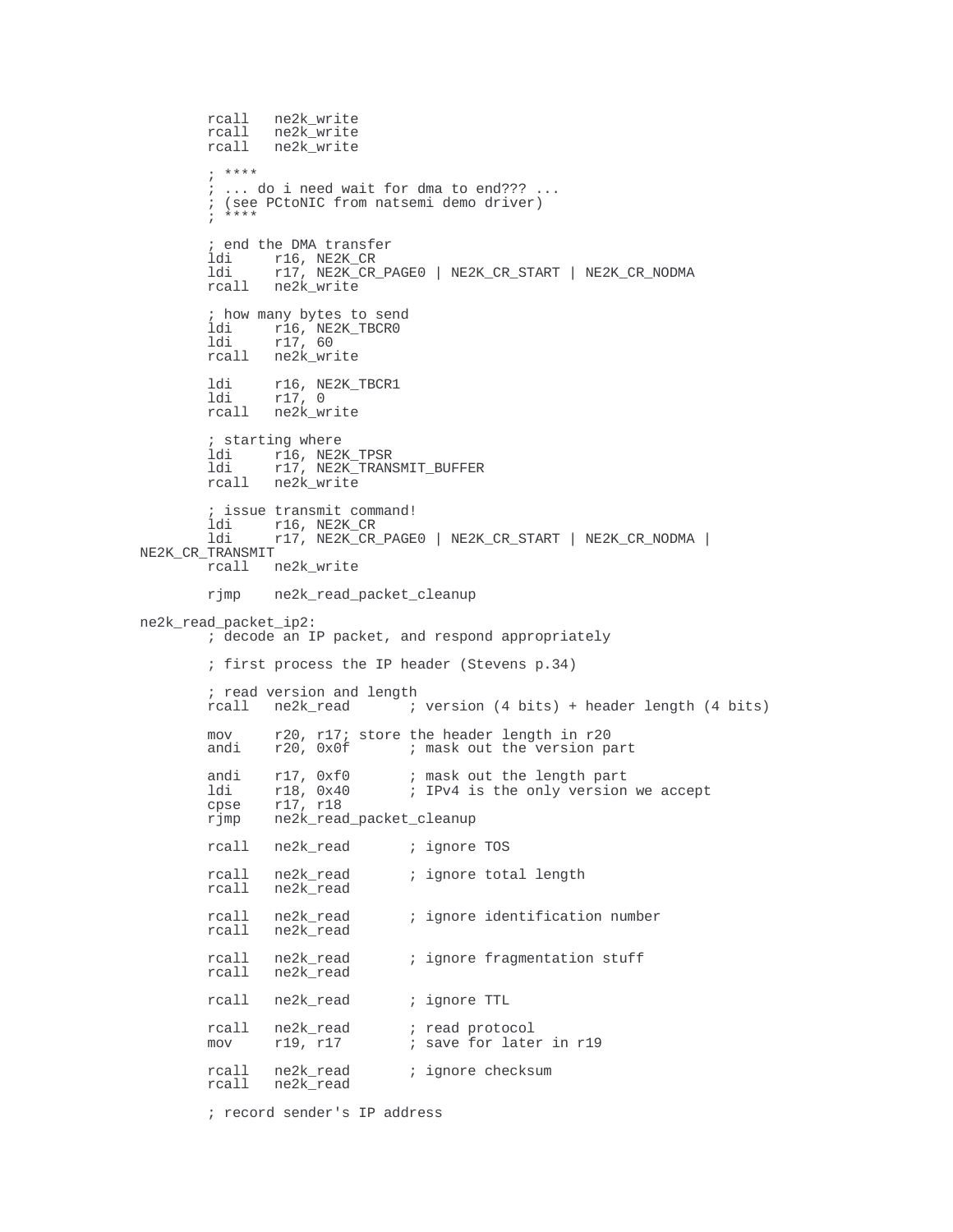ldi r30,low(ne2k\_peer\_ip\_addr) ; Load Z register low ldi r31,high(ne2k\_peer\_ip\_addr) ; Load Z register high  $rcal1$  ne2k\_read<br>st  $z+$   $r17$ st  $Z^+$ , r17<br>rcall ne2k\_re rcall ne2k\_read<br>st Z+.r17 st  $z+$ , r17<br>rcall ne2k\_re rcall ne2k\_read<br>st Z+, r17 st  $Z+$ , r17<br>rcall ne2k rea rcall ne2k\_read<br>st  $z+17$  $Z+$ ,  $r17$ ; compare destination IP address to our own. if its a match, then this packet ; is for us. otherwise, this belongs to someone else. ldi r30,low(ne2k\_ip\_addr) ; Load Z register low ldi r31,high(ne2k\_ip\_addr) ld r18, Z+  $\qquad \qquad ;$  read first octet of my IP address rcall ne2k\_read ; read first octet of target IP address cpse r17, r18 rjmp ne2k\_read\_packet\_cleanup ld r18, Z+ ; read next octet of my IP address<br>rcall ne2k\_read ; read next octet of target IP add ; read next octet of target IP address cpse r17, r18 rjmp ne2k\_read\_packet\_cleanup ld r18, Z+ ; read next octet of my IP address rcall ne2k\_read ; read next octet of target IP address cpse r17, r18 rjmp ne2k\_read\_packet\_cleanup ld r18, Z+ ; read next octet of my IP address<br>rcall ne2k\_read ; read next octet of target IP add rcall ne2k\_read ; read next octet of target IP address<br>cpse r17, r18 cpse r17, r18<br>rjmp ne2k\_read ne2k\_read\_packet\_cleanup ; fallthrough: the destination IP address is the same as my IP address. goodie! ; skip over any "options" in the ip header<br>subi  $r20$ , 5 ; 5 = size of ip head subi r20, 5  $\longrightarrow$  ; 5 = size of ip header without any options ; (in 32-bit words) ldi r17, 0 ne2k\_read\_packet\_header1: cp r20, r17<br>breq ne2k read ne2k\_read\_packet\_header2 subi r20, 1<br>rcall ne2k\_read ; read 4-byte option field rcall ne2k\_read rcall ne2k\_read rcall ne2k\_read<br>rjmp ne2k\_read\_ ne2k\_read\_packet\_header1 ne2k\_read\_packet\_header2:  $\overline{\phantom{a}}$  ive have now advanced the read pointer up to the first byte of ; the "data" portion of the IP packet ; ok, now look back at the protocol field and jump to the right ; code to handle the packet type<br>ldi r18, 1 ; icmp ldi r18, 1 ; icmp<br>cp r19, r18 r19, r18 breq ne2k\_read\_packet\_icmp ldi r18, 6 ; tcp cp r19, r18<br>breq ne2k\_read ne2k\_read\_packet\_tcp ldi r18, 17 *;* udp cp r19, r18 breq ne2k\_read\_packet\_udp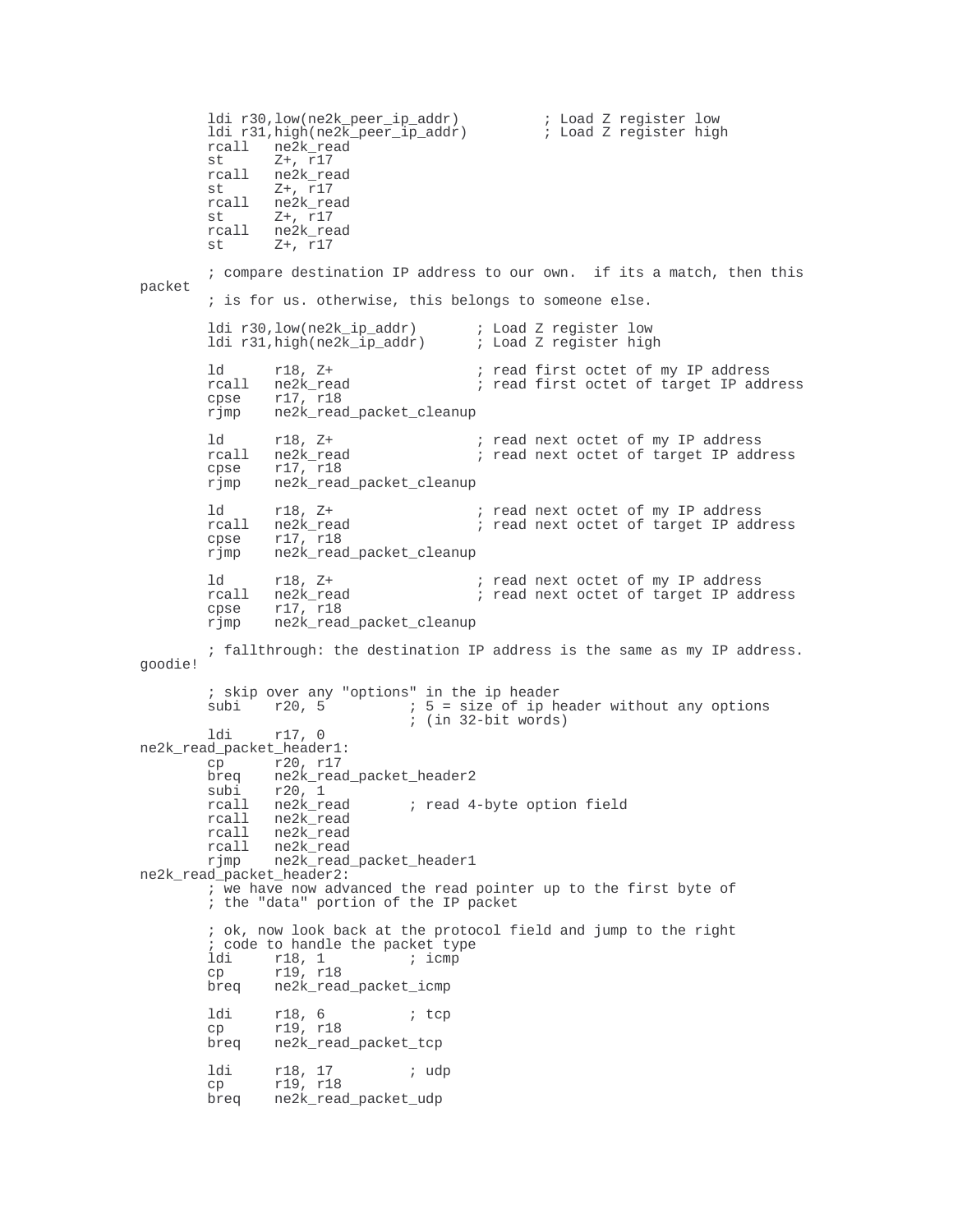; fallthrough: unrecognized protocol field (don't expect to get here) rjmp ne2k\_read\_packet\_cleanup ne2k\_read\_packet\_icmp: ; ... icmp not implemented ... ldi r16, 0 ldi r17, 0 rcall move\_cursor ldi r16, 'i' rcall print\_to\_lcd ldi r16, 'c' rcall print\_to\_lcd ldi r16, 'm' rcall print\_to\_lcd ldi r16, 'p' rcall print\_to\_lcd ldi r16, '!' rcall print\_to\_lcd<br>ldi r16, NE2K DA ldi r16, NE2K\_DATAPORT rjmp ne2k\_read\_packet\_cleanup ne2k\_read\_packet\_tcp: ; ... tcp not implemented ... ldi r16, 0 ldi r17, 0 rcall move\_cursor<br>ldi r16, 't' ldi r16, 't' rcall print\_to\_lcd<br>ldi r16. 'c' r16, rcall print\_to\_lcd<br>ldi r16 'p' ldi r16, 'p'<br>rcall print\_to rcall print\_to\_lcd ldi r16, '!' rcall print\_to\_lcd<br>ldi r16, NE2K DA  $r16$ ,  $NE2K_DATAPORT$ rjmp ne2k\_read\_packet\_cleanup ne2k\_read\_packet\_udp: rcall ne2k\_read ; ignore source portnumber rcall ne2k\_read rcall ne2k\_read ; test destination port number ldi r18, high(NE2K\_LISTEN\_PORT) cpse r17, r18 rjmp ne2k\_read\_packet\_cleanup rcall ne2k\_read<br>ldi r18. low(1 ldi r18, low(NE2K\_LISTEN\_PORT)<br>cpse r17, r18 r17, r18 rjmp ne2k\_read\_packet\_cleanup ; ignore udp length rcall ne2k\_read<br>rcall ne2k\_read rcall ne2k\_read ; ignore udp checksum rcall ne2k\_read ; now we're finally at the interesting part - the text string to print ; onto the LCD screen. ldi r18, 255 ; start at row #-1 ne2k\_read\_packet\_printloop1: inc r18  $\frac{18}{20}$  igo to next row<br>cpi r18, 4 ; if we've moved ; if we've moved below the end of the ; screen... breq ne2k\_read\_packet\_printloop3 ; ...exit the loop ldi r19, 0 ; go back to column #0 mov r16, r18 mov r16, r18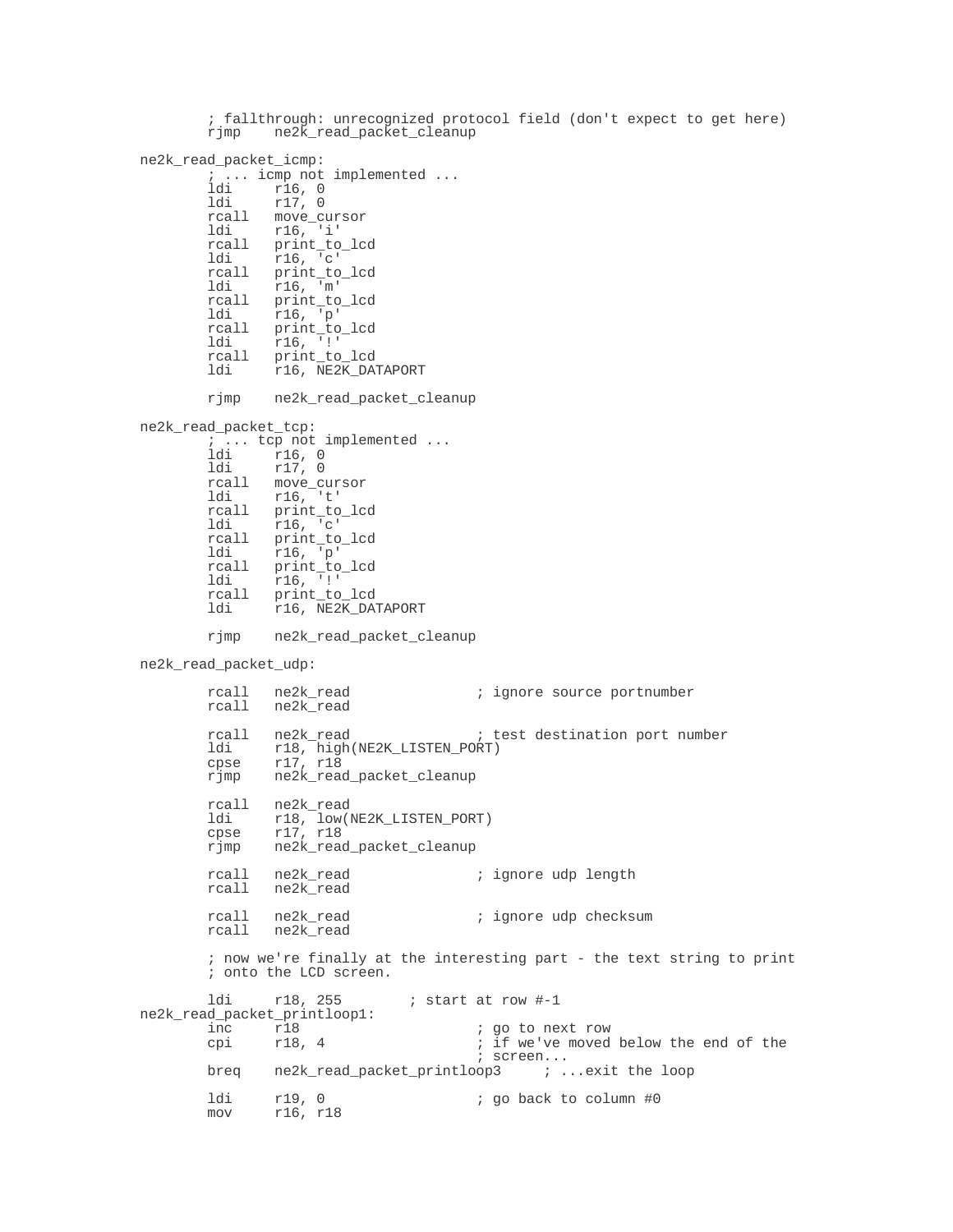mov r17, r19<br>rcall move\_cursor ; issue carriage return instruction ne2k\_read\_packet\_printloop2: inc r19 (and ratio results increment column pointer cpi r19, 21 ; if we've moved off the right of the<br>screen...<br>breq ne2k\_read\_packet\_printloop1 ; ...do a carriage return ldi r16, NE2K\_DATAPORT ; read a byte from the packet rcall ne2k\_read<br>mov r16 r17 mov r16, r17<br>rcall print\_to\_lcd ; print it on the screen rjmp ne2k\_read\_packet\_printloop2 ; loop ne2k\_read\_packet\_printloop3: ; voila - the data is on the lcd screen. ignore whatever may be left. rjmp ne2k\_read\_packet\_cleanup ne2k\_read\_packet\_cleanup: ; end (abort) the DMA transfer ldi r16, NE2K\_CR ldi r17, NE2K\_CR\_PAGE0 | NE2K\_CR\_START | NE2K\_CR\_NODMA rcall ne2k\_write ; update the BNRY (recive buffer ring boundary) pointer. ; r13 = next packet pointer from NIC packet header. ; note: there seem to be 2 ways of setting this pointer. you can ; set it to one less than the next packet pointer, or equal ; to the next packet pointer. it seems simpler to make it equal - ; i'm not sure why you would want to do it the other way. ldi r16, NE2K\_BNRY<br>mov r17, r13; next r17, r13; next packet pointer rcall ne2k\_write rcall set\_led\_on rcall delay\_100ms rcall set\_led\_off ne2k\_read\_packet\_end: pop r31<br>pop r30 pop r30<br>pop r20 r20 pop r19<br>pop r18 pop pop r17<br>pop r16 r16 pop r15 pop pop r13 pop r12 pop r11<br>pop r10 r10 ret ;------------------------------------------------------------------ ne2k\_establish\_ip\_address: ; stick our hardcoded IP address into the proper spot in the microcontroller's ; RAM ; TBD: replace this routine with a DHCP or BOOTP client! push r16<br>push r30 r 30<br>r 31  $_{\text{push}}$ ldi r30,low(ne2k\_ip\_addr) ; Load Z register low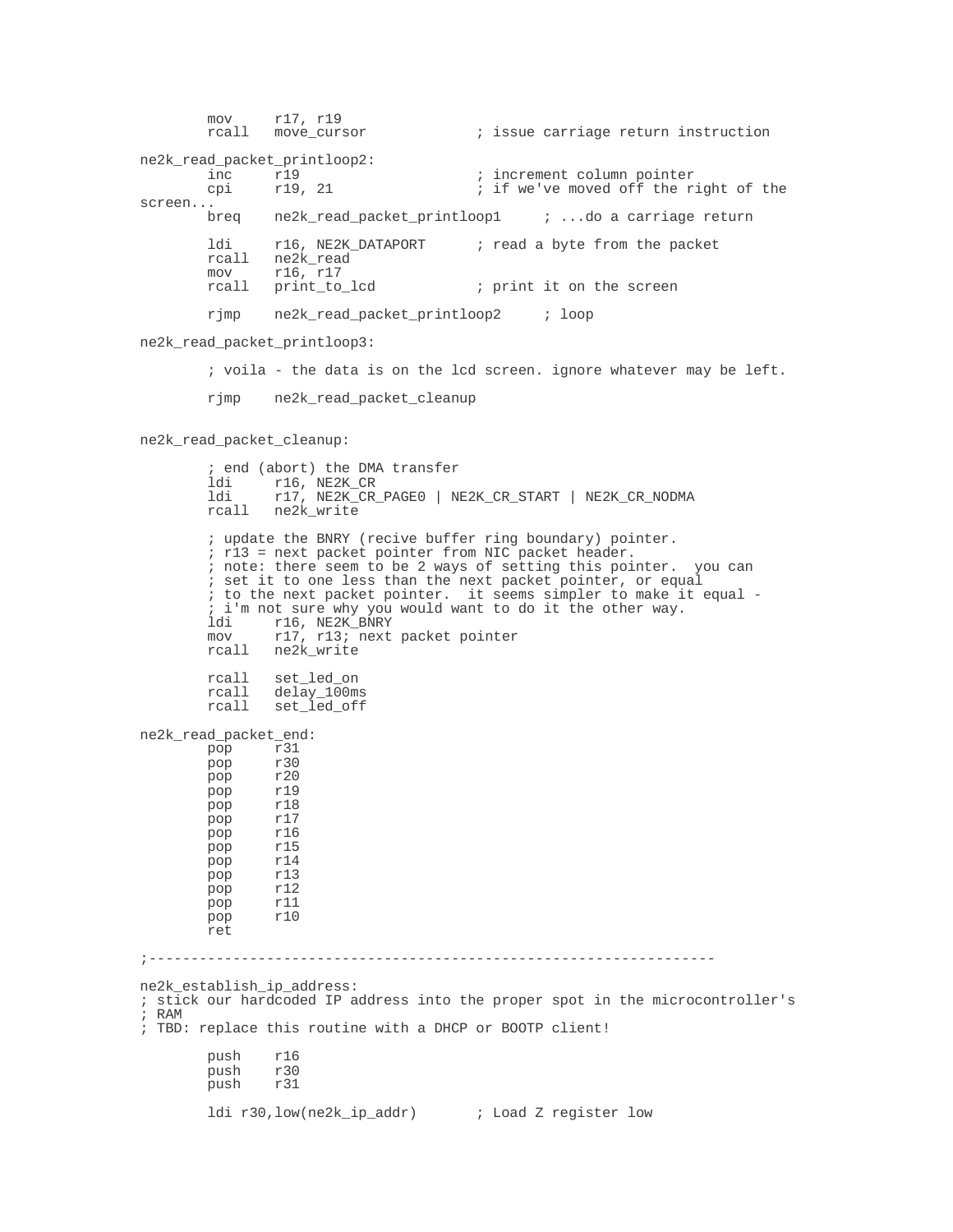```
ldi r31,high(ne2k_ip_addr) ; Load Z register high
       ldi r16, NE2K_IP_OCTET_1<br>st Z+, r16\overline{z}+, r16
        ldi r16, NE2K_IP_OCTET_2
        st Z+, r16
        ldi r16, NE2K_IP_OCTET_3
        st Z+, r16
       ldi r16, NE2K_IP_OCTET_4<br>st 2+, r16
              z+, r16
        pop r31
        pop r30
        pop r16
       ret
;-------------------------------------------------------------------
; *** LCD ***
;-------------------------------------------------------------------
blink_led:
       push r16
       ldi r16, 0
blink_led_loop:
       rcall delay_5ms<br>add r16, ONE
        add r16, ONE
        cpi r16, 0
       brne blink_led_loop
        cp LED, ZERO
        breq blink_led_on
       rcall set_led_off<br>ldi r16.0
        ldi r16, 0
        rjmp blink_led_loop
blink_led_on:
        rcall set_led_on
        ldi r16, 0
       rjmp blink_led_loop
       pop r16
       ret
;-------------------------------------------------------------------
set_led_on:
       push r16
        ldi r16, LED_BIT
        mov LED, r16
       ldi r16, $FF ; all I/O pins output<br>out LCD_PORT_DDR, r16
             LCD_PORT_DDR, r16
        mov r16, LED
        out LCD_PORT, r16
       pop r16
       ret
;-------------------------------------------------------------------
set_led_off:
       push r16
       ldi r16, 0
```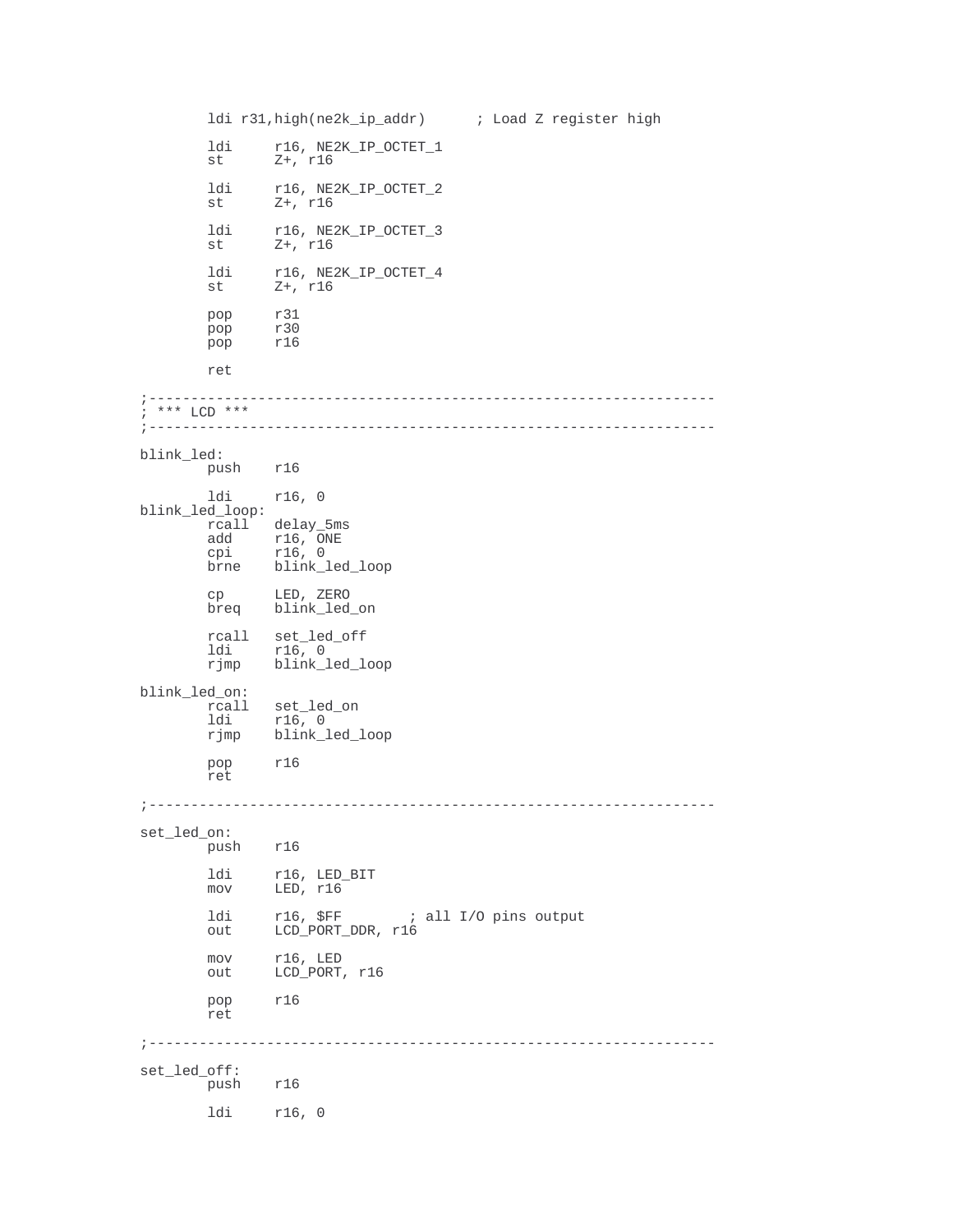mov LED, r16 ldi r16, \$FF ; all I/O pins output<br>out LCD PORT DDR, r16 LCD\_PORT\_DDR, r16 mov r16, LED out LCD\_PORT, r16 pop r16 ret ;------------------------------------------------------------------ write lcd ir: ; writes an 8-bit value to the LCD instruction register. ; the value to be written is presumed to be in R16. ; (RS low, R/W low, E high-to-low) push r17<br>push r18 push r18<br>push r19 push r19<br>push r20 push ldi r17, \$FF ; all I/O pins output<br>out LCD\_PORT\_DDR, r17 LCD\_PORT\_DDR, r17 mov r17, r16<br>andi r17, DB\_BITS andi r17,  $DB_BITS$  ; grab the high bits or r17. LED or r17, LED mov r18, r17 ori r18, ENABLE\_BIT mov r19, r16<br>1sl r19 lsl r19 ; grab the low bits...<br>1sl r19 ; ...and shift them up lsl r19 ; ...and shift them up<br>
lsl r19 lsl r19<br>lsl r19 lsl r19<br>or r19 or r19, LED mov r20, r19 ori r20, ENABLE\_BIT out LCD\_PORT, r17 : upper 4 bits (E low)<br>
out LCD\_PORT, r18 : upper 4 bits (E high<br>
out LCD\_PORT, r17 : upper 4 bits (E low) out LCD\_PORT, r18 : upper 4 bits (E high) out LCD\_PORT, r17  $\qquad \qquad ;$  upper 4 bits (E low) out LCD\_PORT, r19 ; lower 4 bits (E low)<br>
out LCD\_PORT, r20 ; lower 4 bits (E high<br>
out LCD\_PORT, r19 ; lower 4 bits (E low) out LCD\_PORT, r20  $\qquad \qquad ;$  lower 4 bits (E high) out LCD\_PORT, r19  $\qquad \qquad ;$  lower 4 bits (E low) pop r20 pop r19<br>pop r18 pop r18<br>pop r17  $r17$ ret ;------------------------------------------------------------------ write lcd dr: ; writes an 8-bit value to the LCD data register. ; the value to be written is presumed to be in R16. ; (RS high, R/W low, E high-to-low) push r17<br>push r18 push<br>push push r19<br>push r20 push r20 ldi r17, \$FF ; all I/O pins output out LCD\_PORT\_DDR, r17 mov r17, r16<br>andi r17, DB\_BITS ; grab the high bits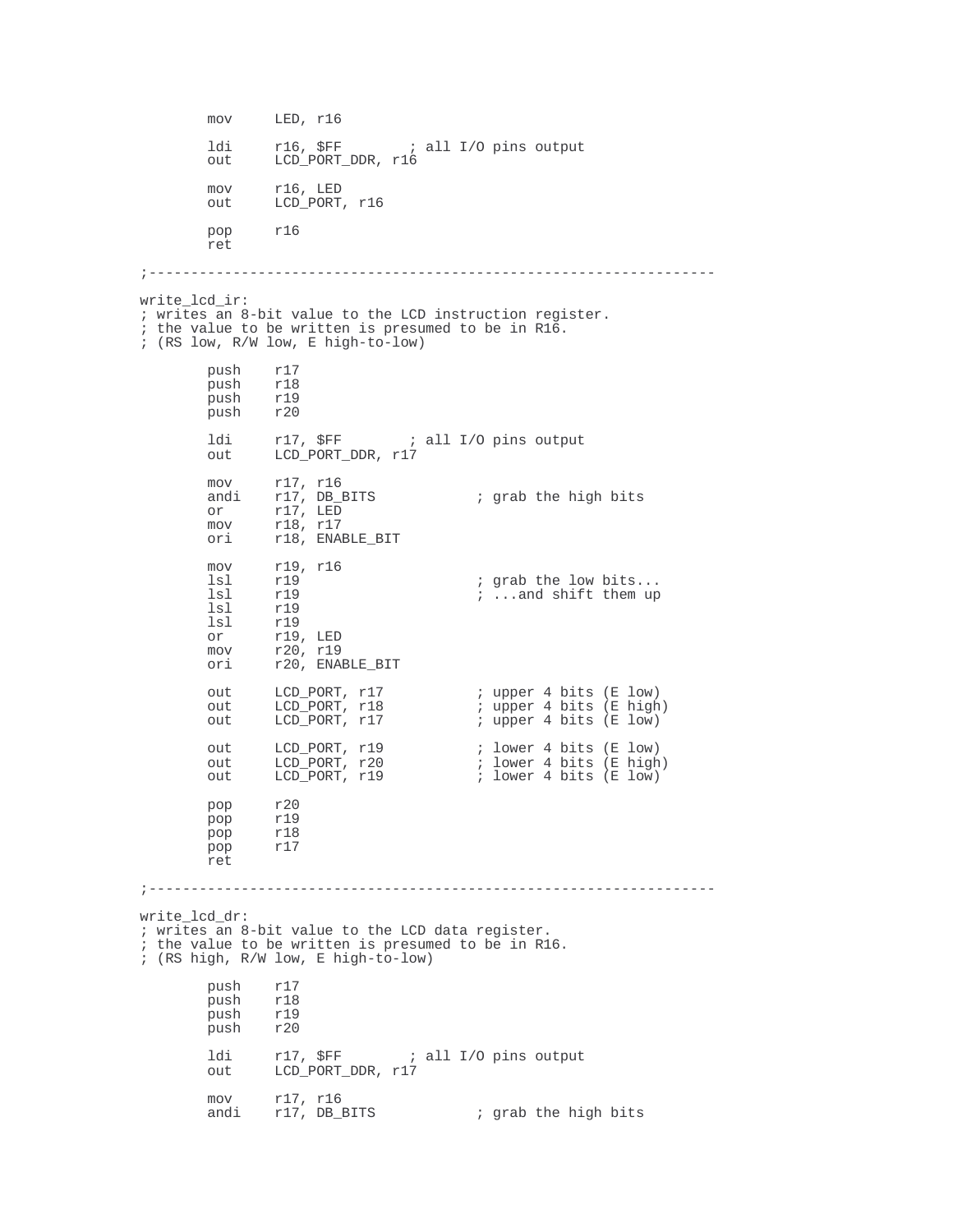|              | orı<br>or<br>mov<br>ori                                                                                                                                                                             | $r17$ , $RS_BIT$<br>$r17$ , LED<br>r18, r17<br>r18, ENABLE_BIT                                                                                                                                                                                                                                                                                         |                                                                             |
|--------------|-----------------------------------------------------------------------------------------------------------------------------------------------------------------------------------------------------|--------------------------------------------------------------------------------------------------------------------------------------------------------------------------------------------------------------------------------------------------------------------------------------------------------------------------------------------------------|-----------------------------------------------------------------------------|
|              | mov<br>lsl<br>lsl<br>lsl<br>lsl<br>ori<br>or<br>mov<br>ori                                                                                                                                          | r19, r16<br>r19<br>r19<br>r19<br>r19<br>r19, RS_BIT<br>$r19$ , LED<br>r20, r19<br>r20, ENABLE_BIT                                                                                                                                                                                                                                                      | ; grab the low bits<br><i>i</i> and shift them up                           |
|              | out<br>out<br>out                                                                                                                                                                                   | LCD_PORT, r17<br>LCD_PORT, r18<br>LCD_PORT, r17                                                                                                                                                                                                                                                                                                        | ; upper 4 bits (E low)<br>; upper 4 bits (E high)<br>; upper 4 bits (E low) |
|              | out<br>out<br>out                                                                                                                                                                                   | LCD_PORT, r19<br>LCD_PORT, r20<br>LCD_PORT, r19                                                                                                                                                                                                                                                                                                        | ; lower 4 bits (E low)<br>; lower 4 bits (E high)<br>; lower 4 bits (E low) |
|              | pop<br>pop<br>pop<br>pop<br>ret                                                                                                                                                                     | r20<br>r19<br>r18<br>r17                                                                                                                                                                                                                                                                                                                               |                                                                             |
| read lcd ir: | ret                                                                                                                                                                                                 |                                                                                                                                                                                                                                                                                                                                                        |                                                                             |
| read lcd dr: | ret                                                                                                                                                                                                 |                                                                                                                                                                                                                                                                                                                                                        |                                                                             |
|              |                                                                                                                                                                                                     |                                                                                                                                                                                                                                                                                                                                                        |                                                                             |
|              | write_silly_string:<br>push<br>push                                                                                                                                                                 | r16<br>r17                                                                                                                                                                                                                                                                                                                                             |                                                                             |
|              | ldi<br>ldi<br>rcall                                                                                                                                                                                 | r16, 0<br>r17, 0<br>move_cursor                                                                                                                                                                                                                                                                                                                        | ; row<br>; col                                                              |
|              | ldi<br>rcall<br>ldi<br>rcall<br>ldi<br>rcall<br>ldi<br>rcall<br>ldi<br>rcall<br>ldi<br>rcall<br>ldi<br>rcall<br>ldi<br>rcall<br>ldi<br>rcall<br>ldi<br>rcall<br>ldi<br>rcall<br>ldi<br>rcall<br>ldi | r16, 'D'<br>print_to_lcd<br>r16, 'a'<br>print_to_lcd<br>r16, 'v'<br>print to lcd<br>r16, 'e'<br>print to lcd<br>r16, "''<br>print to lcd<br>r16, 'C'<br>print to lcd<br>r16, '1'<br>print to lcd<br>r16, 'a'<br>print_to_lcd<br>r16, 'u'<br>print to lcd<br>r16, 's'<br>print_to_lcd<br>r16, 'e'<br>print to lcd<br>r16, 'n'<br>print_to_lcd<br>r16, 1 | ; row                                                                       |
|              | ldi                                                                                                                                                                                                 | r17, 0                                                                                                                                                                                                                                                                                                                                                 | col                                                                         |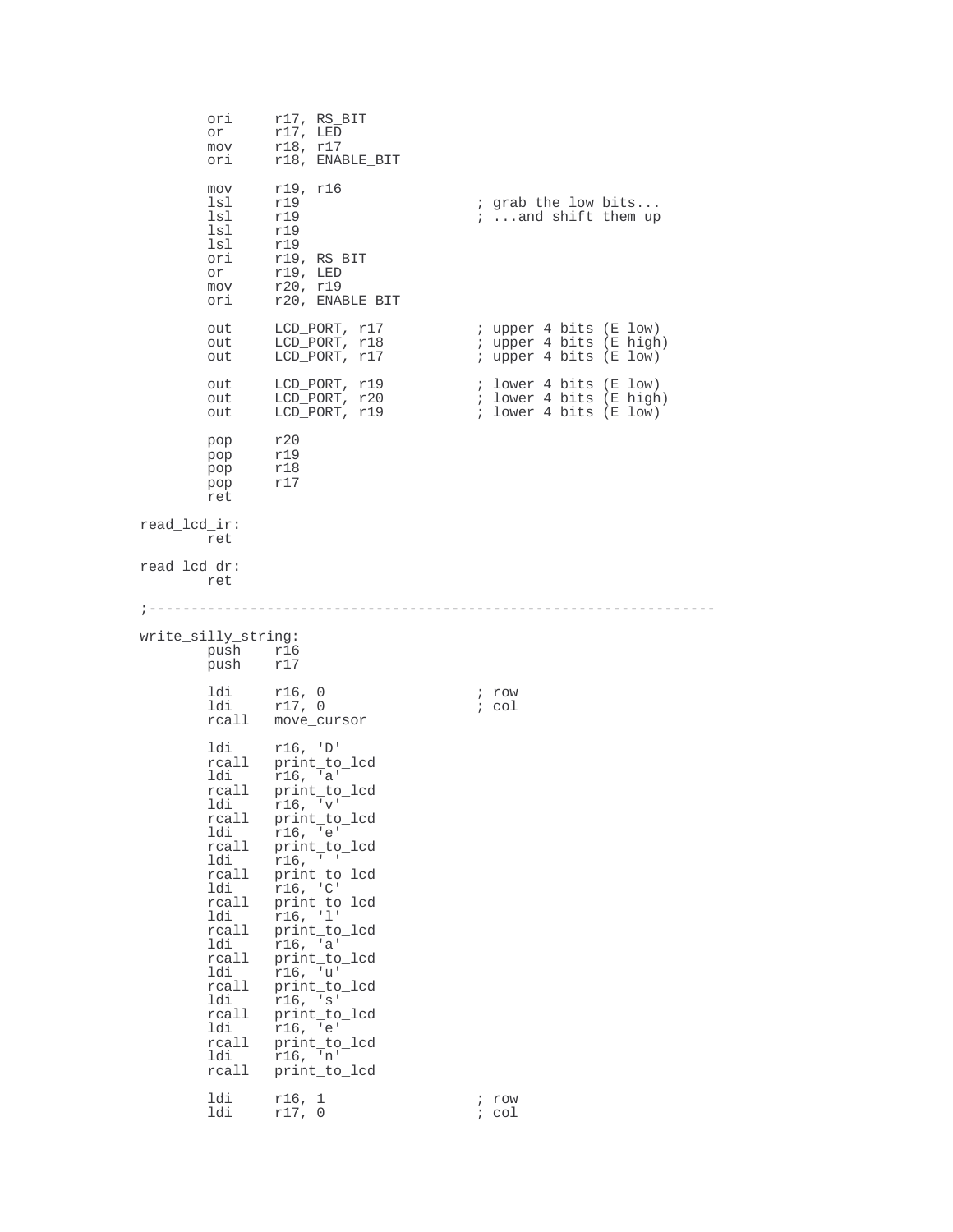```
rcall move_cursor
       ldi r16, 'E'
       rcall print_to_lcd
        ldi r16, 'E'
        rcall print_to_lcd
       ldi r16, '2'
       rcall print_to_lcd
        ldi r16, '8'
        rcall print_to_lcd
       ldi r16, '1'
       rcall print_to_lcd
        ldi r16, ':'
        rcall print_to_lcd
        ldi r16, 'A'
        rcall print_to_lcd
        ldi r16, 'V'
       rcall print_to_lcd
        ldi r16, 'R'
        rcall print_to_lcd
       ldi r16, '-'
       rcall print_to_lcd
        ldi r16, 'N'
        rcall print_to_lcd
       ldi r16, 'E'
        rcall print_to_lcd
        ldi r16, '2'
        rcall print_to_lcd
        ldi r16, 'K'
        rcall print_to_lcd
       pop r17
       pop r16
       ret
;-------------------------------------------------------------------
lcd write mac addr:
       push r16<br>push r17
       push
       push r30<br>push r31
             push r31
       ldi r16, 2 ; row<br>ldi r17, 0 ; col
        ldi r17, 0 ; col
        rcall move_cursor
       ldi r30,low(ne2k_mac_addr) ; Load Z register low<br>ldi r31,high(ne2k_mac_addr) ; Load Z register high
              r31,high(ne2k_mac_addr) ; Load Z register high
       ld r16, Z+
       rcall lcd_print_hex_byte
        ldi r16, ':'
        rcall print_to_lcd
       ld r16, Z+
       rcall lcd_print_hex_byte
        ldi r16, ':'
        rcall print_to_lcd
        ld r16, Z+
        rcall lcd_print_hex_byte
       ldi r16, \cdot\cdot\cdotrcall print_to_lcd<br>ld r16, Z+
               r16, Z+rcall lcd_print_hex_byte<br>ldi r16, ':'
       ldi r16, ':'<br>rcall print to
       rcall print_to_lcd<br>ld r16, Z+
        ld r16, Z+
        rcall lcd_print_hex_byte
       ldi r16, ':'<br>rcall print to
              print_to_lcd
       ld r16, Z+
       rcall lcd_print_hex_byte
```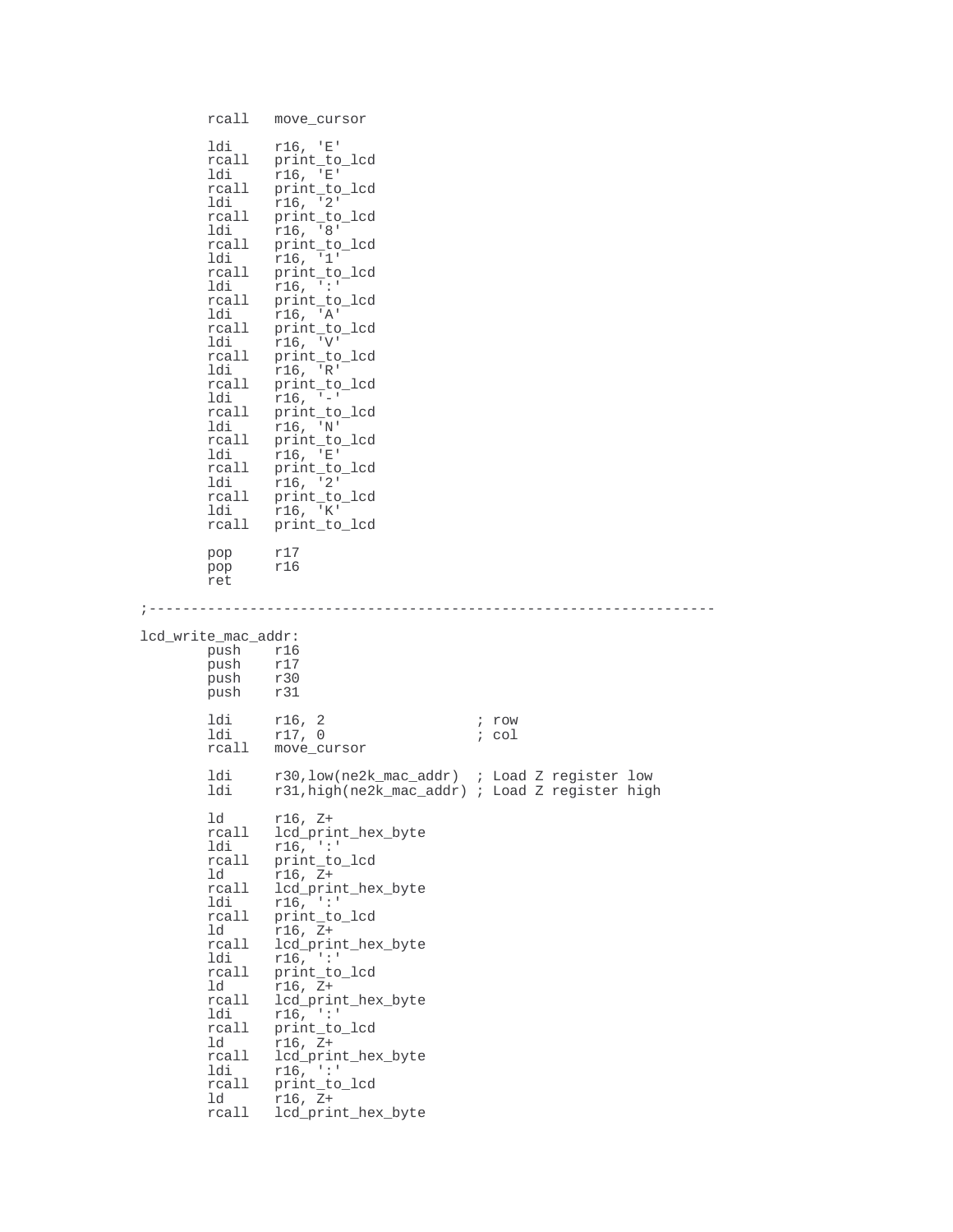pop r31<br>pop r30 pop r30<br>pop r17  $r17$ pop r16 ret ;------------------------------------------------------------------ lcd\_write\_ip\_addr:<br>push rl  $r16$ <br> $r17$ push r17<br>push r30 push<br>push push r31 ldi r16, 3 ; row<br>ldi r17, 0 ; col  $r17, 0$ rcall move\_cursor ldi r30,low(ne2k\_ip\_addr) ; Load Z register low ldi r31,high(ne2k\_ip\_addr) ; Load Z register high ld r16, Z+ rcall lcd\_print\_dec\_byte<br>ldi r16, .' ldi r16, '.' rcall print\_to\_lcd ld r16, Z+ rcall lcd\_print\_dec\_byte<br>ldi r16, .' ldi r16, '.' rcall print\_to\_lcd ld r16, Z+<br>rcall lcd prim lcd\_print\_dec\_byte ldi r16, '.' rcall print\_to\_lcd ld r16, Z+<br>rcall lcd prim 110, \_<br>lcd\_print\_dec\_byte pop r31 pop r30<br>pop r17  $r17$ pop r16 ret ;------------------------------------------------------------------ lcd\_print\_hex\_byte: ; r16 contains a byte push r16<br>push r17 push<br>push push r18 mov r17, r16; MSB lsr r17  $\begin{array}{cc} \n 1sr & r17 \\
 \n 1sr & r17\n \end{array}$ lsr r17<br>lsr r17 lsr r17<br>andi r17 r17, 0b00001111 mov r18, r16; LSB<br>andi r18, 0b000011 r18, 0b00001111 mov r16, r17 rcall lcd\_print\_hex\_nibble mov r16, r18 rcall lcd\_print\_hex\_nibble pop r18<br>pop r17 r17<br>r16  $_{\rm pop}$ ret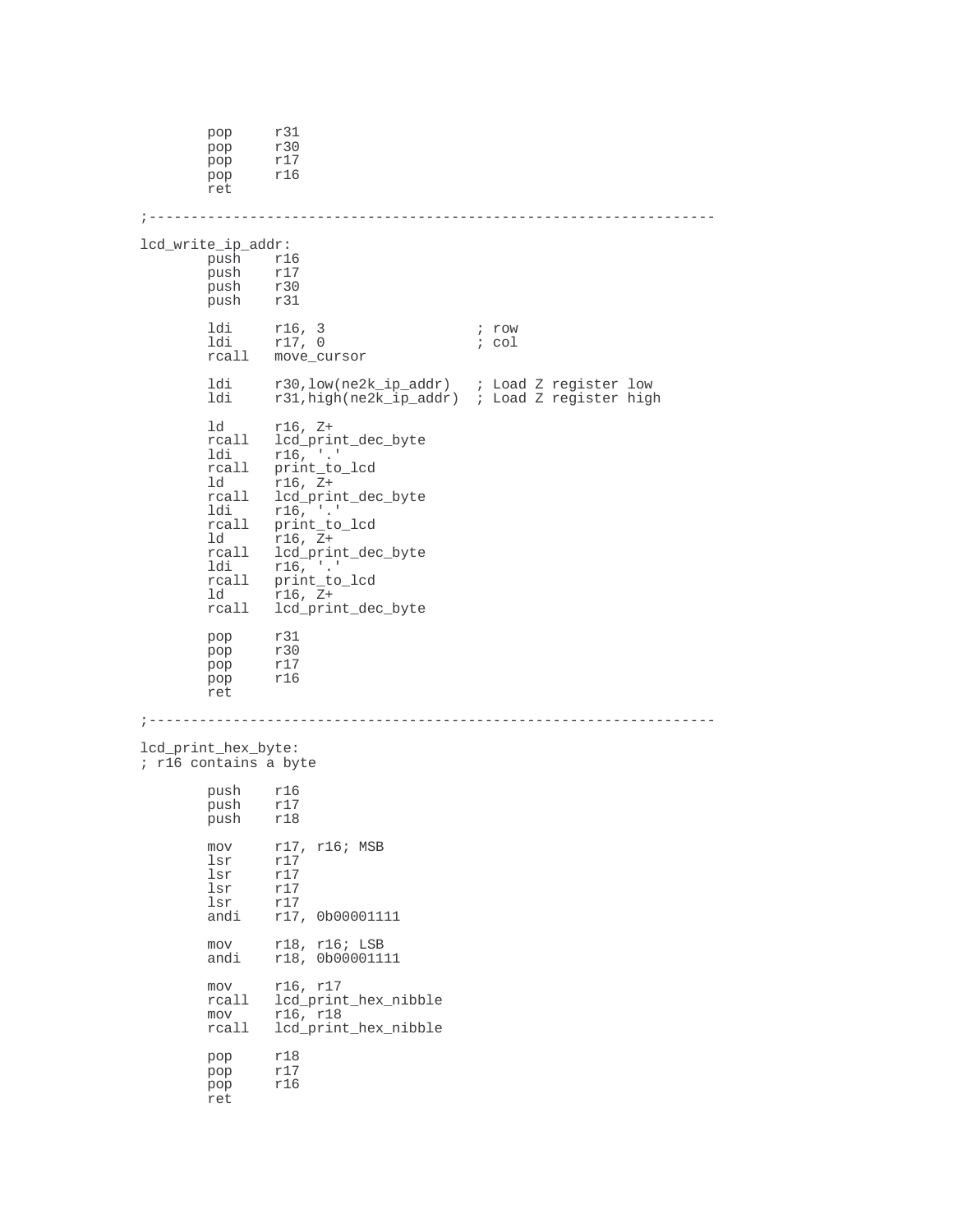```
;-------------------------------------------------------------------
lcd_print_hex_nibble:
; r16 contains a nibble
        push r16<br>push r17
        push
         ldi r17, '0'; ascii '0' character
         add r16, r17
        cpi r16, ':'<br>brlo lcd_prin
         brlo lcd_print_hex_nibble_ok ; if number < 10, can use
                                            ; ascii '0' through '9'
        ldi r17, 'A' - ':' ; jump over some punctuation to get to
                                           ; the letters (ABCDEF ascii codes)
        add r16, r17
lcd_print_hex_nibble_ok:
        rcall print_to_lcd
        pop r17<br>pop r16
               r16
        ret
;-------------------------------------------------------------------
lcd_print_dec_byte:
; r16 contains a byte
; EEK this is awful code!
        push r16<br>push r17
               r17<br>r18
        push
        mov r17, r16
dec_byte_200:
        ldi r18, 200<br>cp r17, r18
        cp r17, r18<br>brlo dec byte
         brlo dec_byte_100
         sub r17, r18
        ldi r16, '2'<br>rcall print to
        rcall print_to_lcd<br>rjmp dec_byte_90
                 dec_byte_90
dec_byte_100:<br>ldi
         ldi r18, 100
         cp r17, r18
        brlo dec_byte_90<br>sub r17, r18
         sub r17, r18
         ldi r16, '1'
         rcall print_to_lcd
dec_byte_90:<br>ldi
         ldi r18, 90
         cp r17, r18
         brlo dec_byte_80
         sub r17, r18
         ldi r16, '9'
        rcall print_to_lcd<br>rjmp dec_byte_last
                 dec_byte_last
dec_byte_80:
                 r18, 80
         cp r17, r18
         brlo dec_byte_70
         sub r17, r18
         ldi r16, '8'
        rcall print_to_lcd<br>rjmp dec_byte_last
                 dec_byte_last
dec_byte_70:<br>ldi
                ldi r18, 70
```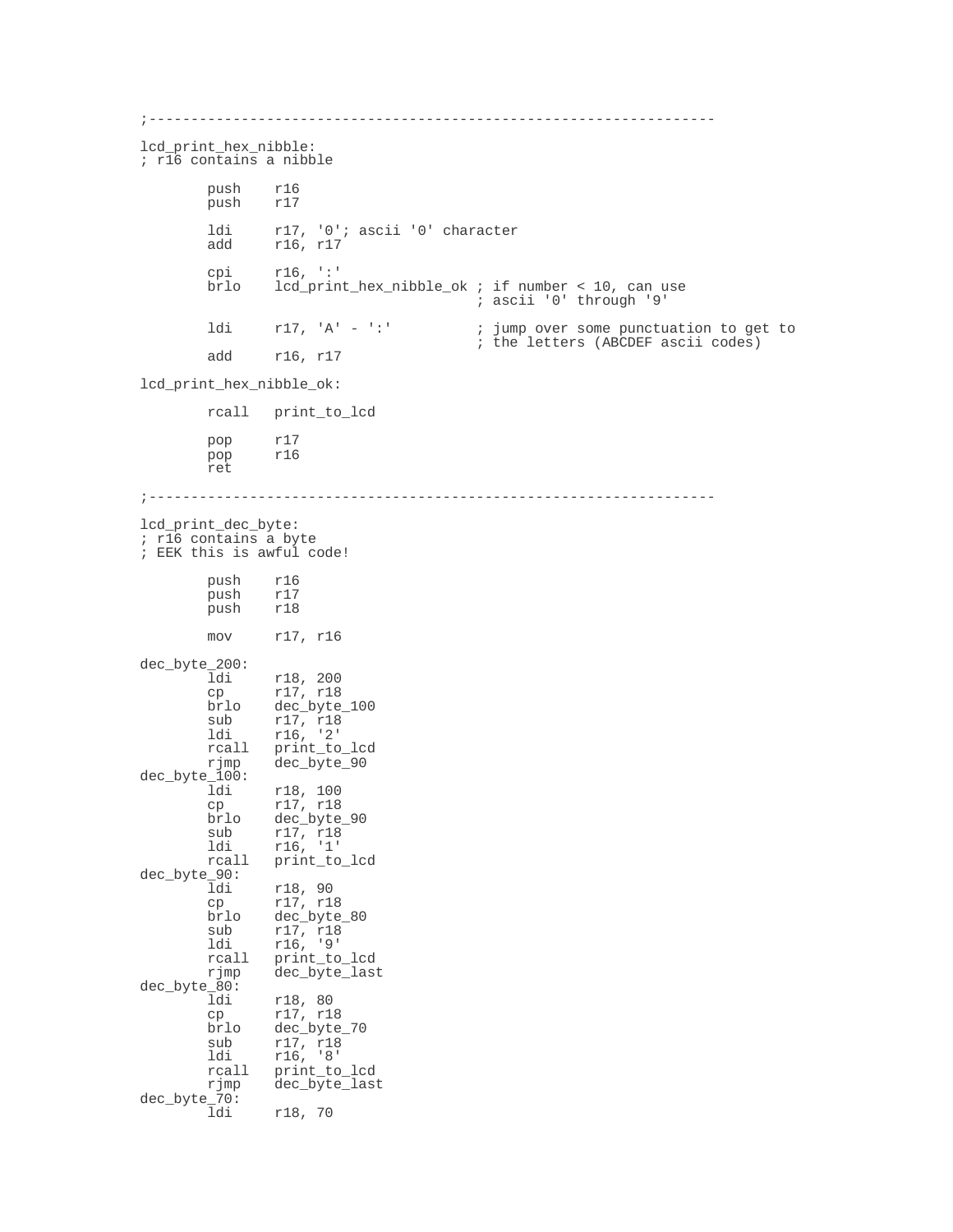cp r17, r18 brlo dec\_byte\_60 sub r17, r18<br>1di r16, '7' ldi r16, '7'<br>rcall print\_to rcall print\_to\_lcd<br>rjmp dec\_byte\_last dec\_byte\_last dec\_byte\_60:<br>ldi ldi r18, 60<br>cp r17, r1<br>brlo dec\_byt cp r17, r18 brlo dec\_byte\_50 sub r17, r18 ldi r16, '6' rcall print\_to\_lcd<br>rjmp dec\_byte\_last dec\_byte\_last dec\_byte\_50: r18, 50 cp r17, r18 brlo dec\_byte\_40 sub r17, r18 ldi r16, '5' rcall print\_to\_lcd<br>rjmp dec\_byte\_last dec\_byte\_last dec\_byte\_40: r18, 40 cp r17, r18 brlo dec\_byte\_30 sub r17, r18 ldi r16, '4' rcall print\_to\_lcd rjmp dec\_byte\_last dec\_byte\_30: ldi r18, 30<br>cp r17, r18<br>brlo dec byte cp r17, r18 brlo dec\_byte\_20 sub r17, r18 ldi r16, '3' rcall print\_to\_lcd<br>rimp dec byte last dec\_byte\_last dec\_byte\_20: r18, 20 cp r17, r18 brlo dec\_byte\_10 sub r17, r18 ldi r16, '2' rcall print\_to\_lcd rjmp dec\_byte\_last dec\_byte\_10:<br>ldi ldi r18, 10 cp r17, r18 brlo dec\_byte\_last sub r17, r18 ldi r16, '1' rcall print\_to\_lcd dec\_byte\_last: ldi r16, '0' add r17, r16 mov r16, r17 rcall print\_to\_lcd pop r18 pop r17<br>pop r16 r16 ret ;------------------------------------------------------------------ move\_cursor: ; line (0-3) is presumed to be in r16 ; column (0-15) is presumed to be in r17 ; sends appropriate instruction to the LCD to relocate the cursor push r16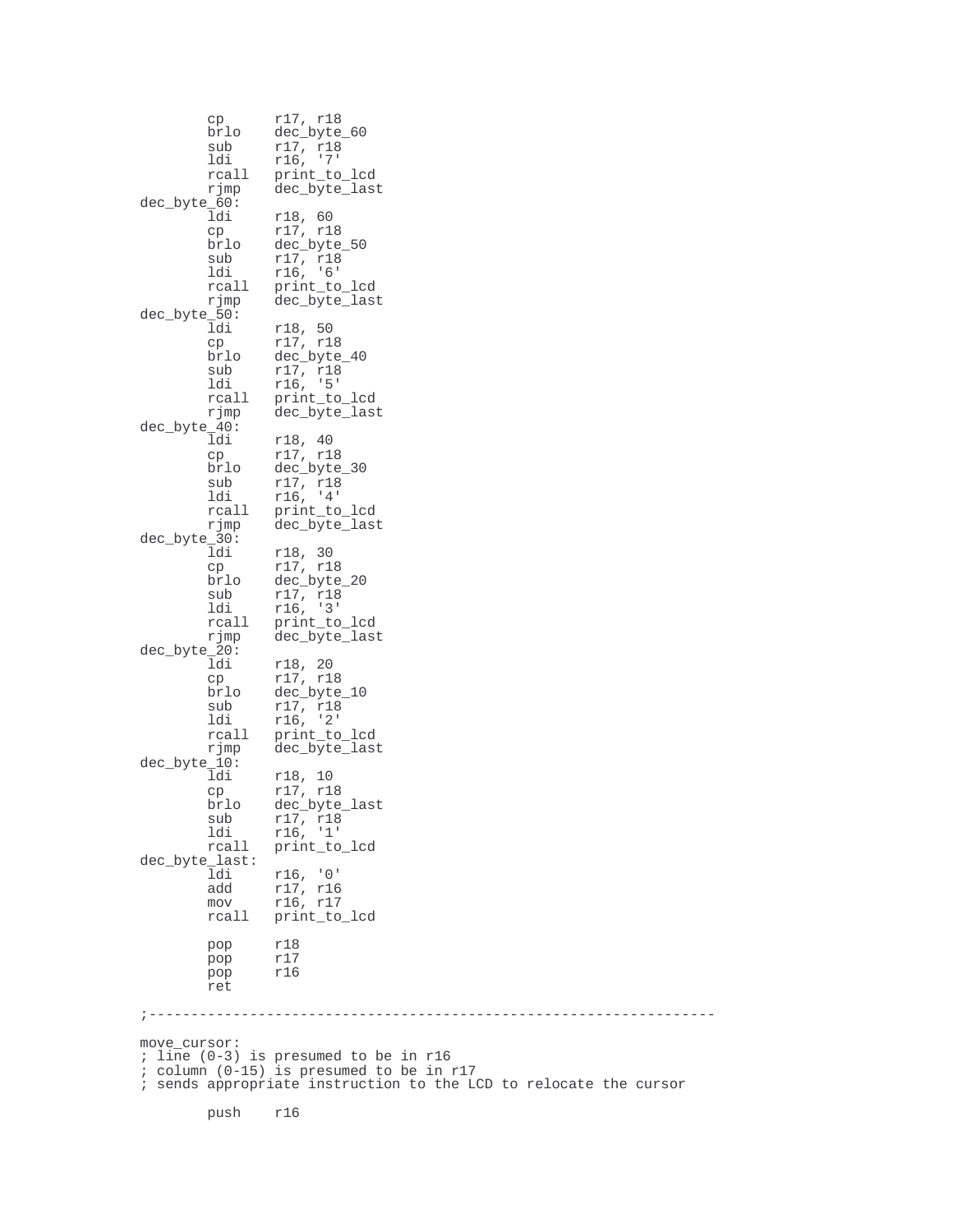```
push r18<br>push r19
       push
       cpi r16, 0
       breq move_cursor_line_0
        cpi r16, 1
        breq move_cursor_line_1
       cpi r16, 2
       breq move_cursor_line_2
       rjmp move_cursor_line_3
move_cursor_line_0:
       ldi r18, $0<br>rjmp move_lii
              move_line_ok
move_cursor_line_1:
        ldi r18, $40
        rjmp move_line_ok
move_cursor_line_2:
        ldi r18, $14
        rjmp move_line_ok
move_cursor_line_3:
       ldi r18, $54
       rjmp move_line_ok
move_line_ok:
        mov r19, r17
        cpi r19, 21
        brlo move_column_ok
       ldi r19, 20
move_column_ok:
              r18, r19
       ori r18, 0b10000000
        mov r16, r18
        rcall write_lcd_ir
       rcall delay_120us
       pop r19<br>pop r18
       pop<br>pop
              pop r16
       ret
;-------------------------------------------------------------------
print_to_lcd:
; send the character in r16 to the screen
; (at the current cursor position)
        rcall write_lcd_dr
        rcall delay_120us
       ret
;-------------------------------------------------------------------
initialize_lcd:
; go through the 4-bit LCD initialization command sequence.
       push r16
       ; initialize LCD I/O port
        ldi r16, $FF ; all bits output
        out LCD_PORT_DDR, r16
       ldi r16, 0 ; all bits low
```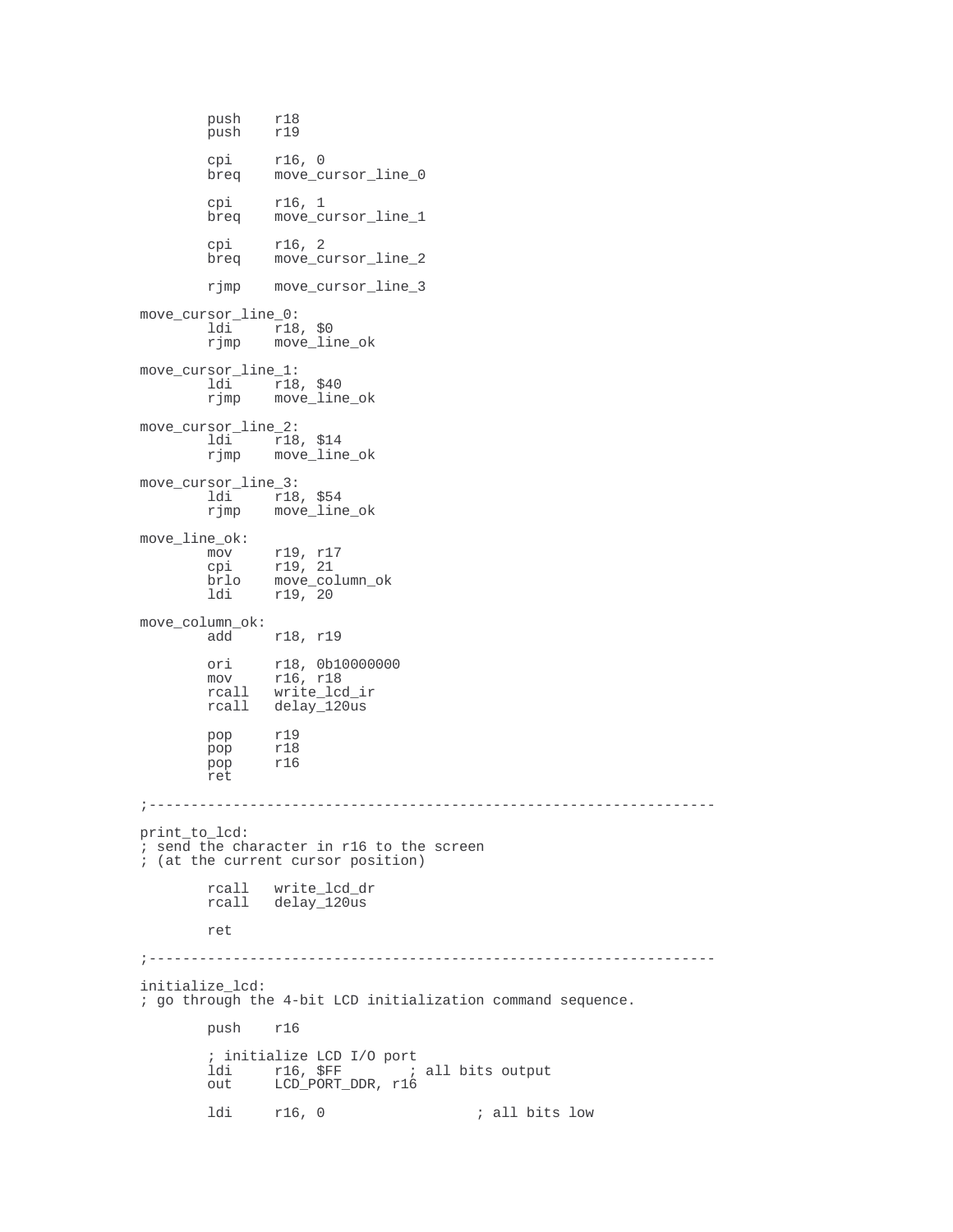```
or r16, LED ; set the LED
out LCD_PORT, r16
rcall delay_5ms;<br>rcall delay_5ms;
rcall delay_5ms;
rcall delay_5ms;
rcall delay_5ms;
ldi r16, 0b00110000
ori r16, ENABLE_BIT
out LCD_PORT, r16
ldi r16, 0b00110000
out LCD_PORT, r16
rcall delay_5ms
ldi r16, 0b00110000
ori r16, ENABLE_BIT
out LCD_PORT, r16
ldi r16, 0b00110000
out LCD_PORT, r16
rcall delay_120us
ldi r16, 0b00110000
ori r16, ENABLE_BIT
out LCD_PORT, r16<br>1di r16, 0b0011000
1di r16, 0b00110000<br>
out LCD_PORT, r16
        LCD_PORT, r16
rcall delay_120us
ldi r16, 0b00100000
ori r16, ENABLE_BIT
out LCD_PORT, r16<br>1di r16, 0b0010000
ldi r16, 0b00100000
out LCD_PORT, r16
rcall delay_120us
; function set, DL=0, N=1, F=0:<br>; data length = 4 bits
% data length = 4 bits<br>% number of display lin
; number of display lines = 4
; font = 5x7ldi r16, 0b00101000<br>rcall write lcd ir
rcall write_lcd_ir
rcall delay_120us
; display on, D=1, C=0, B=0
; display = ON
; cursor visible = OFF
; cursor blink = OFF
ldi r16, 0b00001100
rcall write_lcd_ir
rcall delay_120us
; display clear
ldi r16, 0b00000001
rcall write_lcd_ir
rcall delay_5ms
; entry mode set, I/D=1, S=0
;\qquad\qquad\text{increment/decrement cursor = increment}\;;\qquad\text{shift} = \alpha \text{FF}; shift = OFF
ldi r16, 0b00000110<br>rcall write_lcd ir
rcall write_lcd_ir<br>rcall delay_120us
       delay_120us
pop r16
ret
```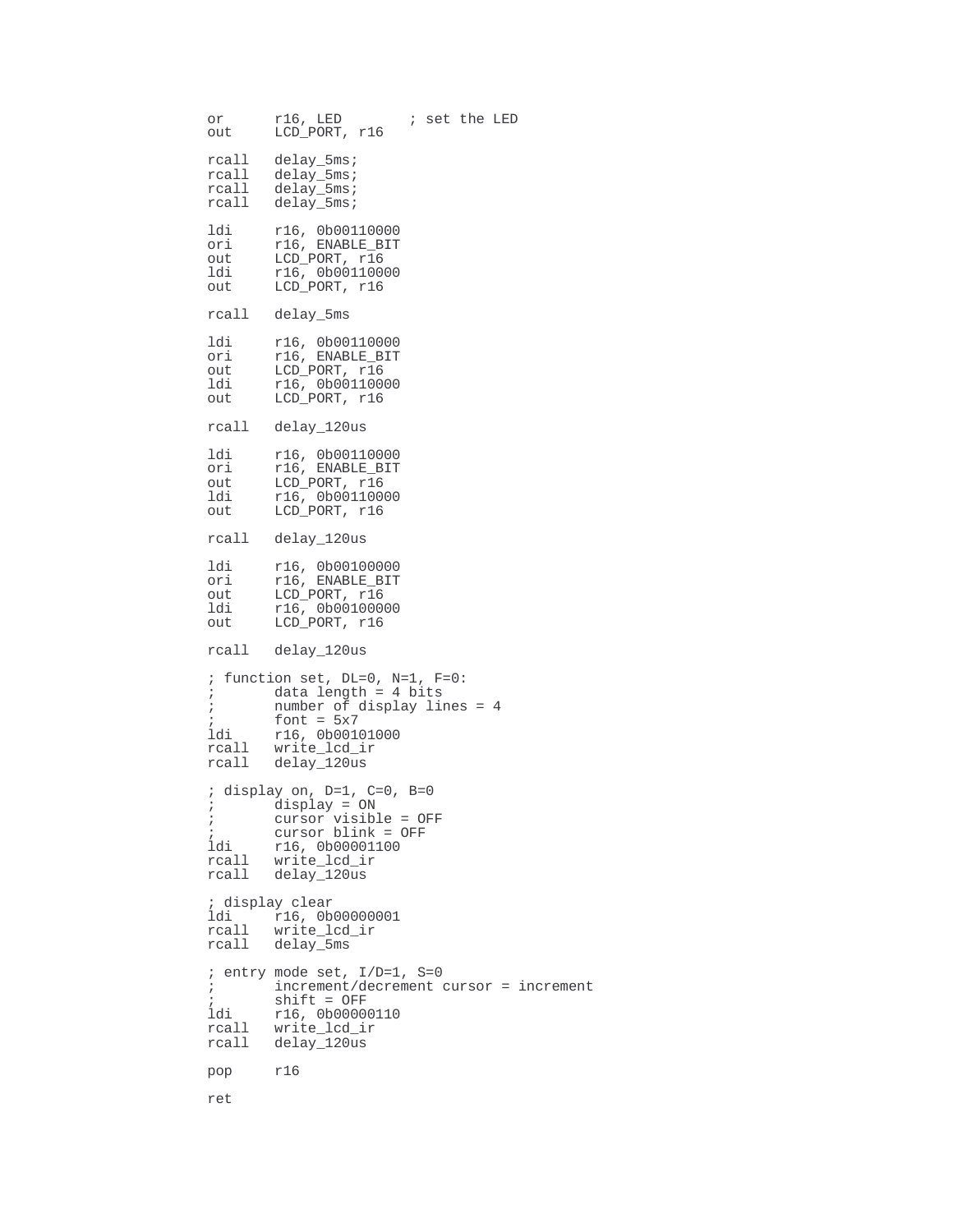```
;-------------------------------------------------------------------
; spin delays
             ;-------------------------------------------------------------------
; at 4MHz, a single-cycle instruction takes 0.25 microseconds.
; a branch should consume 2 cycles, since it breaks the pipelining
delay_40us:
         push r16<br>ildi r16,
        ;ldi r16, $40<br>ldi r16, 54
                             154 * 3 * 0.25 = 40.5 usec (64?)
delay_40us_loop: ; 3-cycle loop
         dec r16
        brne delay_40us_loop<br>pop r16
               r16ret
;-------------------------------------------------------------------
delay_100us:
       push r16<br>ildi r16
         ;ldi r16, $88
         ldi r16, 136; 136 * 3 * 0.25 = 102 usec
delay_100us_loop: i 3-cycle loop
        dec r16
         brne delay_100us_loop
         pop r16
        ret
;-------------------------------------------------------------------
delay_120us:
        push r16<br>ldi r16,
\text{ildi} r16, 160; 160 * 3 * 0.25 = 120 usec<br>delay 120us loop: ; 3-cycle loop
                       delay_120us_loop: ; 3-cycle loop
         dec r16
         brne delay_120us_loop
        pop r16
        ret
;-------------------------------------------------------------------
delay_5ms:
         push r16
         push r17
        % ildi r16, $1c<br>1di r16, 27
                                 l 27 * 192 = 5184 usec = 5.2ms
delay_5ms_outer_loop:
                                  lami 256 * 3 * 0.25 = 192 usec<br>13-cycle loop
delay_5ms_inner_loop:<br>delay_5ms_inner_loop:
        \begin{matrix} \text{dec} & r17 \\ \text{brne} & \text{del} \end{matrix}delay_5ms_inner_loop
         dec r16
         brne delay_5ms_outer_loop
         pop r17
         pop r16
        ret
;-------------------------------------------------------------------
delay_25ms:
         rcall delay_5ms;
         rcall delay_5ms;
         rcall delay_5ms;
         rcall delay_5ms;
         rcall delay_5ms;
```
ret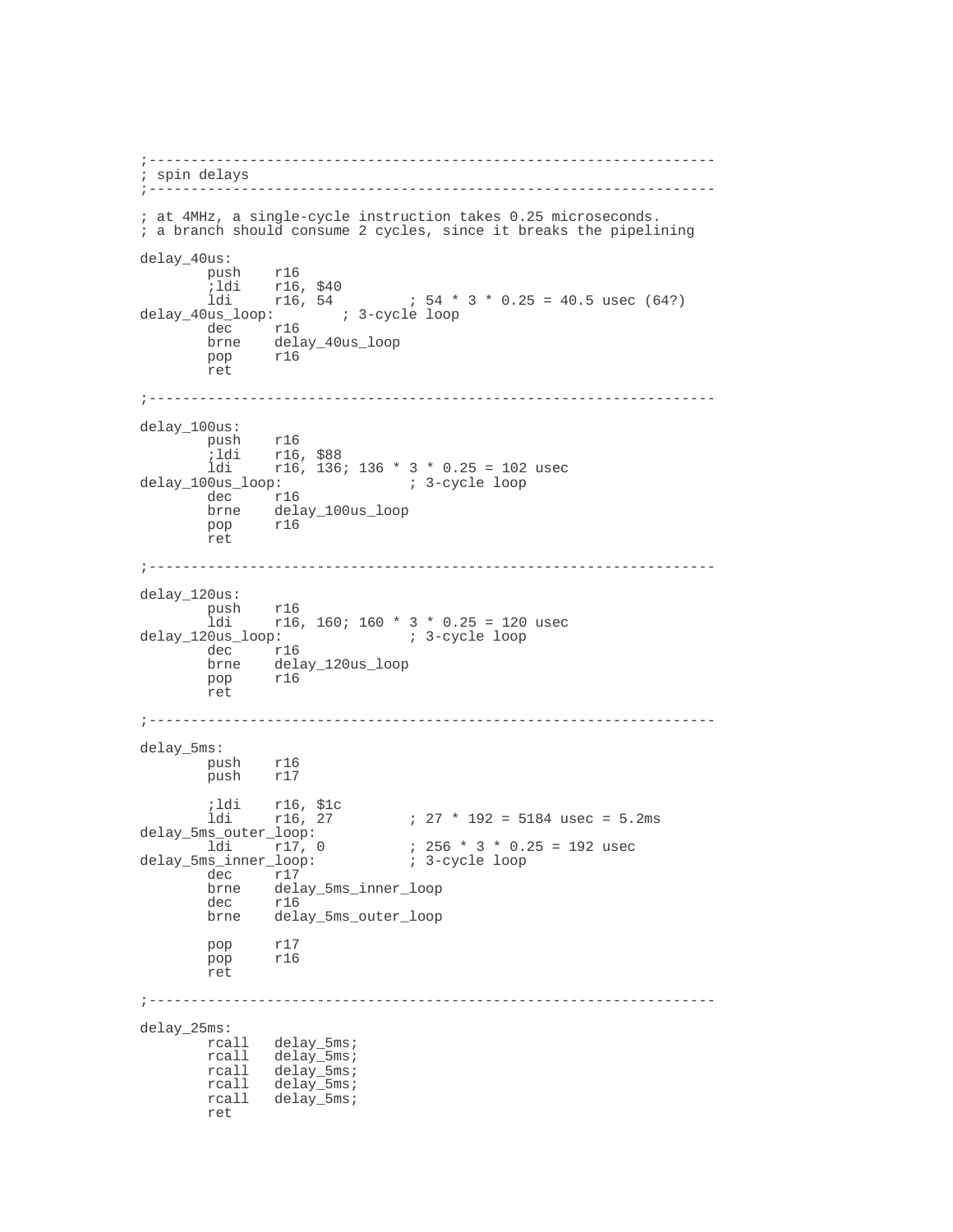|                                                                                                            | ___________________________________                                                                                                                            |
|------------------------------------------------------------------------------------------------------------|----------------------------------------------------------------------------------------------------------------------------------------------------------------|
| $delay_100ms$ :<br>rcall<br>rcall<br>rcall<br>rcall<br>ret                                                 | $delay$ 25ms;<br>delay_25ms;<br>delay_25ms;<br>delay 25ms;                                                                                                     |
|                                                                                                            |                                                                                                                                                                |
| delay_1s:<br>rcall<br>rcall<br>rcall<br>rcall<br>rcall<br>rcall<br>rcall<br>rcall<br>rcall<br>rcall<br>ret | delay_100ms;<br>$delay_100ms$<br>delay 100ms;<br>delay_100ms;<br>delay 100ms;<br>delay_100ms;<br>delay 100ms;<br>delay 100ms;<br>$delay_100ms$<br>delay 100ms; |

#### **9. References 9.1. Simliar projects on the web**

During the course of this project, I found several similar projects on the web. Some use AVR's, but most some use PICs or other micorontrollers (or FPGAs). Some use an ISA Ethernet card, and some use an Ethernet controller chipset such as the Crystal 8900 or a similar product from RealTek. I borrowed ideas from several of them, especially for dealing with the ISA/NE2000 interface, since I didn't have a good spec. Many of these are incomplete "works in progress", at least as of December 2000. Here are the URLs I know of:

PIC webcam

http://members.bellatlantic.net/~echeung/awards/pic2k/pic2k.htm PIC+NE2000 - includes PIC sourcecode which I used as a reference.

Circuit Cellar Magazine: The Ethernet Development Board http://www.chipcenter.com/circuitcellar/october00/c1000fe1.htm A Crystal CS8900A based project

Circuit Cellar Magazine: A \$25 web server http://www.chipcenter.com/circuitcellar/july99/c79bl1.htm AVR+NE2000 in 16-bit mode. schematic but no sourcecode

PicoWeb http://www.picoweb.net/ commercial evolution of the above project. uses RealTek chip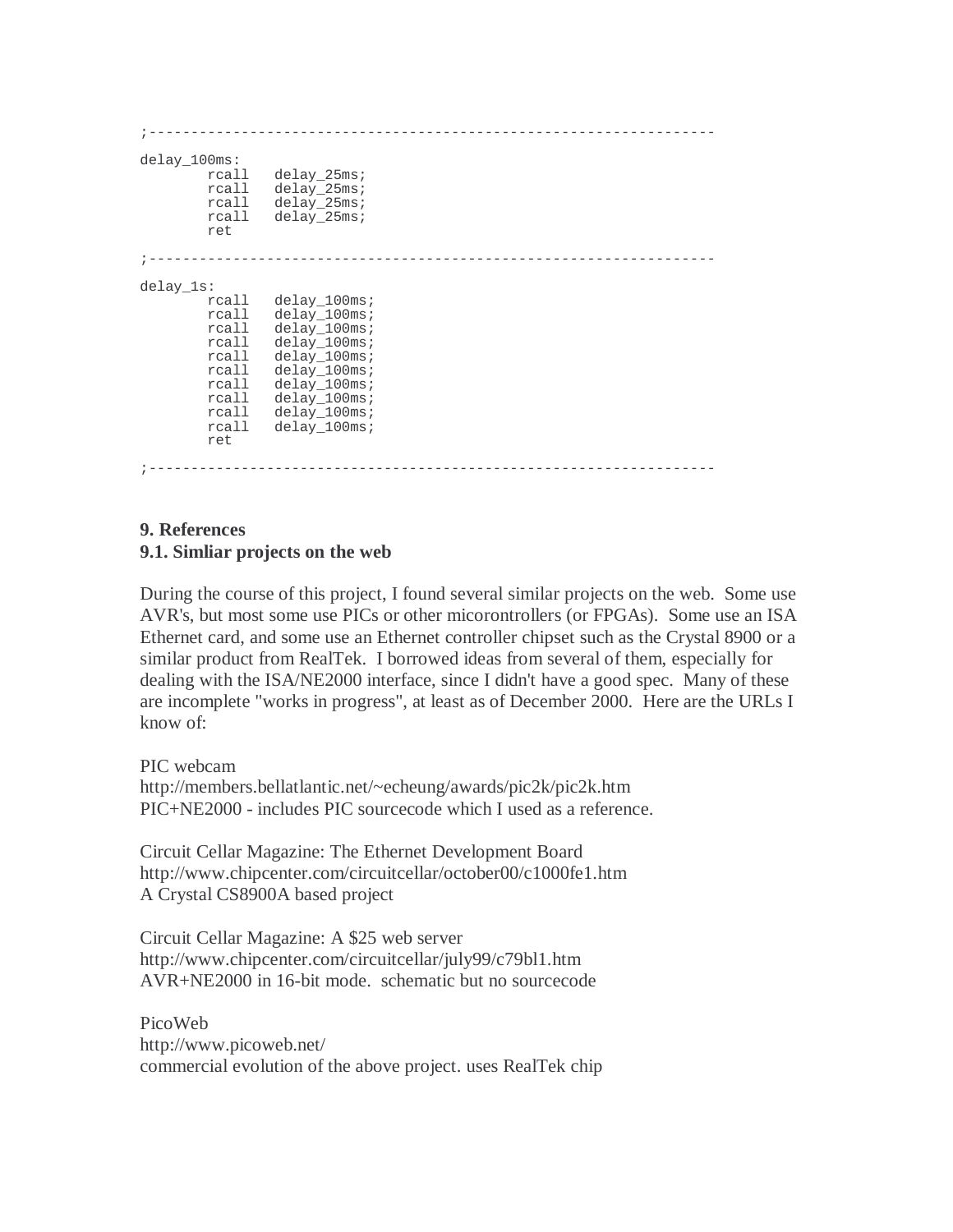AVR Projects by Jason Kyle http://www.eavr.jpk.co.nz AVR+NE2000. schematic but no sourcecode. work in progress.

Embedded 10BaseT Ethernet http://www.embeddedethernet.com/ CAD documents for a CS8900 daughterboard.

Liquorice project http://liquorice.sourceforge.net/hardware/ Very little info. Just getting started.

EtherNut Embedded Ethernet Board http://www.egnite.de/ethernut/ Commercial product. AVR Mega + RealTek. no sourcecode.

Sedat

http://www.cs.tamu.edu/course-info/cpsc483/spring98/rabi/99a/g4/intro.html FPGA-based project.

#### **9.2. Other references and documentation.**

Linux Ethernet NE2000 driver ne.c, ne.h, from any Linux distribution

Linux Ethernet HOWTO http://www.io.com/help/linux/Ethernet-HOWTO-8.html

Ethernet FAQ http://ilima.eng.hawaii.edu/XCoNET/Ethernet.htm

TCP/IP Illustrated **Stevens** 

National Semiconductor Datasheets http://www.national.com/parametric/0,1850,2649,00.html

NE2000.386 http://developer.novell.com/ndk/doc/samplecode/lancomp\_sample/index.htm

Embedded Ethernet links http://www.3beans.com/ether.html

comp.arch.embedded FAQ http://www.execpc.com/~geezer/embed/cae.htm